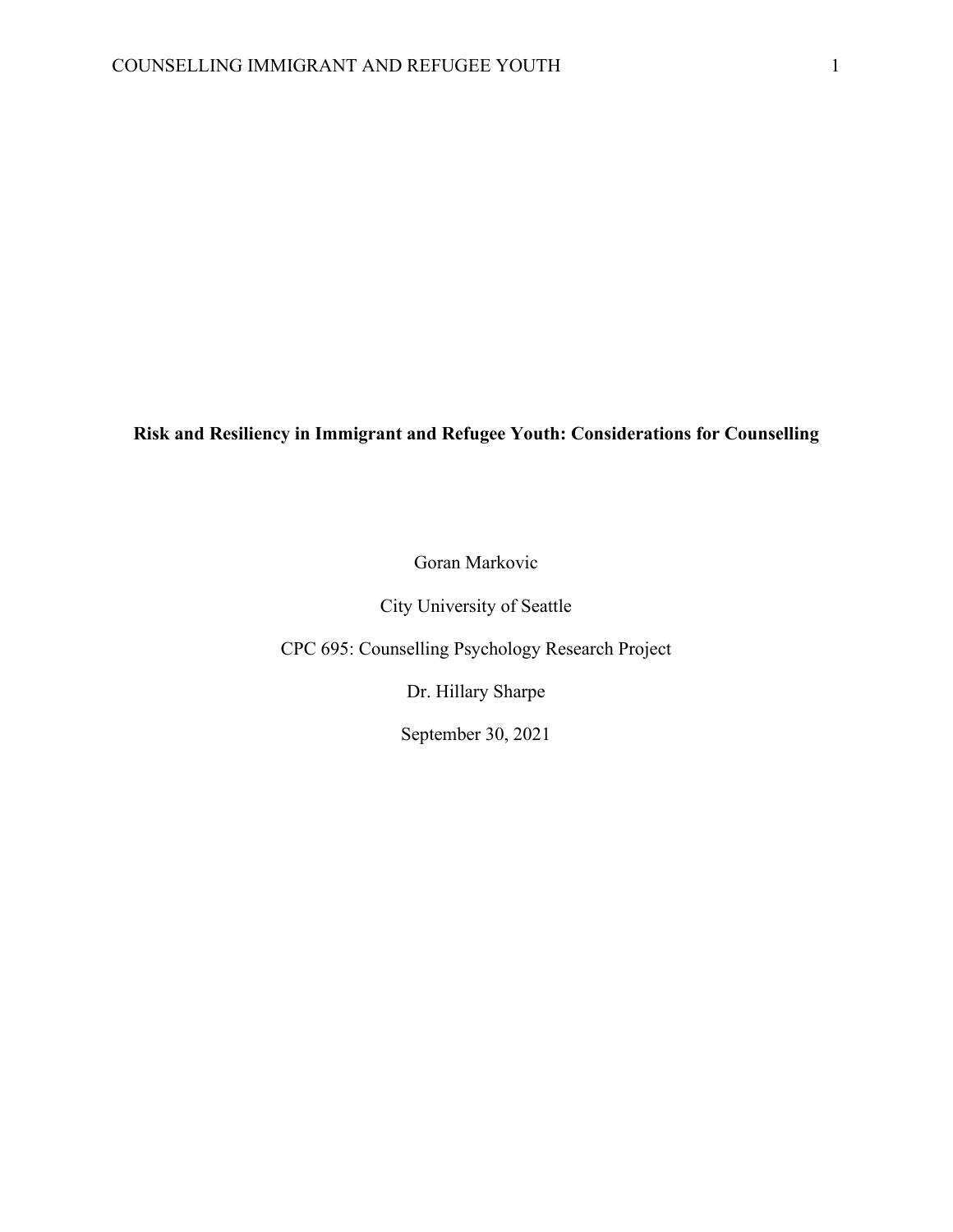### **Abstract**

This paper is an examination into the risk and resilience factors influencing immigrant and refugee youth during their acculturation development during resettlement. Counselling considerations are discussed with a focus on targeting the development of a strong sense of bicultural identity for youth. Counselling professionals are called on to serve a diverse group of clients; however, counsellors may lack the necessary knowledge of cultural and societal factors influencing mental health outcomes. Counsellors who work with immigrant and refugee youth should strive to develop knowledge of systematic and political processes that impact their clients' lives. This paper discusses important resettlement factors that should be addressed when working with these populations. Furthermore, a starting point for counsellors is suggested that encompasses the careful reflection of personal biases and attitudes that may impact multicultural work, and how to successfully situate their practice under a multicultural theory. Implications for counselling practice are summarized and future directions for research is presented.

*Keywords*: counselling, immigrant, refugee, acculturation, resilience, cultural competence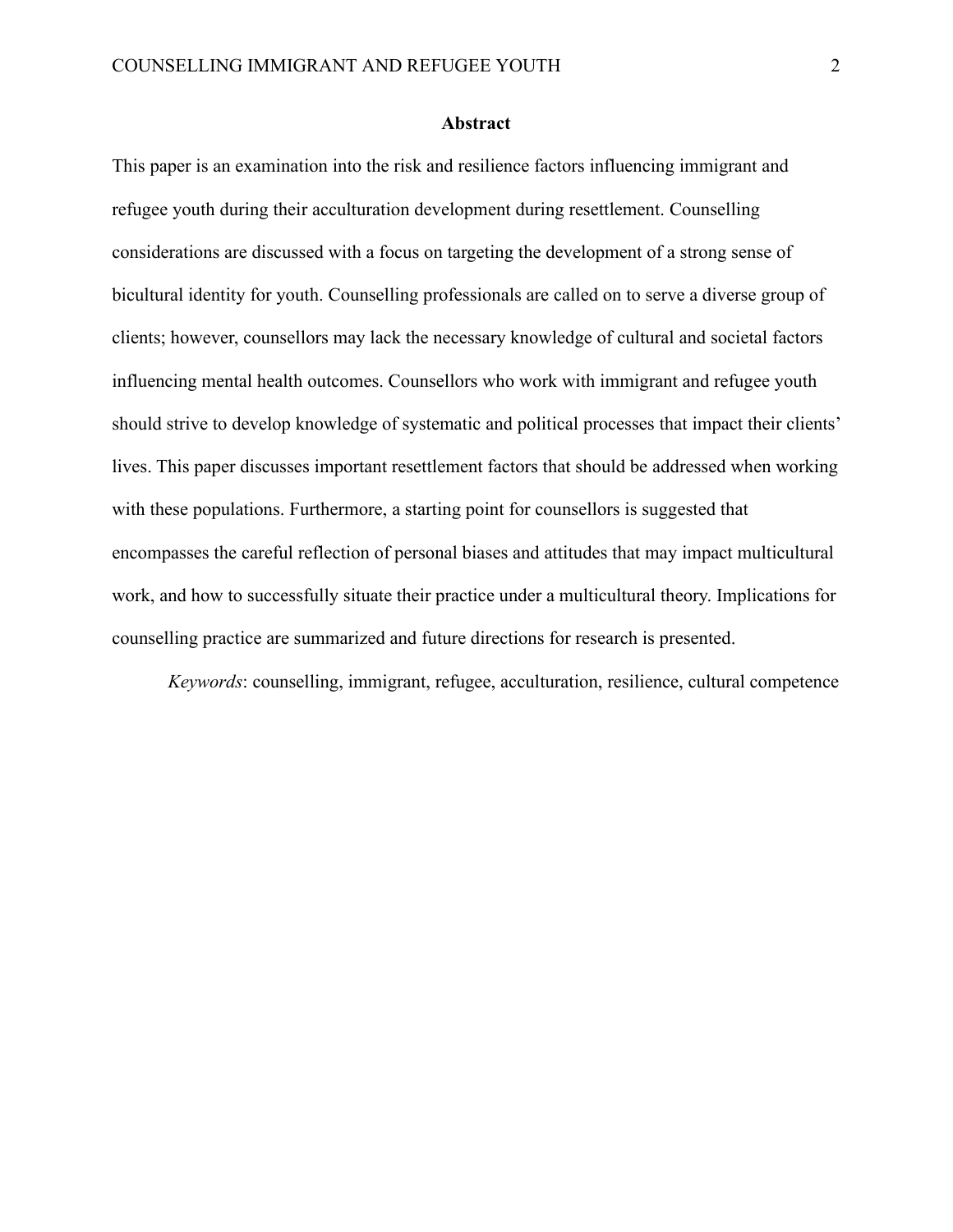### **Introduction and Self-Positioning Statement**

The research area I have chosen to focus on, risk and resiliency in immigrant and refugee youth, is personally relevant to me and an important part of my potential future work as a clinician. I immigrated to Canada in 1995 as a refugee from Bosnia. I was five years old, and my journey was both common and unique to the overall immigration patterns occurring at the time. I had a strong connection to my family's identity as refugees; it was a massive part of who we were and how we got to Canada. As I grew up in Winnipeg, Manitoba, through my childhood and most of my adolescent years, I became aware that my identity and worldview continued to evolve and be influenced by multiple cultures. My bicultural perspective helped to nurture my interests in future social humanities work; it also helped me embrace diversity within Canadian society. I believe I have a responsibility to develop knowledge and competencies in the field of psychological counselling for immigrants and refugees. Part of my journey has also involved working with children and youth in residential care and open community settings. Through this experience I have discovered areas for growth in understanding and developing culturally sensitive and responsible practices, both in social work and psychology practice. During this time I also developed my interest in working with young people and finding successful ways to connect with and help a diverse range of clients. I hope to continue to work with the adolescent population after completing my graduate studies, and I hope to bring my personal knowledge and experience to the practice of multicultural counselling.

In this paper, I outline the risk and resiliency factors that impact immigrant and refugee youth, as well as the specific skills and strategies for counsellors who work with them. After highlighting important definitions, I discuss how the adolescent stage of development influences the work done with this population and how counsellors can successfully anchor the therapy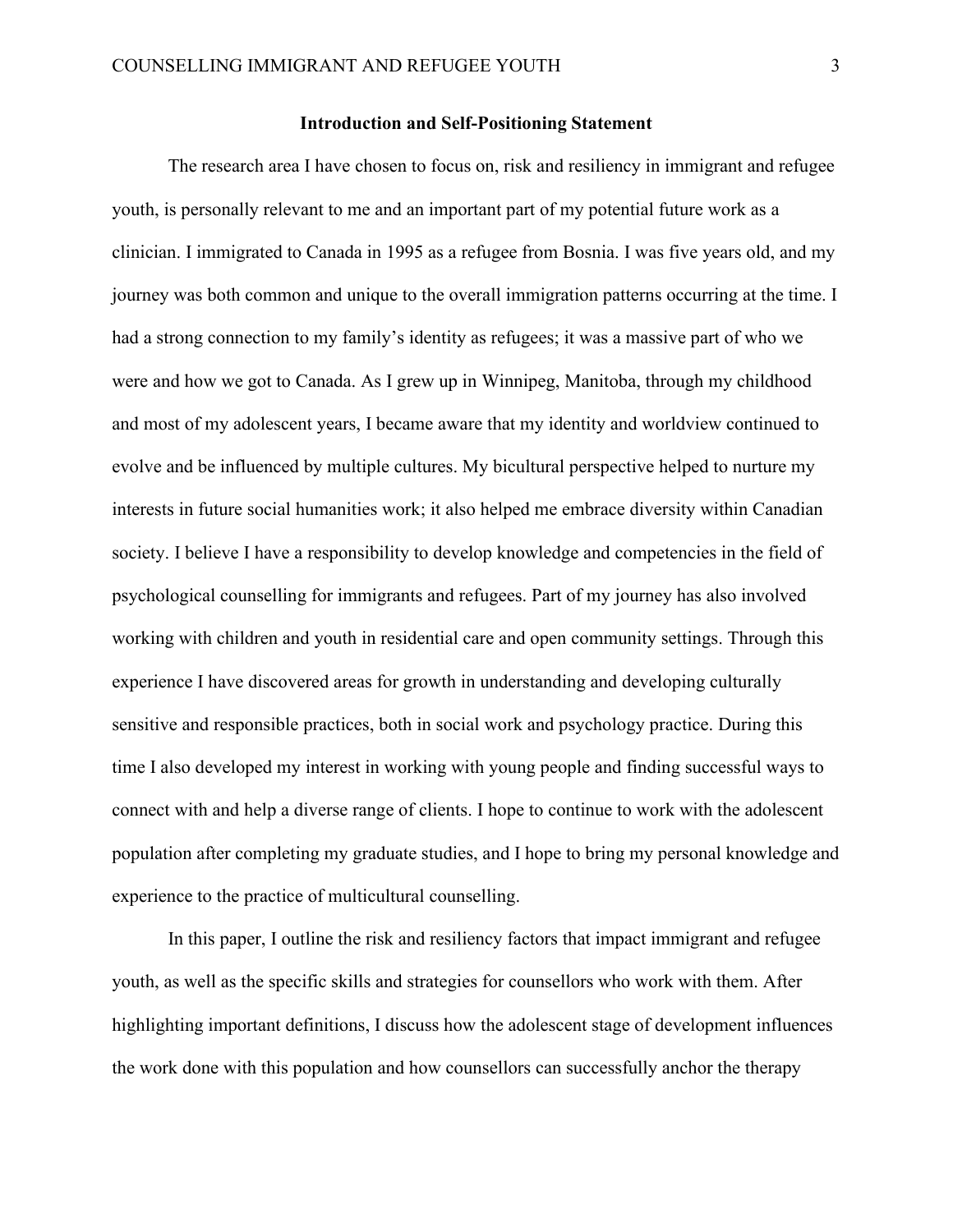process by exploring relevant cultural identity factors. Finally, I offer suggestions for further research and practice.

### **Background Information**

Historically, it has been noted that global migration trends are often linked to anxiety for new immigrants and refugees, particularly in being labelled as not fit to contribute to society or as a potential threat to the dominant culture (Kirmayer et al., 2007). Recent government protectionism policies on immigration have harboured new fears and hostility in Western society towards newcomers, such as harmful stereotypes about terrorism and violence being equated to immigrant and refugee groups seeking safety and protection (Bäärnhielm et al., 2017). Despite these stereotypes, research has pointed out that immigrants and refugees come with protective and resiliency factors that benefit their long-term psychological adjustment in receiving countries, and also contribute significantly to those countries' well-being and economy (Guruge & Butt, 2015). These groups often resettle with a sense of hope and optimism, and the desire to contribute to society economically in order to establish stability for themselves and their families.

Mental health practitioners should be equipped to understand the realities of immigrants and refugees in resettlement, and authors have described the mental health needs of these populations as a humanitarian and ethical imperative (Whaley & Davis, 2007). Most recently, millions of people have fled conflict and persecution from areas across the globe including the Middle East, Southeast Asia, and sub-Saharan Africa, resulting in the highest displacement numbers since World War II (Matlin et al., 2018). With the increase in numbers, research has called attention to the insufficient focus given to addressing the mental health needs of these populations (Guruge & Butt, 2015; Matlin et al., 2018). Furthermore, the counselling psychology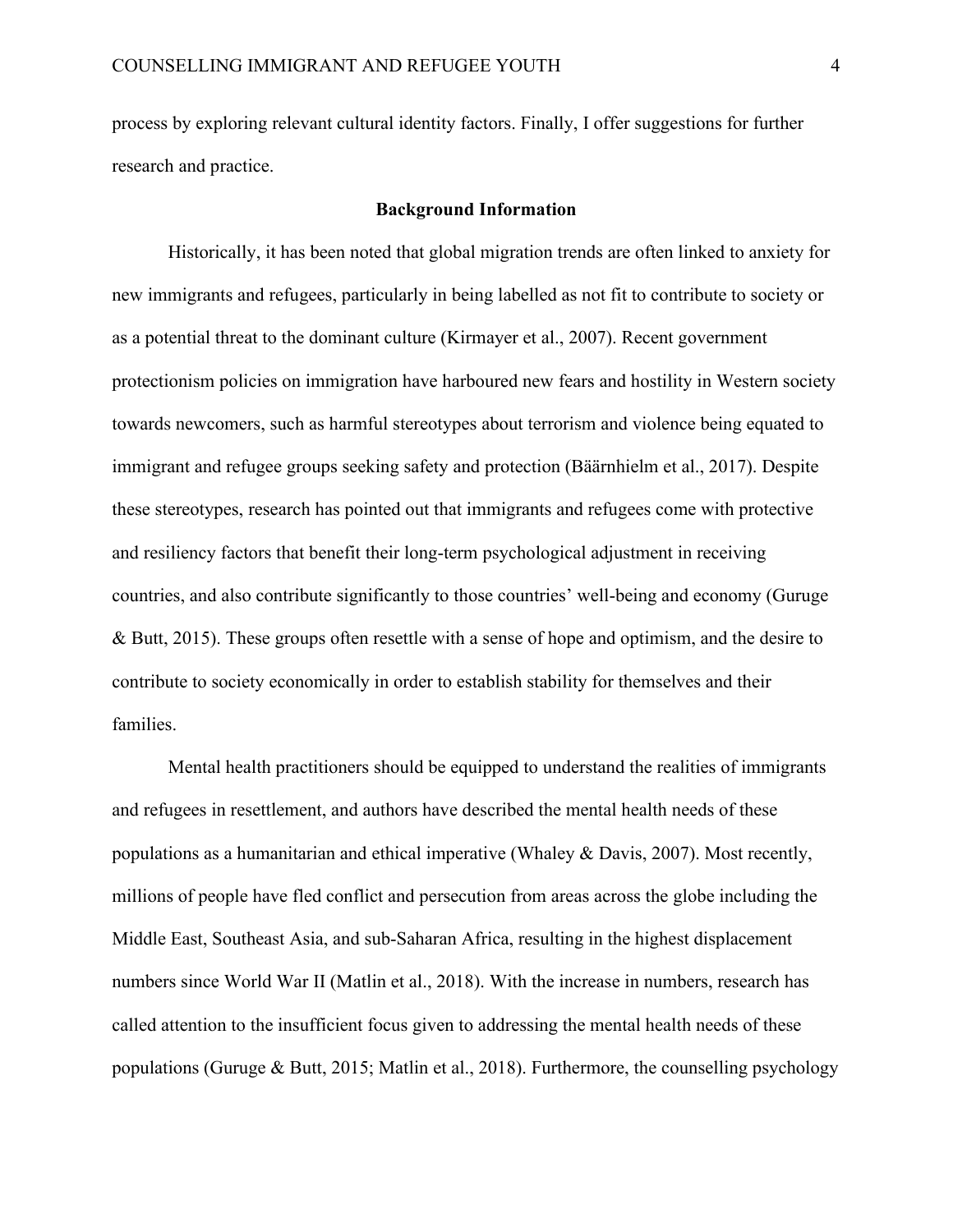field has long recognized the need for culturally sensitive services that are available to a diverse range of clients, specifically relevant to ethnic minority groups (Sue et al., 2009). The long-term health of societies in a continually evolving cultural landscape will be dependent on how effectively counsellors are able to develop competent mental health practices for a diverse range of cultures.

In Canada, immigration continues to play a major role in the productivity of the economy and the shaping of a multicultural identity that yields favourable immigration outcomes. Canada welcomed around 340,000 new permanent residents in 2019, the highest number in more than a century and the leader among nations in the world (Statistics Canada, 2021). Within this population group, immigrants are considered anyone who has emigrated to a new country by choice for factors related to economic opportunity, whereas refugee is a legal status recognized for those escaping violent persecution and civil war (Immigration, Refugees and Citizenship Canada, 2019). However, it has been noted that nonrefugee immigrants in Western nations have often experienced traumatic events (e.g., political violence and forced displacement) prior to immigration, but may not have qualified for refugee status (Sangalang et al., 2019). Although refugee is a status reserved for individuals seeking immediate refuge and needing protection, immigrants who have resettled in their receiving country often have had experiences with oppressive governments and persecution. Additionally, regardless of whether they come in as immigrants or refugees, newcomers face common postmigration challenges that may affect their mental health (Guruge & Butt, 2015). The common psychosocial experience when transitioning to a new country is termed *acculturation*, which Berry (2003) defined as a cultural and psychological process that occurs following intercultural contact. This process yields cultural changes within group customs and psychological changes pertaining to identity and social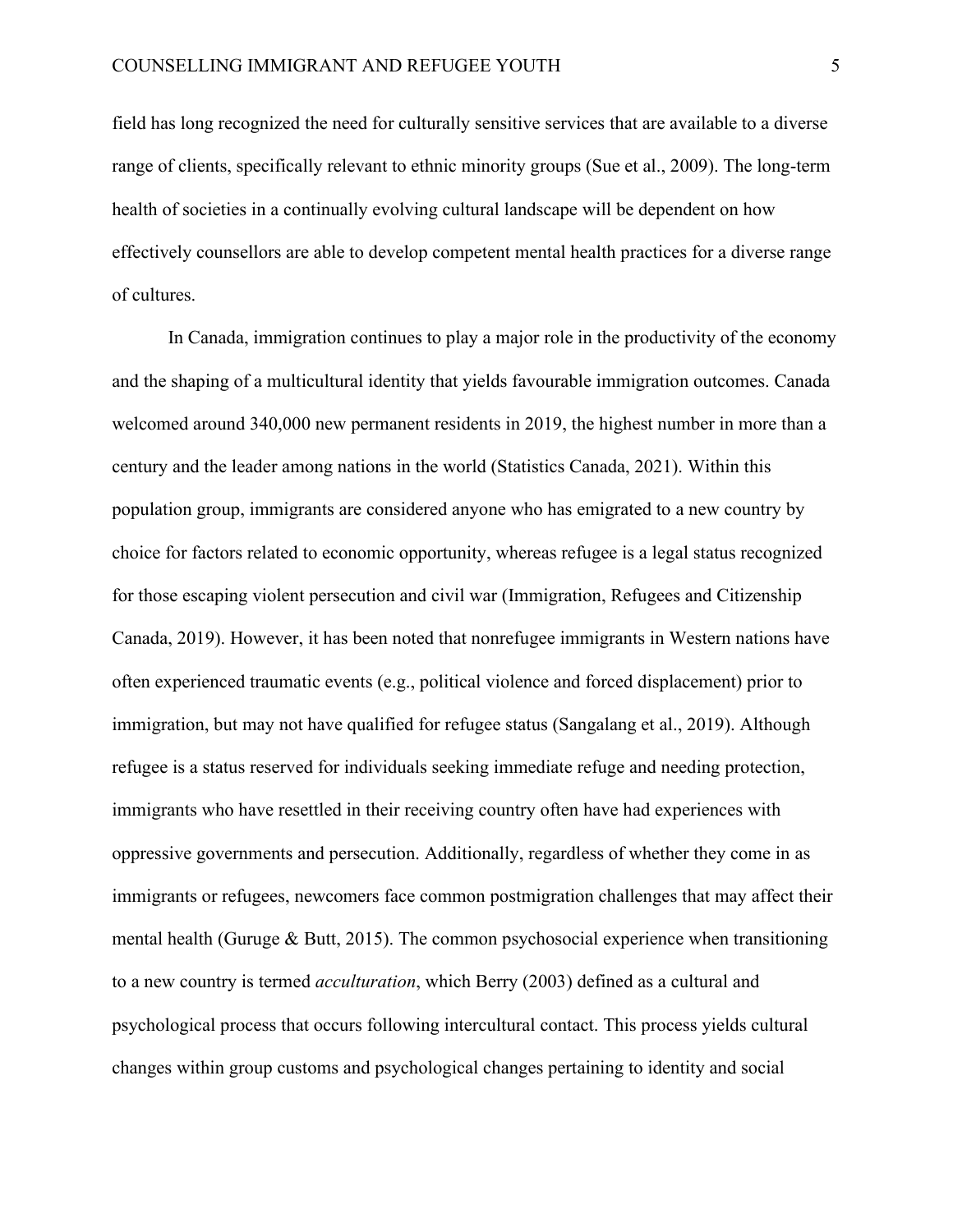behaviour (Phinney, 2003). There has been an evolving understanding of what changes occur among immigrants and refugees as they acculturate and resettle into the receiving country. In the next sections, I cover the conceptualization of acculturation and how it relates to immigrant and refugee youth development and mental health outcomes.

### **Acculturation Development**

### **Unidimensional Acculturation Model**

In 1980, Berry developed a model of acculturation that consists of four separate categories that represent an individual's pattern of acculturation: *assimilation* (adopts the receiving culture and discards the heritage culture), *separation* (rejects the receiving culture and retains the heritage culture), *integration* (adopts the host culture and retains the heritage culture), and *marginalization* (rejects both the heritage and receiving cultures). Research that has used this categorical model in the study of acculturating immigrant youth has found that the integration category is associated with positive psychosocial outcomes (Berry et al., 2006; Klein et al., 2020).

Schwartz et al. (2010) have critiqued Berry's (1980) model and suggested an expanded multidimensional model to acculturation that addresses some inherent limitations. For example, Berry's (1980) categories do not discuss the difference between an individual who immigrates to a new culture with the same language as their culture of origin versus someone who has had to develop new language skills altogether (Schwartz et al., 2010). This distinction may yield different mental health outcomes based on factors such as racial discrimination and stress of learning a new language. Furthermore, it has been argued that most studies using Berry's (1980) unidimensional model are limited in their ability to point to what exactly is changing during the acculturation process (Schwartz et al., 2010). For example, large epidemiological studies have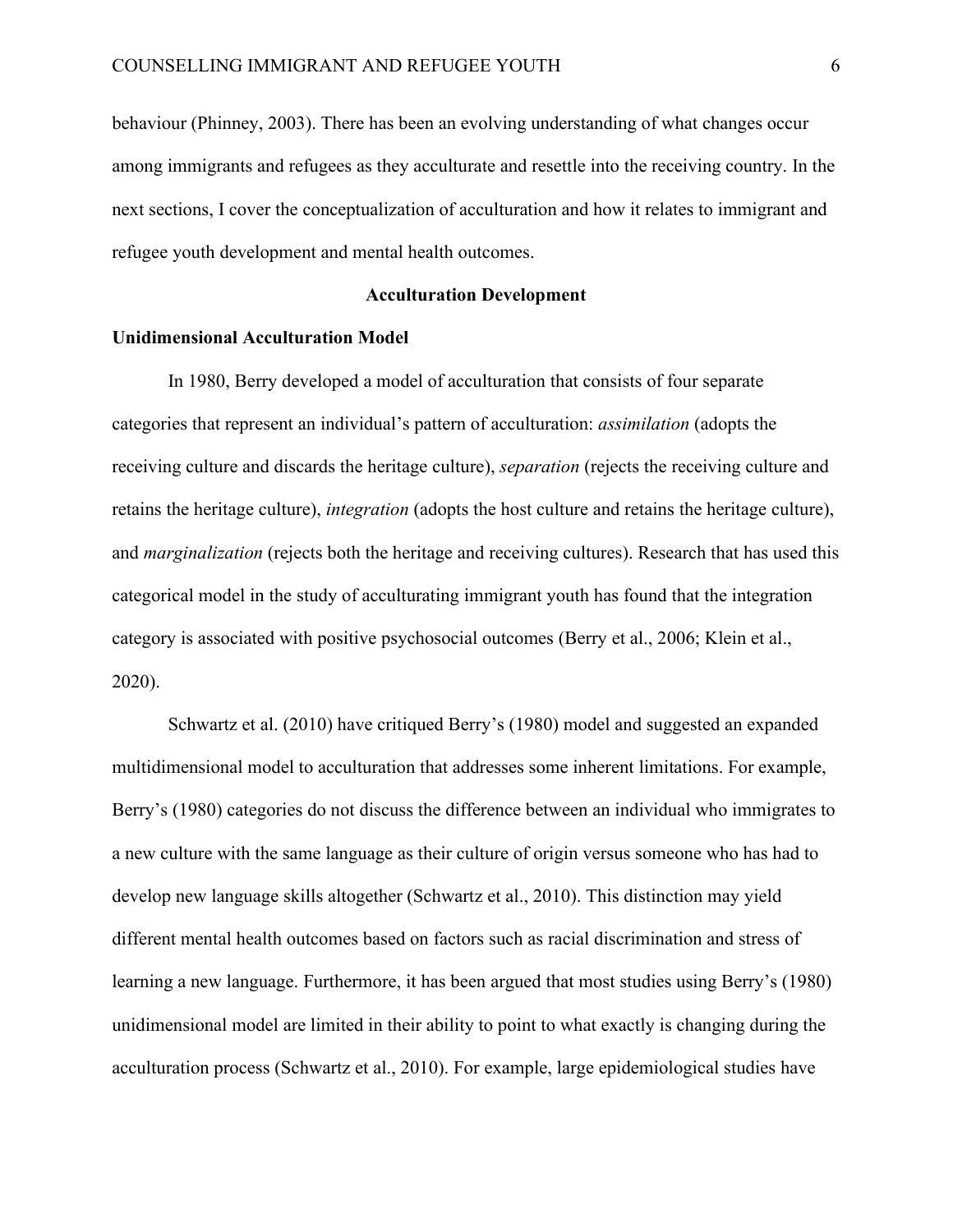included only single factors in their assessment of acculturation, such as being born in the country of the dominant culture versus elsewhere (Corral & Landrine, 2008), or years spent in the host country (Alegría et al., 2007). These studies point to an *immigration paradox* that suggests more acculturated individuals are associated with more problematic health outcomes. For example, Hispanics born in the United States and those who have spent a considerable amount of time in the United States are more likely to be diagnosed with psychiatric disorders than Hispanics born outside of the United States or who have immigrated more recently (Alegría et al., 2007). Berry's (1980) categorical models of separation and assimilation are limited in their ability to identify if changes were due to receiving-culture practices, loss of heritage-culture practices, or a mix of both. Subsequently, it is difficult to identify if individuals should be discouraged from acquiring practices of their new host country or be encouraged to preserve practices from their country of origin.

#### **Multidimensional Acculturation Model**

A multidimensional conceptualization of acculturation has been suggested to broaden the understanding of what aspects of identity and behaviour change during acculturation and to help understand phenomena such as the immigration paradox. The expanded model of acculturation integrates three cultural factors that have been identified as important in the literature: cultural practices, cultural values, and cultural identifications (Schwartz et al., 2007). Cultural practices are identified as language use, media preferences, social affiliations, and traditions, among various others, which can be best conceptualized as behavioural acculturation. Cultural values are belief systems associated with a cultural group, such as cultures that value collectivism as opposed to individualism. Cultural identifications refer to attachments to cultural groups and the positive feedback received from these attachments. Cultural practices, values, and identifications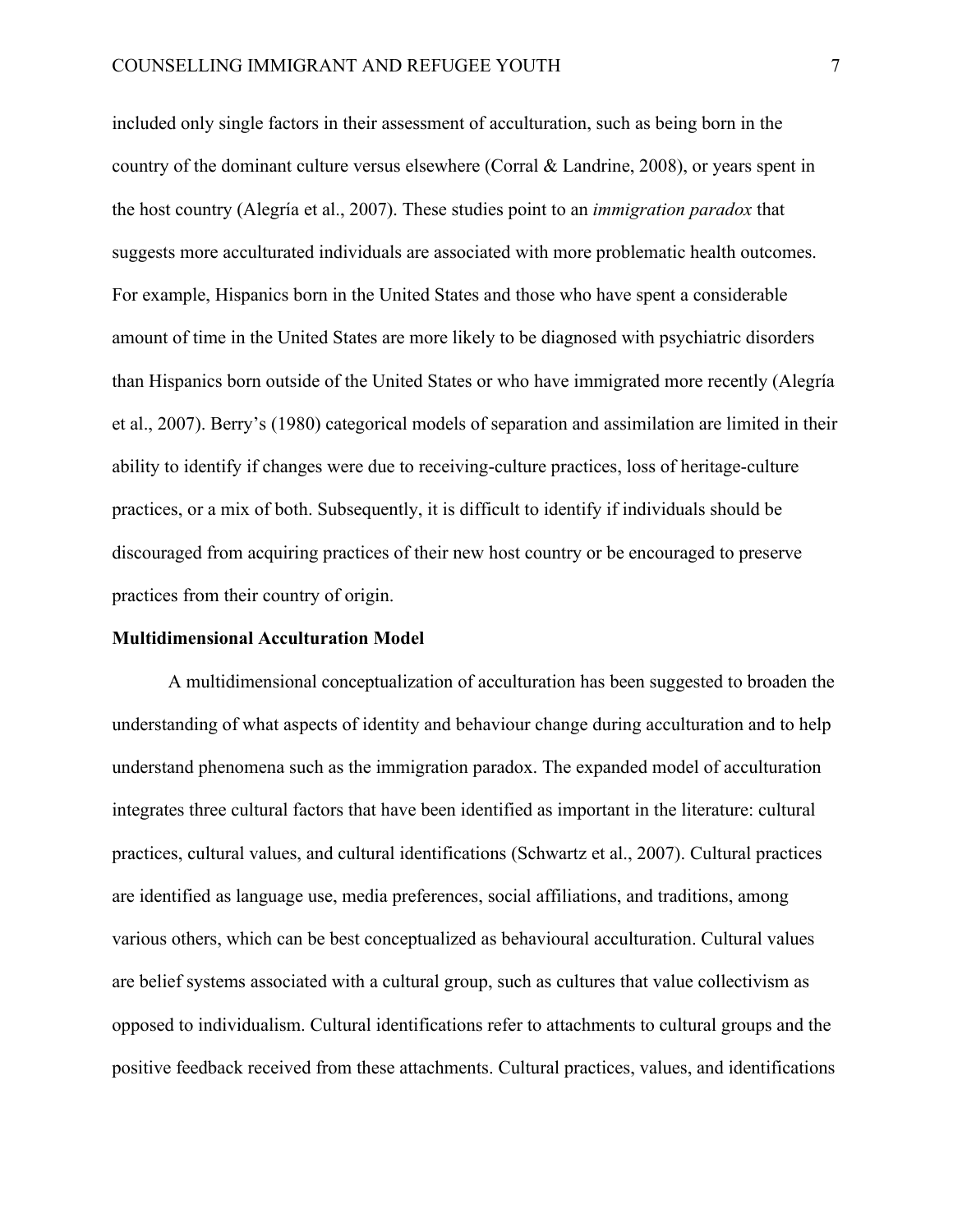comprise an individual's cultural identity (Rudmin, 2009; Schwartz et al., 2007). The multidimensional model of acculturation identifies these concepts as changing factors during the acculturation process and contextualizes them in both the heritage-culture dimension and receiving-culture dimension. This delineation gives the ability to specify if the outcomes are due to immigrants' acquisition of receiving-culture practices, loss of heritage-culture practices, or both (Schwartz et al., 2010).

# **Biculturalism**

Biculturalism is an important concept when discussing the acculturation and mental health outcomes of immigrant and refugee groups that can applied to adolescent development. Suárez-Orozco and Suárez-Orozco (2001) expressed that biculturalism allows young people an opportunity to integrate their sense of self by embracing traditional values while exploring future aspirations and competencies in their new culture. In the literature, the concept of biculturalism has been discussed as Berry's integration acculturation style (Berry et al., 2006). Research that has used this conceptualization of biculturalism has found that immigrant youth who adopt an integration style have better adjustment during resettlement and more favourable mental health outcomes (Kupper et al., 2018). Subsequently, biculturalism has been identified as a protective acculturation strategy for young people as they navigate bicultural stressors (Klein et al., 2020).

Adopting the multidimensional model in research, studies have found that biculturalism can take on two forms. For one, bicultural individuals may keep their heritage and receiving cultural identities separate, which may be due to incompatibility with conflicting elements between both cultures (Chen et al., 2008). For example, having cultural conflict on the appropriate levels of sexual openness or whether there should be any intimate relationships before marriage may result in having isolated relationships outside the home that cannot be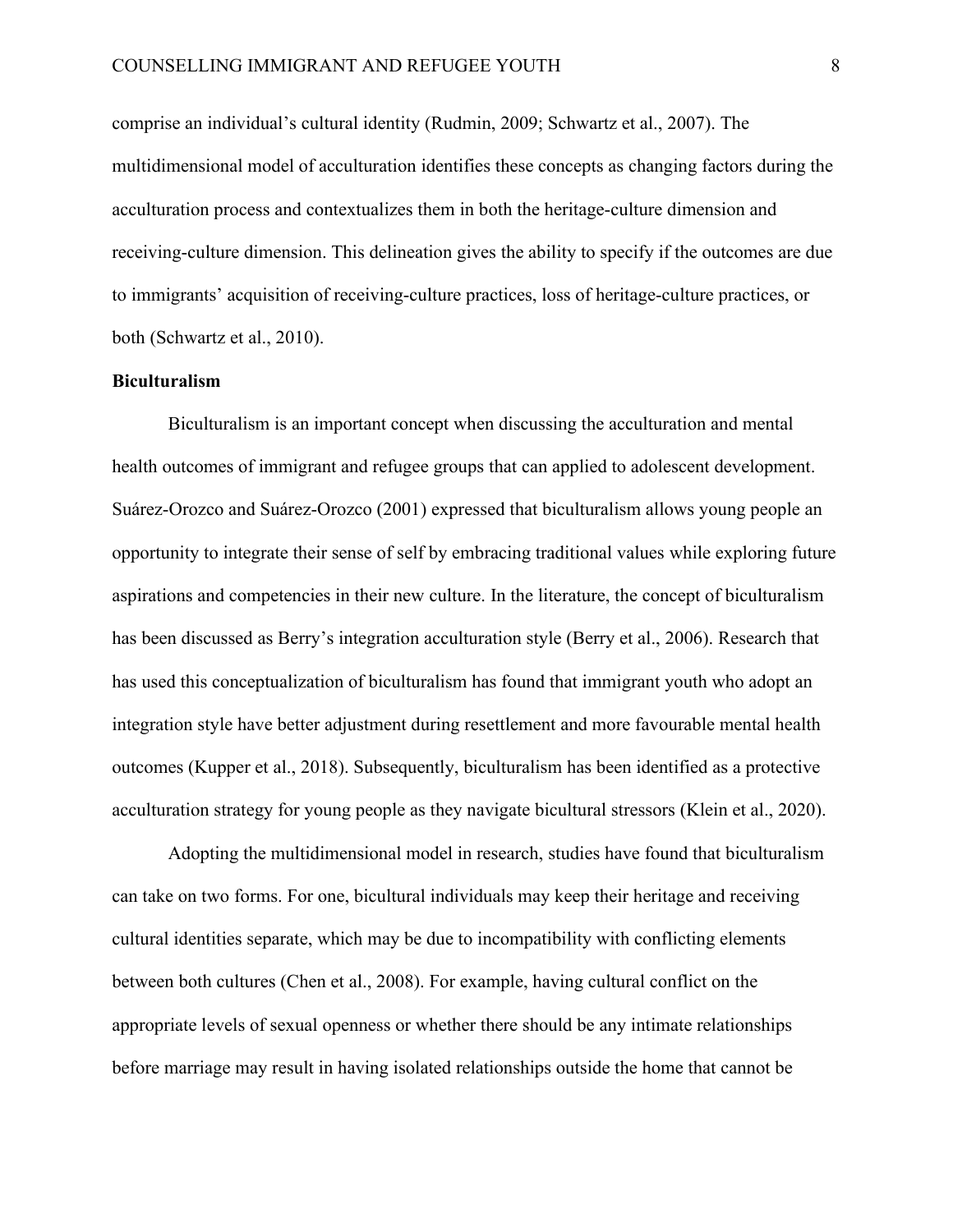integrated into the heritage-culture stream. Having to reconcile such differences between two cultures can amplify the typical stressors experienced during identity formation for youth (Stroink & Lalonde, 2009). Conversely, other individuals may combine and integrate aspects of their two cultures in a "blended" form, which may not necessarily be an endorsement of both cultures but rather specific elements that are important to cultural navigation and identity development (Benet-Martinez & Haritatos, 2005). Blended bicultural individuals have been found to report higher levels of self-esteem and lower levels of psychological distress than those who have chosen to keep their heritage and receiving cultural streams separate (Chen et al., 2008). Schwartz and Zamboanga (2008) discussed the fact that a blended type of biculturalism seems to be associated with lower levels of acculturated-related stress because an individual possesses a toolbox that they can employ day to day based on the given cultural demand. As an individual practices and explores this repertoire of cultural skills and competencies, they are able to become better at activating the correct cultural schema based on their situation. As is discussed further, development of cultural competence is indicative of a favourable mental health outcomes for acculturating youth.

Most research has agreed that identifying the two dimensions of heritage culture and receiving culture are important considerations when studying the acculturation experience for immigrant and refugee youth (Oppedal et al., 2020). However, it has been suggested that conceptualizations of acculturation are still limited in being able to understand mental health outcomes holistically, as traditionally acculturation has been viewed as a stressful experience (Oppedal et al., 2020). Broadening the scope to include concepts of resilience and cultural competence is needed in order to understand that acculturation involves adaptive opportunities, discussed further in the next sections.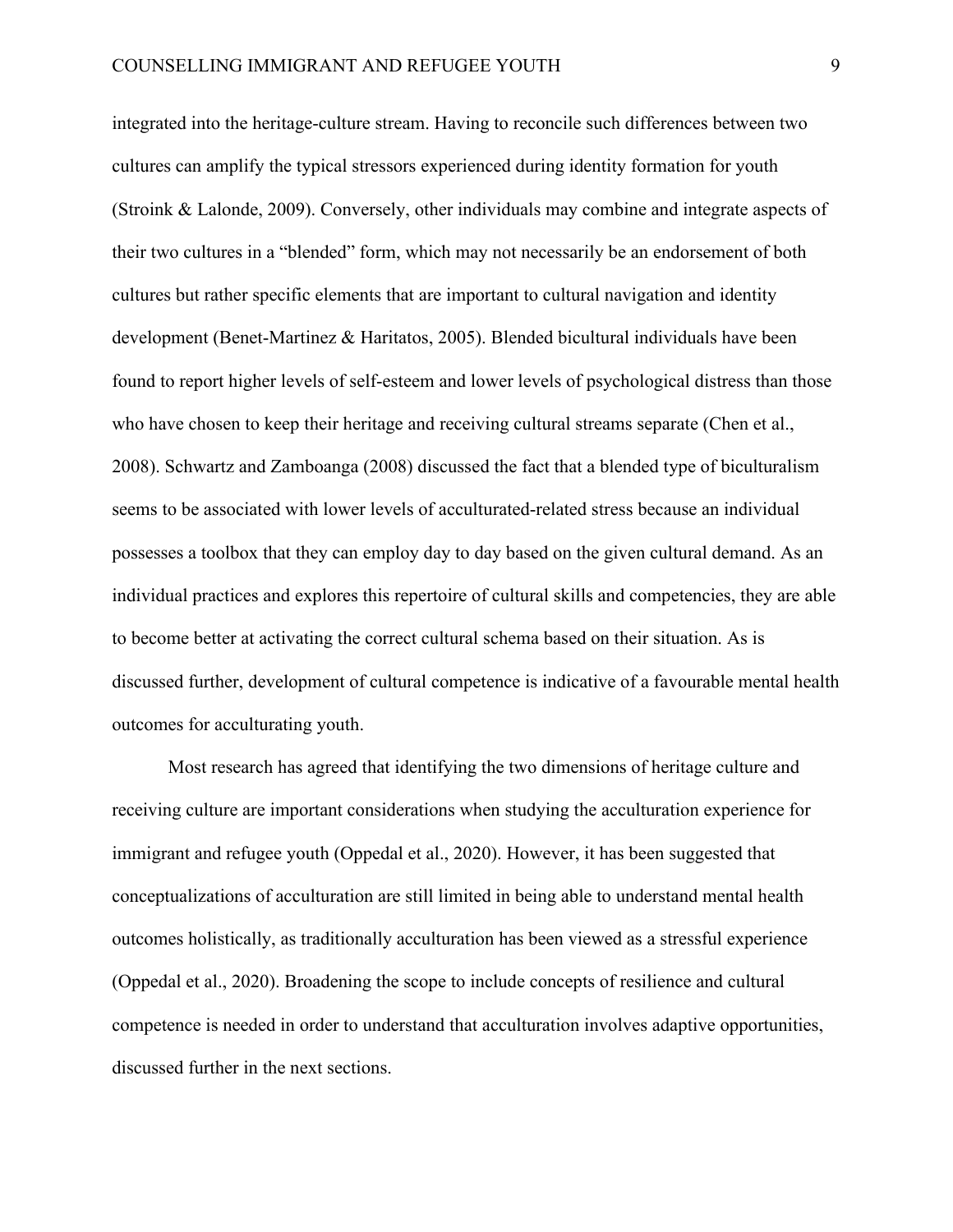## **Resilience**

Resilience is an important concept that can be applied to the study of immigrant and refugee youths' mental health. Resilience refers to the process an individual goes through as they are exposed to significant risk and adversity while managing to positively adapt (Luthar, 2003). Among children and youth, resilience has been understood as characteristics and competencies that the individual adopts to maintain positive functioning in challenging circumstances, such as accessing natural resources in their environment for support (Masten, 2013).

Studies have demonstrated that resilience among youth contributes to positive mental health outcomes, including lower levels of depression and anxiety (Luthar et al., 2000). For example, Wu et al. (2018) conducted a study among immigrant and refugee youth that explored whether resilience functions as a mediator in the association between acculturation and mental health. Drawing on research findings on favourable acculturation patterns, the study found that compared to integration-oriented youth, assimilation-oriented youth experienced poorer mental health as a result of lower resilience predicted by their acculturation pattern. Resilience was confirmed to be a mediator to mental health outcomes among all acculturation groups. Moreover, the authors asserted that consistent with previous literature, they found that the ability to endorse the new receiving culture is beneficial for youths' mental health when also accompanied with the continued development of their culture of origin identity. Wu et al. recommended the fostering of resilience and facilitating integration-oriented acculturation as public health strategies for this population.

## **Cultural Competence**

Developing cultural competence in both their heritage culture and new receiving culture is an important part of bicultural identity development for immigrant and refugee youth. As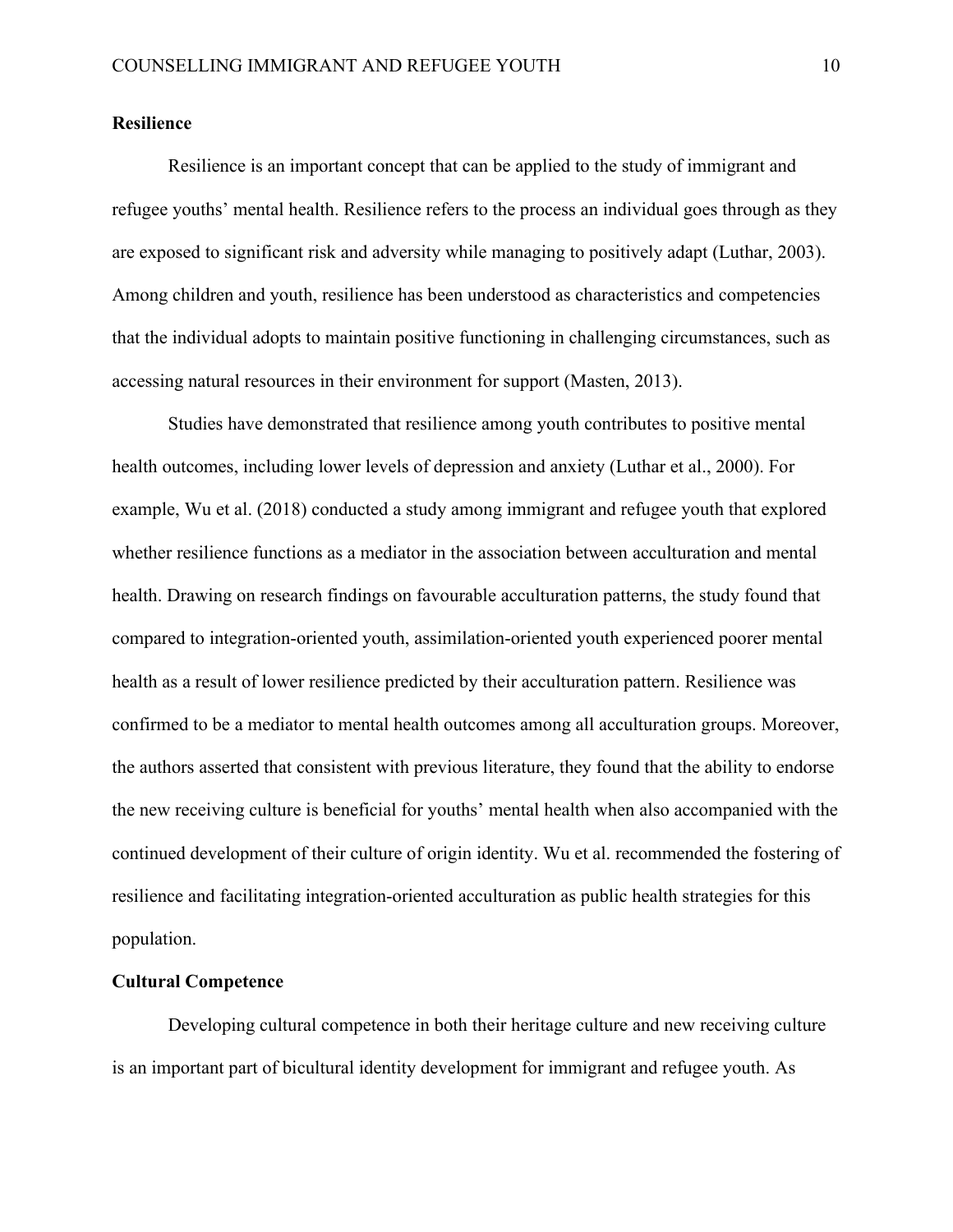youth navigate their contexts, they will face demands typical of adolescence, such as identify exploration outside the home and practicing behaviours in various social settings. Cultural competence initially rests on being able to identify appropriate cultural behaviours and values for associated demands. Choosing appropriate behaviours and exploring values is a major part of bicultural identity development. Moreover, referencing Ramirez's bicultural model of culture change from 1983, Oppedal (2006) discussed how bicultural individuals develop ranging bicognitive capabilities as they experience acculturation. Having demands from the culture of origin and receiving culture contributes significantly to identity development in positive ways. These demands provide children and youth the opportunity to develop flexibility, become adaptable, and engage with others more empathetically (Oppedal, 2006). As bicultural individuals explore aspects of their identity, they develop working models that encompass culture-specific skills and interpersonal strategies. These working models are the foundation of culture competence development; integrating cultural knowledge and skills into a behavioural and cognitive toolbox that can be competently used in sociocultural settings (Oppedal, 2006). For example, youth may need to present with more collectivist values at home and engage in cultural traditions that strengthen intergenerational bonds, while demonstrating individualistic drives in education or sports outside the home, which would set them up for success in the receiving culture.

The development of cultural competence is intrinsically linked to the developmental tasks associated with adolescence (Jugert & Titzmann, 2019). As youth navigate their world and face bicultural stressors, they will be experiencing them from a developmental perspective by way of changes to their affective, cognitive, and social domains.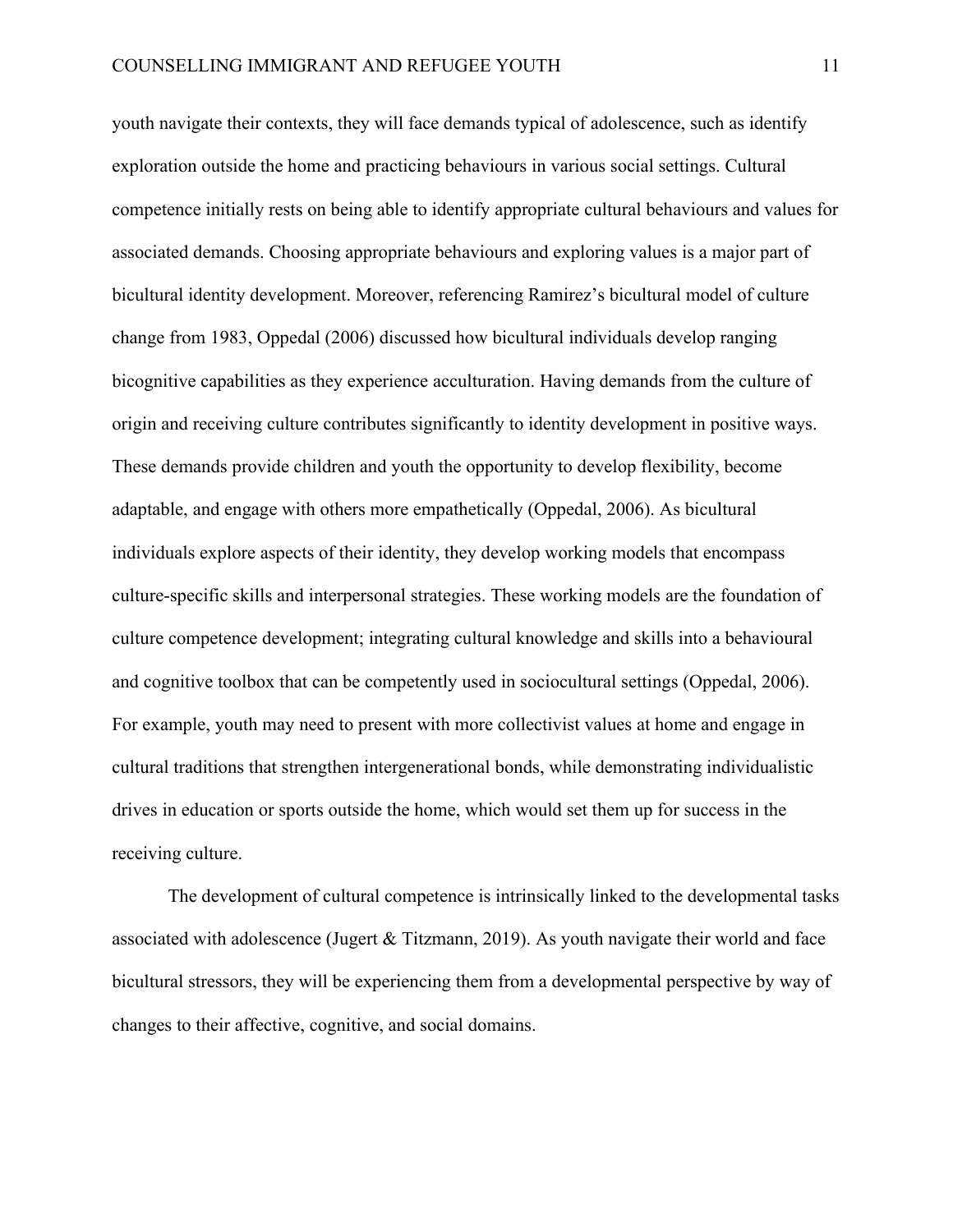## **Acculturation and Adolescent Development**

When considering the need to develop new skills and capabilities in order to navigate cultural demands, the adolescent developmental stage is identified as an important milestone where youth can explore new identities and behaviours. This stage is characterized by physical and cognitive maturation that young people experience as they develop more independence, broaden their relationships, and search for their identity outside the home (Jugert & Titzmann, 2019). This stage may be experienced in unique ways. Immigrant and refugee youth will negotiate their autonomy and level of freedom with adults while continuing to maintain emotional ties in order to receive intergenerational support. Additionally, they may be put in positions where they have increased family obligations due to immigration, such as language brokering and household management (Jugert & Titzmann, 2019). It has also been suggested that acculturation changes cannot be distinguished from ontogenetic developmental changes (individual changes attributed to experiences with the natural environment), because acculturation consists of social, emotional, and cognitive development within bi- and multicultural contexts (Oppedal, 2006). Rather, it is helpful to understand that developing cultural competence with the culture of origin will be different from developing cultural competence in the new receiving country and may take on conflicting developmental trajectories. Youth can explore and decide what skills and attributes are important to them in their respective contexts and how to engage appropriately in each culture.

In sum, adolescent long-term well-being is impacted by the ability to successfully meet important development markers associated with identity development (Kagitcibasi, 2005). Identity exploration and autonomy are key aspects of adolescent development, and developmental markers during adolescence, such as identity formation, are influenced by one's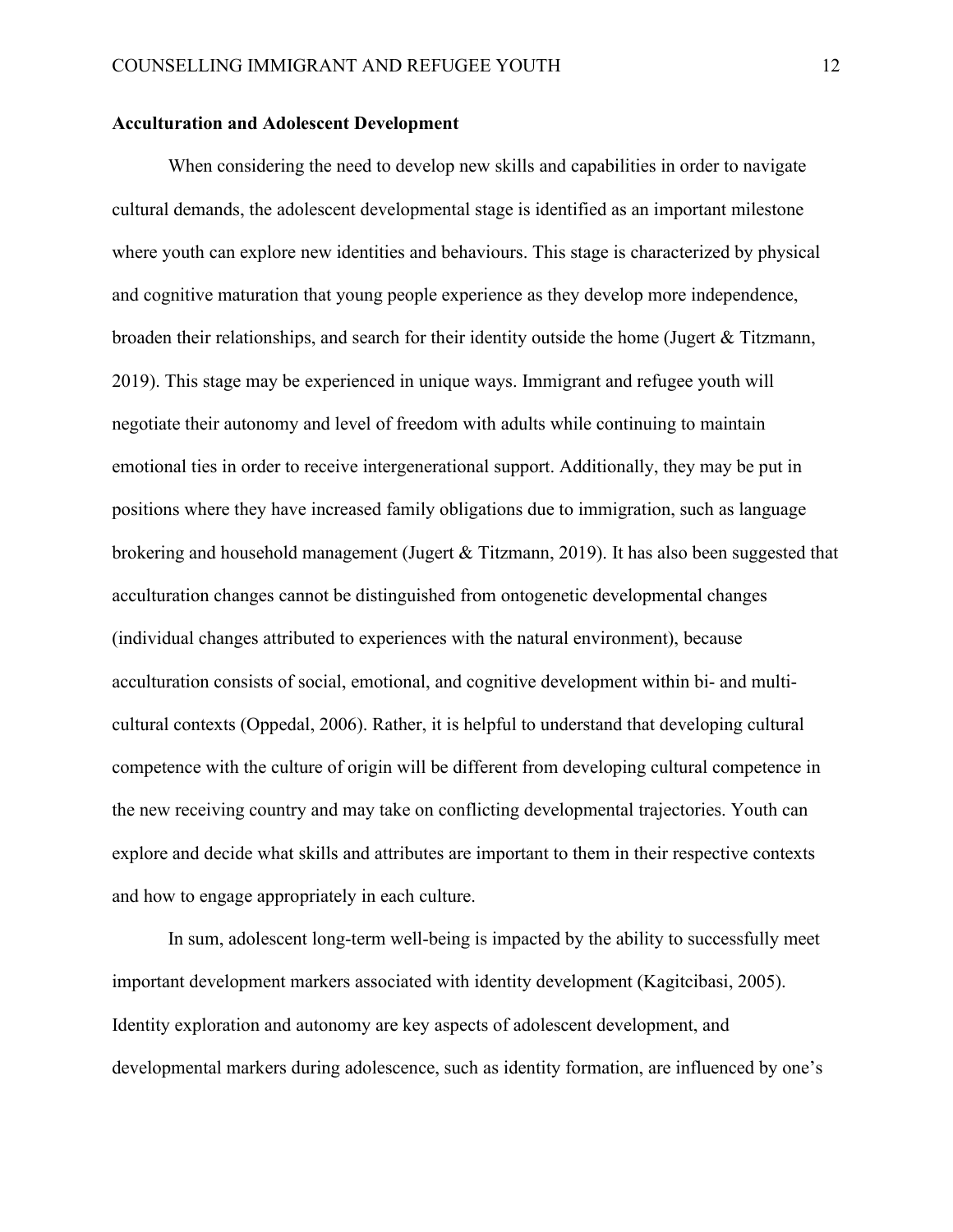cultural experiences (Yoo & Miller, 2007). When considering the importance of exploring identity during adolescence and developing cultural competencies, counsellors can consider biculturalism as a conceptual model for intervention that validates and reaffirms a person's identity through recognition of both cultures, and that promotes resilience through development of cultural competence. Covered in more detail in later sections, supporting immigrant and refugee youth in the development of their bicultural identity will be an anchor in therapy by exploring relevant cultural identity factors influencing the client's life. First, the next section covers how clinicians can assess for risk factors during the migration journey as well as identify protective factors already in place.

#### **Historical Assessment and Migration Journey**

A systematic inquiry into the client's migration journey along with appropriate follow-up on indicators of psychological and family functioning will allow clinicians to identify problems in adaption in a timely matter (Kirmayer et al., 2011). It is important to understand the migration journey of clients and assess for the various factors that pertain to psychosocial adjustment during resettlement. Investigations into the common mental health issues among immigrant and refugee youth have identified the pre- and post-migration (resettlement) stages as distinct experiences with their own respective risks and protective factors contributing to mental health outcomes (Guruge & Butt, 2015; Kirmayer et al., 2011). The next sections cover how counsellors can conceptualize and assess the migration journey and directly inquire about client experiences. Counsellors can then incorporate information into treatment planning by focusing on relevant risk and protective factors that contribute to mental health outcomes.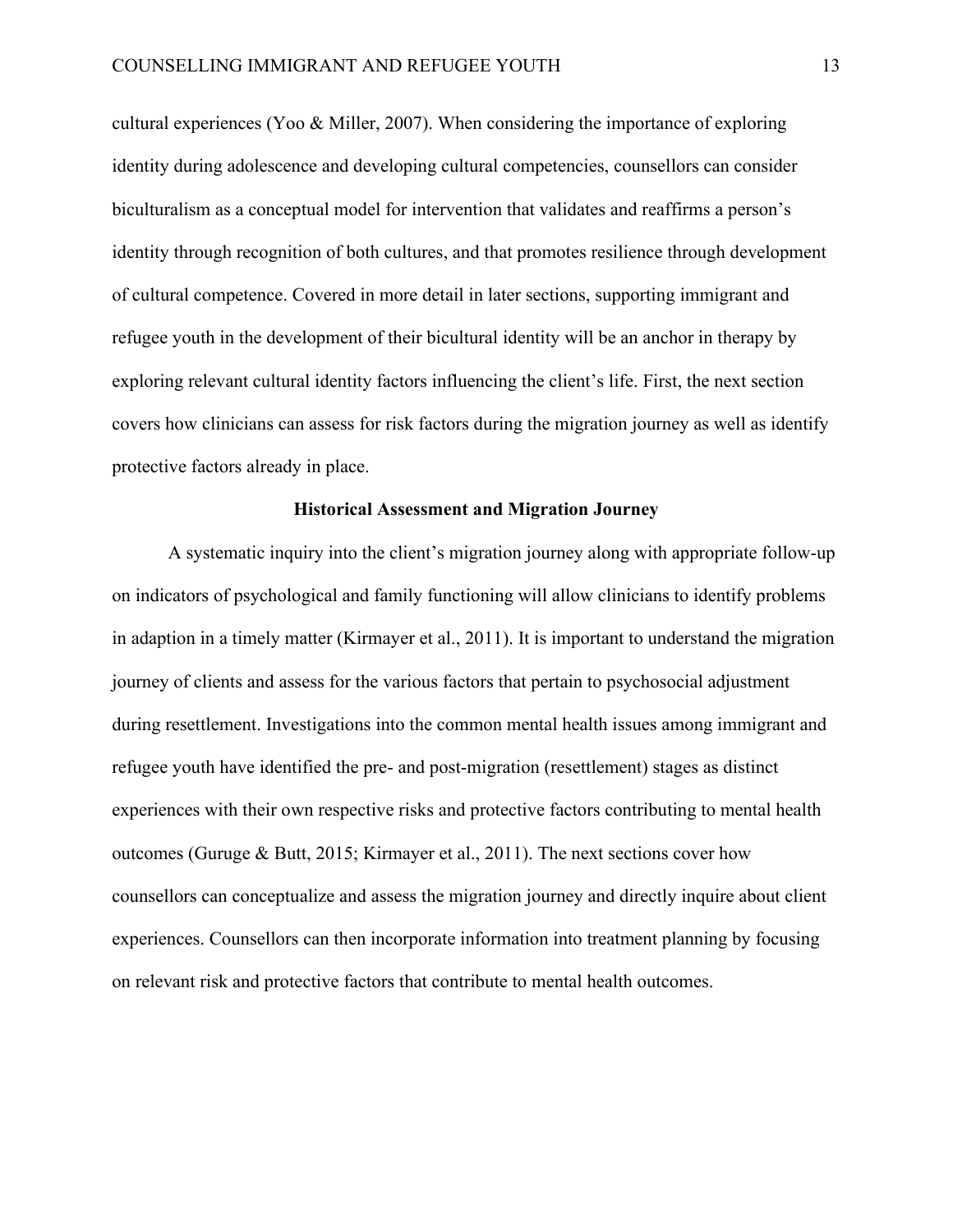## **Premigration and Migration Assessment**

The premigration period for immigrant and refugee groups typically involves disruptions to social roles and support systems (Kirmayer et al., 2007). Guruge et al. (2015) used a community- based approach in Toronto to interview newly arrived refugee youth from Afghan, Karen, and Sudanese backgrounds. Among the 57 newcomer youth, the researchers identified premigration risk factors to be associated with poor mental health outcomes. Many refugee youth expressed stories of having witnessed violence through war and acts of torture, targeted persecution, forced labour, and family separation. Participants discussed the impact these premigration stressors had on their mental health, which included phenomenological themes of worry and fear, sadness, depression, and going "crazy," characterized by disorganized thinking (Guruge et al., 2015).

During the migration period, immigrants and refugees can be exposed to extended time at refugee camps, experience distressing uncertainty around gaining acceptance in the receiving country, and encounter situations that can expose them to prolonged violence (Silove et al., 2000). Displaced individuals who experience camps or detention centres often develop a sense of powerlessness that later leads to depression and anxiety (Silove et al., 2007). Forced displacement due to civil unrest often causes an influx of migration into neighbouring safe zones that may consist of an in-between period for eventual immigrants and refugees. The region of the former Yugoslavia is an example of such patterns in migration experience and of risk factors associated with displacement. Yugoslavia encompassed multiple states, now independent nations, and the civil war that ensued caused hundreds of thousands of people to flee to neighbouring regions. Porter and Haslam (2001) conducted a meta-analysis that looked into the effects of specific stressors faced during civil unrest and compared findings between refugees and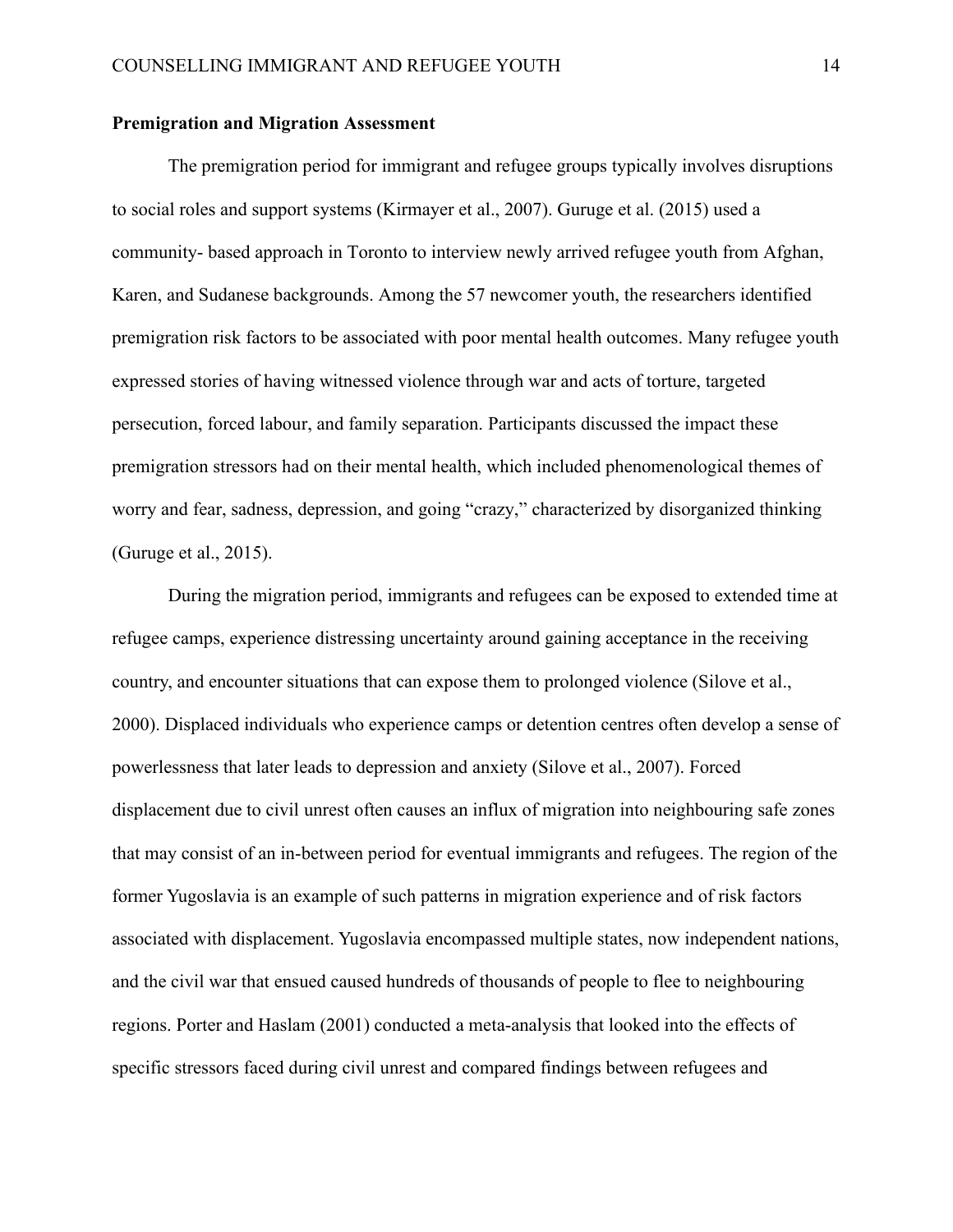nonrefugees from the former Yugoslavia. Consistent with refugee status, refugees were found to have higher rates of war-related trauma. Additionally, the study found that psychosocial consequences of forced displacement varied based on type of traumatic factors, such as locus of displacement, type of accommodation in exile, and degree of war exposure (Porter & Haslam, 2001).

A major risk factor for poor mental health outcomes is when children are separated from their caregivers during migration (Jakobsen et al., 2017). Unaccompanied adolescents are more likely to be exposed to premigration trauma, as well as show higher levels of depressive symptomology following resettlement, when compared to accompanied minors (Derluyn et al., 2009). In their literature review, Huemer et al. (2009) found that unaccompanied minors presented with higher levels of posttraumatic stress disorder (PTSD) symptoms when compared to accompanied minors and minors from nonrefugee populations. PTSD symptomology is indicative of potentially more severe traumatic experiences premigration and should be clinically assessed with the purpose of targeting appropriate intervention and referral (Huemer et al., 2009).

Protective factors during the premigration stage have been found to mediate the relationship between negative experiences and future-adjustment. Rousseau et al. (1998) conducted a study using unstructured and semistructured interviews with Somali unaccompanied refugee youth who arrived in the cities of Toronto, Montreal, and Ottawa between the ages of 13 and 18 years old. Rousseau et al. (1998) found that individual youth within the collective culture were protected through their shared meaning of separation, which was associated with their nomadic identity. This cultural meaning helped protect individuals from the patterns of displacement and unrest during premigration. It is important to consider that just because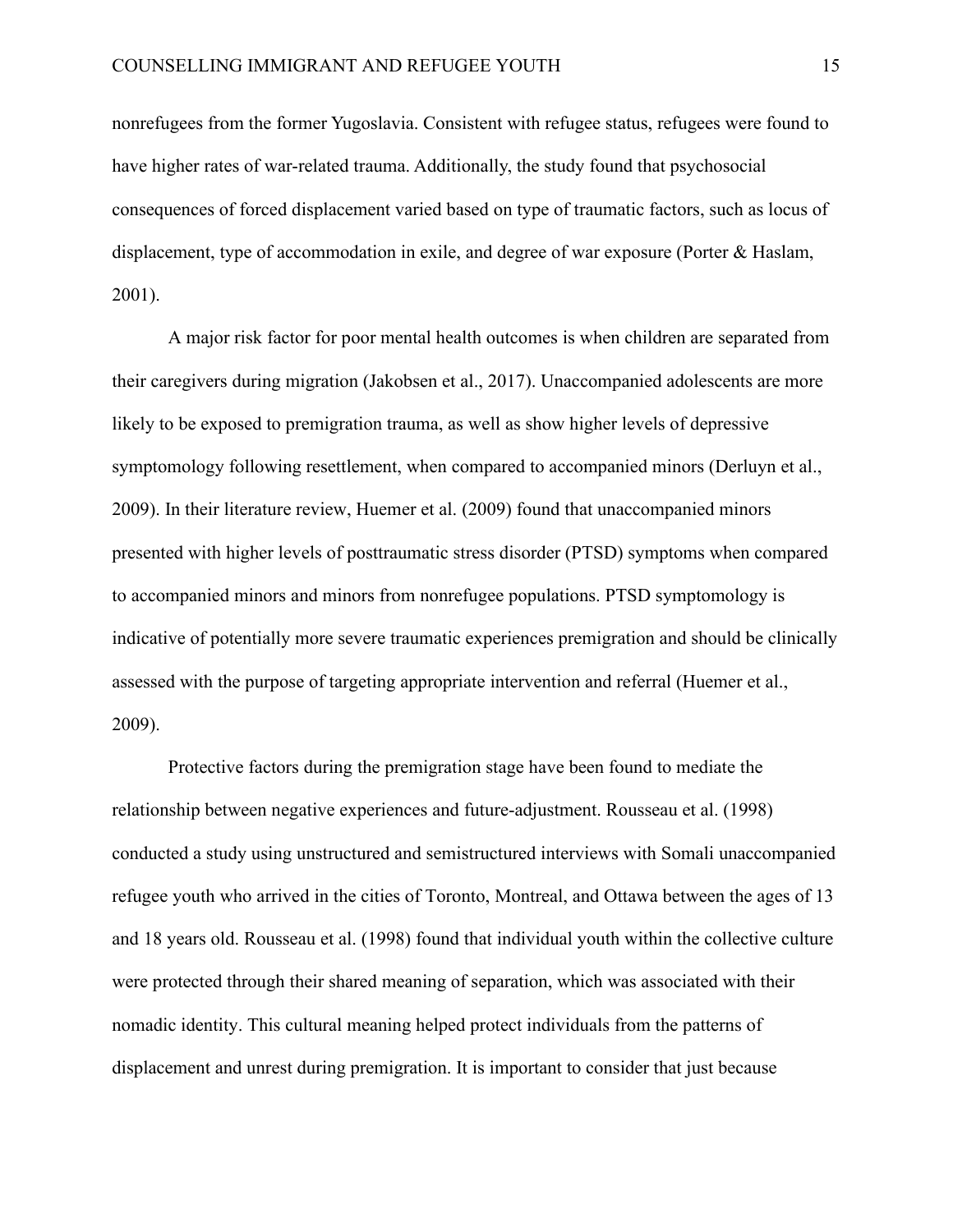individuals may have experienced events related to forced displacement or violence, they have necessarily been impacted in a traumatic way. A similar study with Cambodian refugee youth demonstrated that parents' preservation of traditional values seemed to mediate the traumatic events experienced during premigration (Rousseau et al., 2003). Exposure to violence was mediated by the concept of cultural resilience, and subsequently did not impact adolescent psychosocial adjustment negatively in the receiving country (Rousseau et al., 2003).

In sum, premigration trauma has been found to predict poor mental health outcomes, including PTSD. Additionally, mental health outcomes can be linked to migration trajectories and adversity experienced, which calls for an inquiry into clients' experiences. However, resilience factors mediate the relationship of risk factors and can influence adjustment during resettlement.

### **Resettlement and Postmigration Assessment**

In the context of resettlement, newly arrived immigrant and refugee youth often experience uncertainty about the future, intergenerational conflict, and discrimination, to name a few psychological risk factors (Betancourt et al., 2015). Inman et al. (2007) conducted a study for the purpose of exploring common psychological struggles experienced between children and their parents during resettlement. They interviewed 16 first-generation Asian Indian mothers and fathers about the influence of immigration on retention of their own ethnic identity and their ability to promote a sense of ethnic identity in their second-generation children. The study identified themes regarding feelings of isolation and loss, compounded with lack of identification with the new country, which subsequently had a negative impact on sense of self for the participants' children. Additionally, parents reported that they struggled to transmit cultural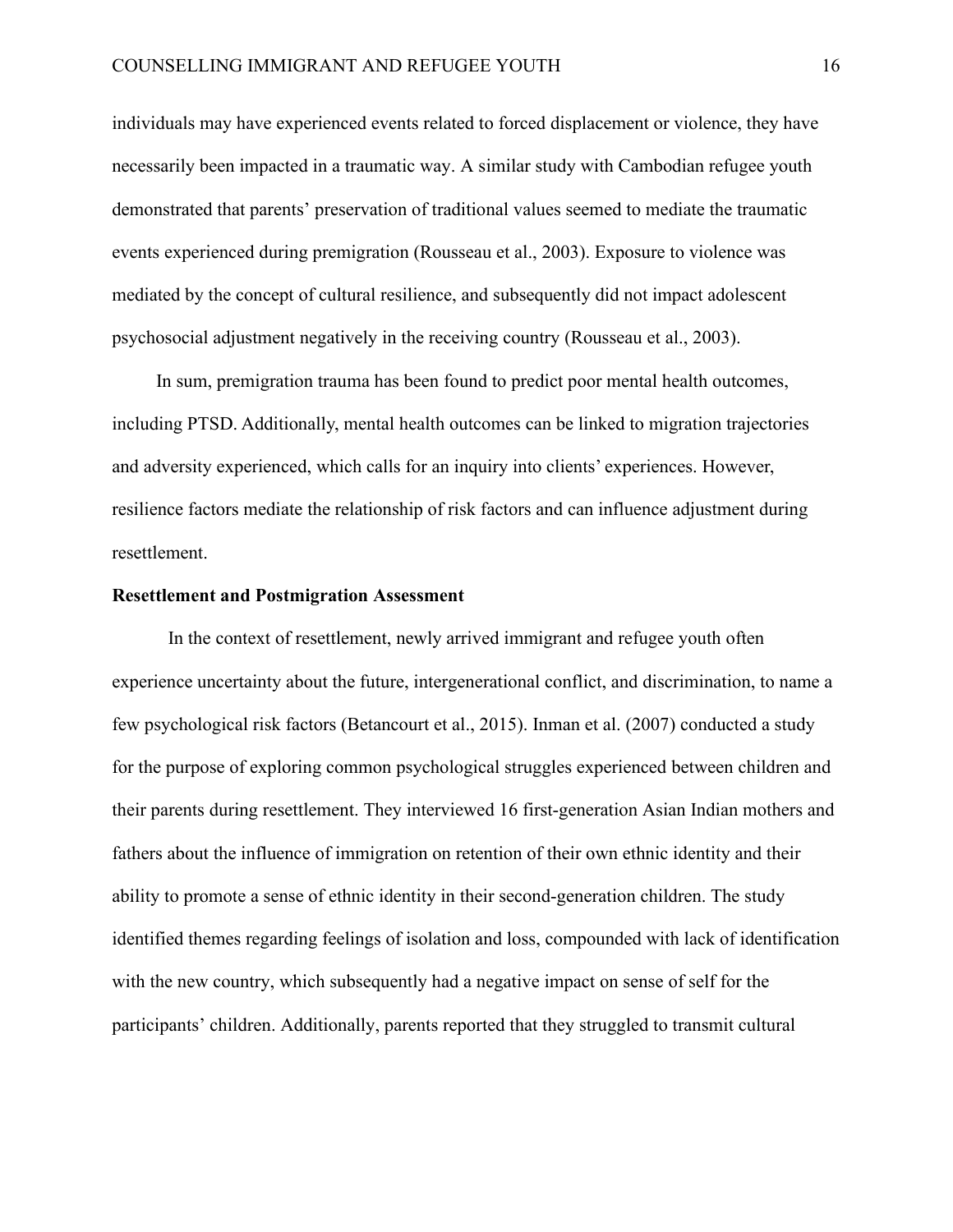values and identity onto their children due to barriers in society, such as discrimination and lack of family supports (Inman et al., 2007).

Newcomers often report a significant source of stress around uncertainty about citizenship and long-term security after they arrive in the receiving country (Inman et al., 2007). Additionally, Wilson et al. (2018) suggested that policies and processes mandated by the Canadian government seem to worsen mental health concerns during resettlement for refugees. In their study, specific stressors reported by participants included delays and complications in processing applications, paperwork errors pertaining to language barriers, and no agency in deciding what city they will be resettled into. These challenges were found despite resettling in Canada being viewed as a positive milestone (Wilson et al., 2018).

Discrimination experienced in the receiving country is another postmigration risk factor that influences long-term mental health outcomes. In their mixed method study of 220 newly arrived refugees from Sudan, Simich et al. (2006) found that refugee youth faced continued stressors during their resettlement process and economic hardship pertaining to family poverty. Additionally, these refugee youth faced social isolation, racism, and discrimination as they went through the process of acculturation. Similarly, a study of 131 refugee youth from the Middle East who were residing in Denmark found that discrimination faced in the receiving country was strongly associated with internalizing problems, which impacted social adaption (Montgomery & Foldspang, 2007). It is important to note that immigrant and refugee youth of colour often experience discrimination and racism within multiple levels of society. As is discussed in later sections, discrimination is a major risk factor, in particular for boys, when attempting to develop a bicultural identity and make appropriate adaptations in the receiving country.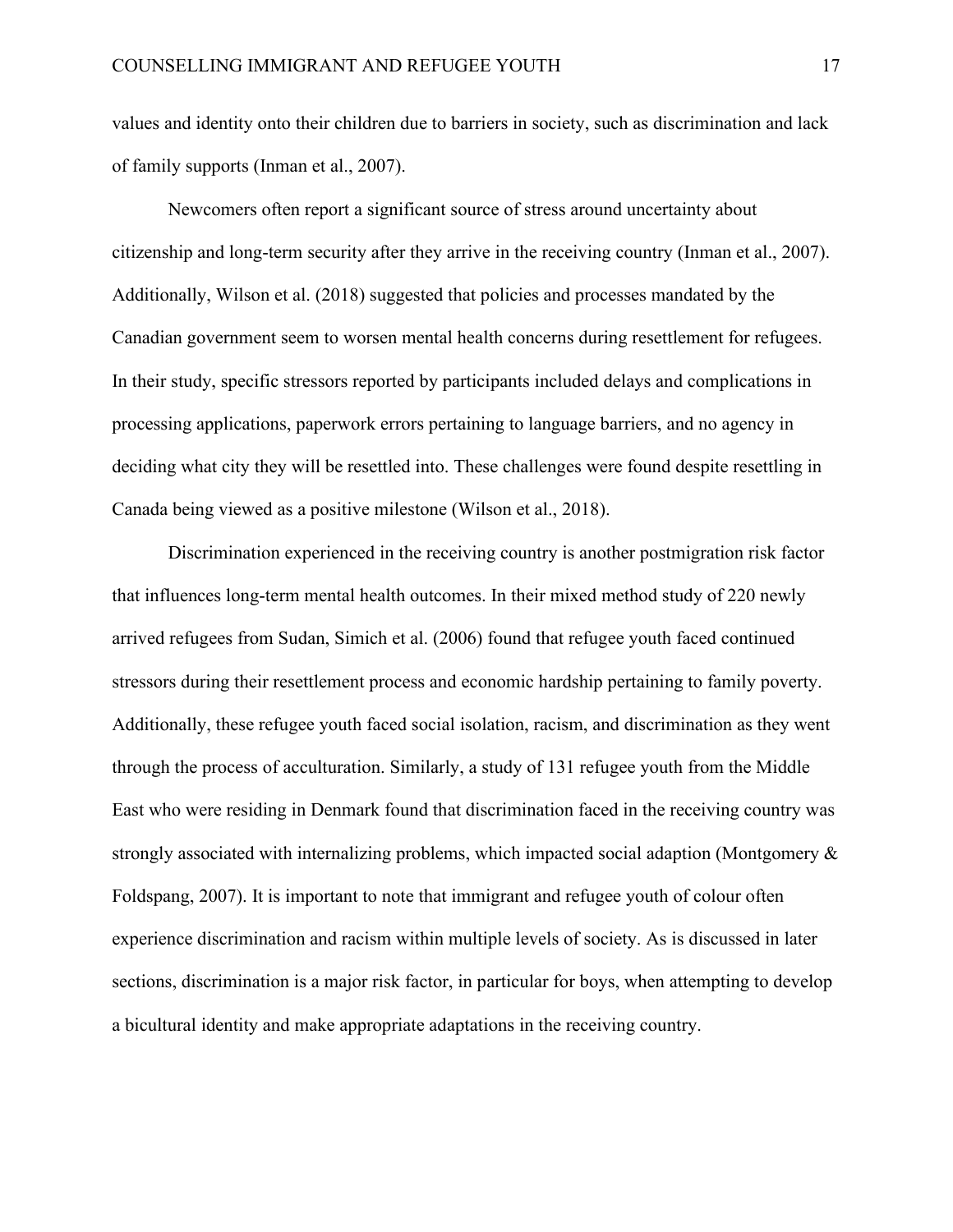With regards to resilience, newly arrived immigrants and refugees often arrive with a sense of hope for the future as they begin to resettle (Wilson et al., 2011). An exploratory study done in Australia that looked into the experiences of refugee youth identified positive adjustment among participants early on in resettlement, despite hostility from government policies (Earnest et al., 2015). The strategies adopted by the refugee youth that promoted resilience were learning the English language, engaging in sports, furthering their education, and seeking employment. All participants reported having a positive education with teachers. Additionally, support networks were identified through social activities that revolved around friends, family, and religious groups (Earnest et al., 2015). The results of Earnest et al.'s (2015) study highlight the important fact that refugee youth who have experienced various risk factors are resilient and want to succeed in the receiving country.

The social determinants of health are nonmedical factors that influence health outcomes, and research has suggested that social determinants can be more important than health care or lifestyle choices in influencing long-term well-being (Government of Canada, 2020). In their review of social determinants of mental health among refugees, Hynie (2017) suggested that focusing on postmigration stressors, as opposed to premigration trauma, is important to refugee mental health because of the immediacy of resettlement needs. Consequently, intervention needs to be holistic and focus on factors that address conditions of refugees' lives. These postmigration factors that influence functioning in resettlement involve housing, employment, social supports, asylum-seeking, and discrimination in the receiving country (Hynie, 2017). Similarly, Shakya et al. (2010) conducted a report on the social determinants of mental health for immigrant and refugee youth and identified that the resettlement challenges and barriers closely linked to the mental health outcomes of youth, including discrimination and exclusion, are predictors of long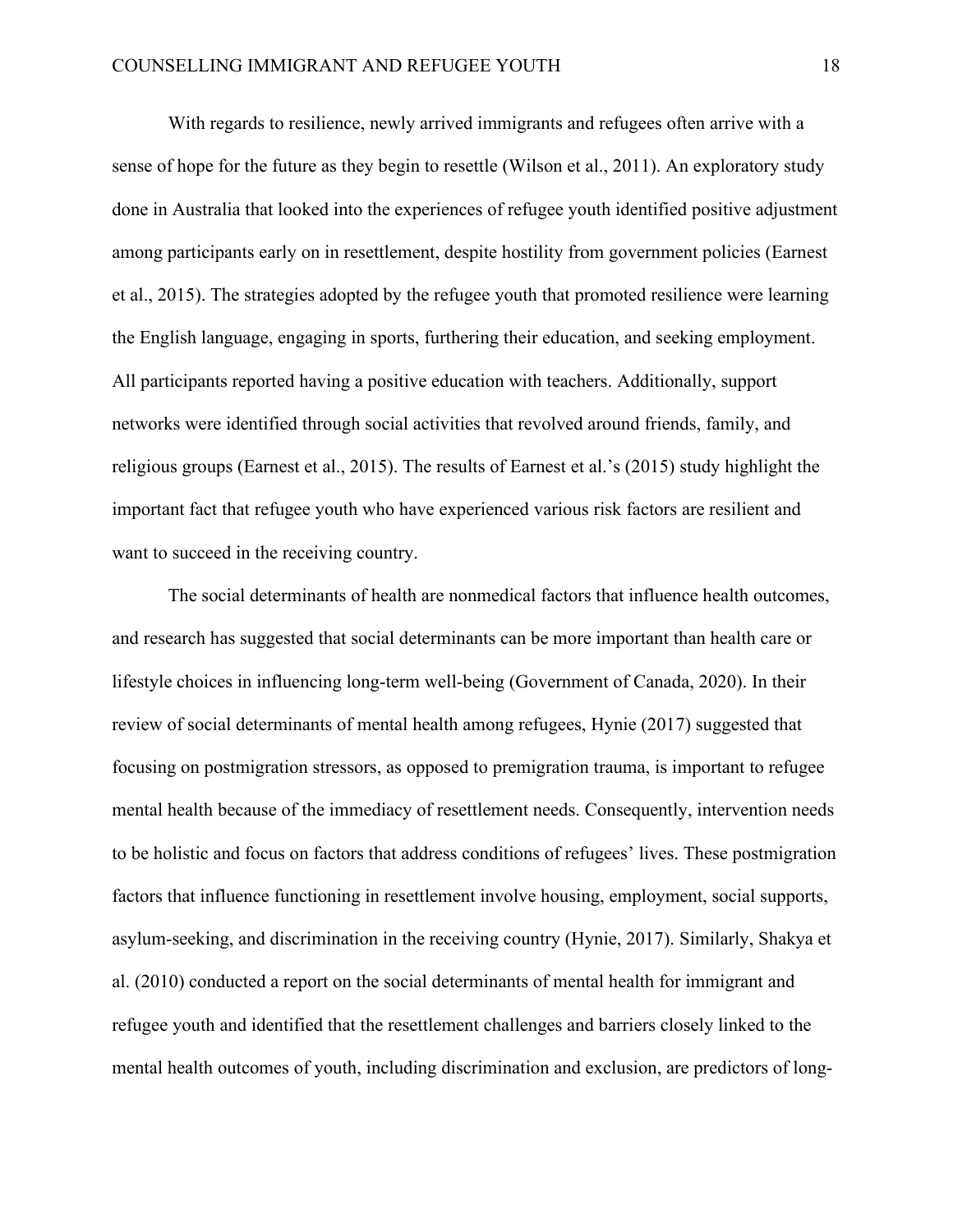term health outcomes. The authors suggested proactively addressing the determinants of newcomer youth mental health as well as making mental health services more sensitive and accessible to the needs of this population.

In sum, although premigration trauma can be a strong predictor of mental health outcomes for immigrant and refugee youth, the postmigration context can be an equally influential determinant of their mental health outcomes. Focusing on fostering protective factors in the client's natural setting can increase resilience and subsequent positive adjustment. Consequently, common challenges to accessing and receiving mental health care among newly arrived immigrants and refugees should be addressed at the forefront of treatment in order to undertake a holistic mental health approach. These challenges can be addressed by establishing safety and trust in the counselling environment, as well as being able to identify common barriers for the client inside and outside the counselling alliance, covered in the next section.

## **Addressing Challenges**

## **Establishing Trust and Safety**

In counselling, *working alliance* describes the collaborative relationship between therapist and client, in which both parties hold the goal of achieving positive change for the client (Norcross  $\&$  Lambert, 2011). The working alliance has been found to be the main curative force in counselling alongside client factors (Norcross & Lambert, 2011). The strength of the working alliance is of central importance when counselling immigrant and refugee youth, and it is primarily established through the development of trust and safety (Patel & Reicherter, 2016). Murray et al. (2010) highlighted the importance of using empathy and positive regard when listening to the migration story of young people, as well as being able to reflect an understanding of their experience and reasons they are seeking counselling. Emotional containment is of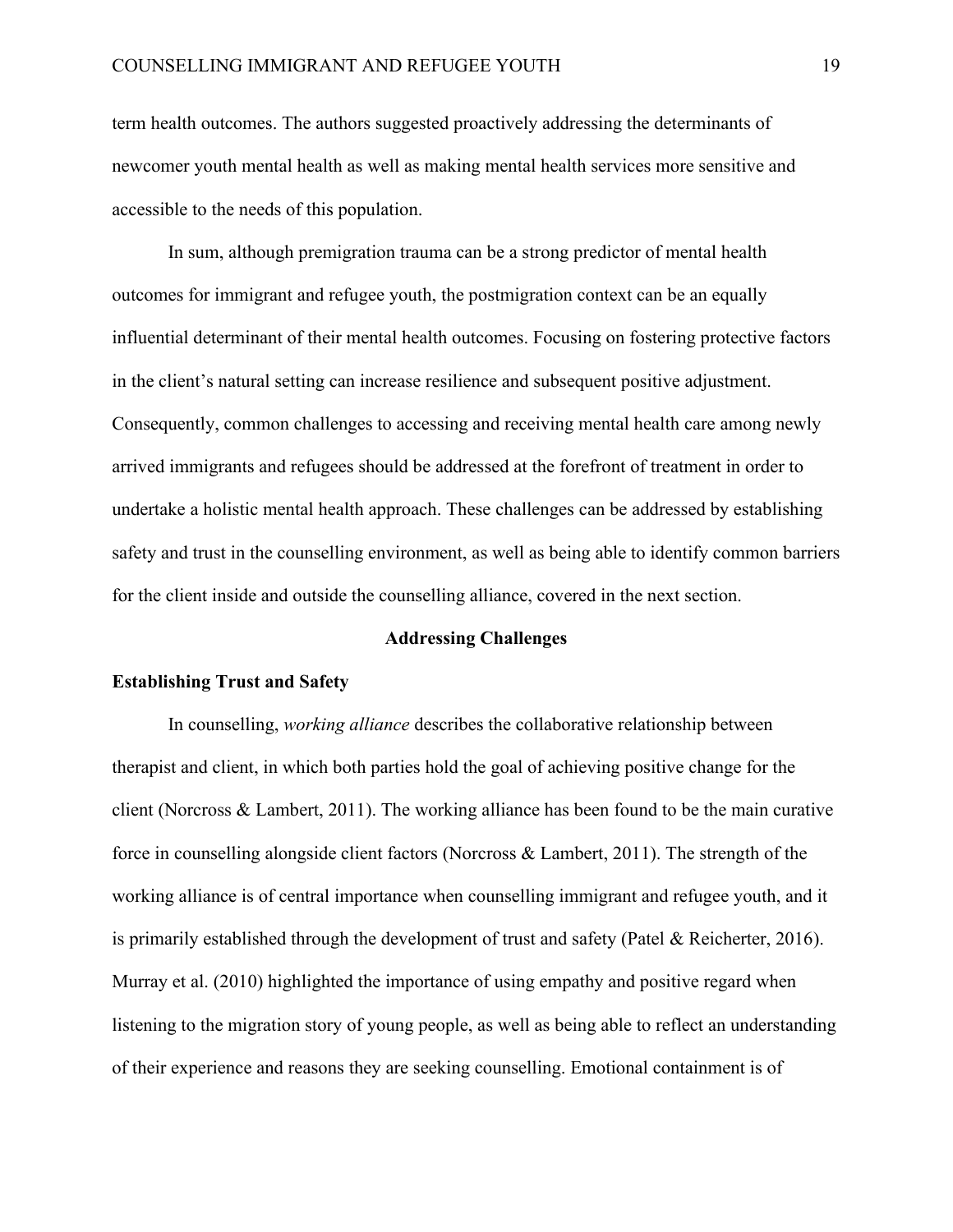particular importance when assessing and discussing the trauma and conflict youth may have experienced (Warr, 2010).

Moreover, Guregård and Seikkula (2014) discussed the importance of establishing safety in the counselling environment with refugee clients due to traumatic events they may have endured, which may be contributing to a presentation of paranoia and hypervigilance around others. Immigrants and refugees who leave their homeland in search of a better life often have an experience of disempowerment and mistrust towards systems that hold authority and power (Hundley & Lambie, 2007; Scuglik et al., 2007). Visible racial minority groups may mistrust service providers who represent the dominant group due to their experiences of marginalization in the receiving country (Scuglik et al., 2007). In order to establish an effective treatment plan with immigrant and refugee youth, counsellors should prioritize building trust and rapport with their clients, a process that may take longer than usual (Ehntholt  $&$  Yule, 2006).

### **Addressing Barriers**

#### *Language*

For mental health practitioners, being able to effectively communicate with clients is a crucial tool for both the assessment and diagnosis of presenting concerns, as well as relationship development with the client (O'Hara & Akinsulure-Smith, 2011). However, for clients who are not able to proficiently communicate in English, verbal communication is a major barrier in accessing and receiving mental health care (O'Hara & Akinsulure-Smith, 2011). Language barriers in counselling have resulted in immigrants and refugees perceiving their care as dissatisfying, with some studies finding inaccurate diagnosis and treatment for these populations (Hansen & Cabassa, 2012; Kirmayer et al., 2003). Communication needs to be adapted to the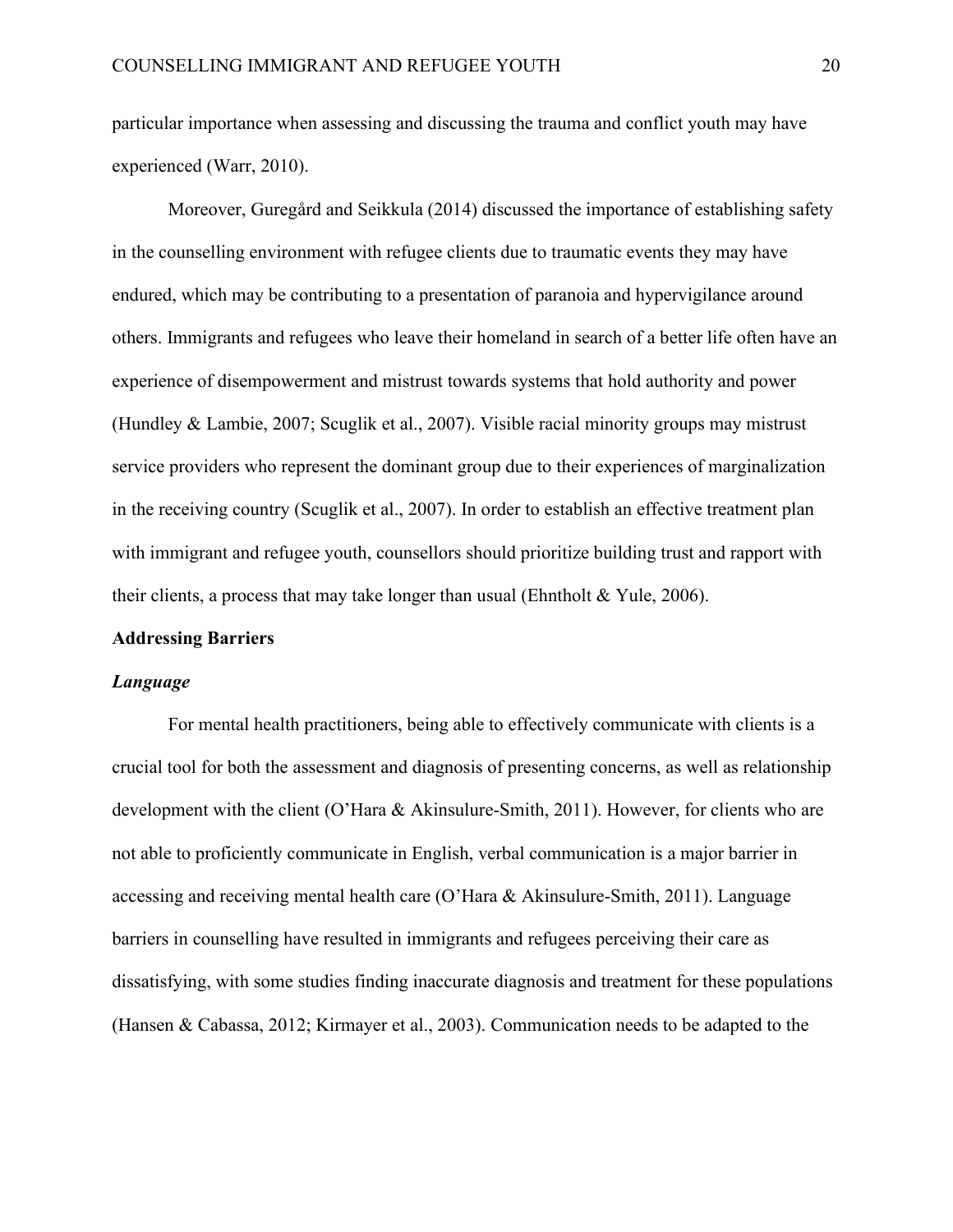ability of the client, especially when going over the informed consent process (College of Alberta Psychologists, 2019).

In the case of minors, it is important for counsellors to consider the process of obtaining informed consent from parents or guardians. Even if a youth may be proficient in English, the parents or guardians may not be. With ranging linguistic abilities among newcomers and their family members, counsellors should note that clients may prefer that services be delivered in multiple languages (Ellis et al., 2013). This preference can be supported with an interpreter or cultural broker such as a member from the cultural community (Nadeau & Measham, 2005). The need for trained translators in health services is high (Guruge & Butt, 2015). Obtaining a translator may be difficult, and provision of translators will continue to be a major milestone health services need to reach to offer adequate services to immigrant and refugee families.

Language skills can affect immigrant and refugee youth in other ways. When children and youth develop language ability faster than other family members, they may become interpreters for their families and be expected to take on responsibilities in situations that are not typical to adolescent development (Umaña-Taylor, 2003). Furthermore, language barriers at school are a major obstacle for educational success and positive adjustment for immigrant youth (Horswood et al., 2019). Mental health practitioners may need to advocate for their clients for incorporation of professional supports in the school setting and increased communication with teachers that can help build an integration of services (Fazel et al., 2016).

## *Informed Consent*

Situations may occur where a young person is seeking mental health services but is unable to access them because they have not received consent from their parents or guardians. In order to receive counselling services, young people under the age of 18 (minors) must receive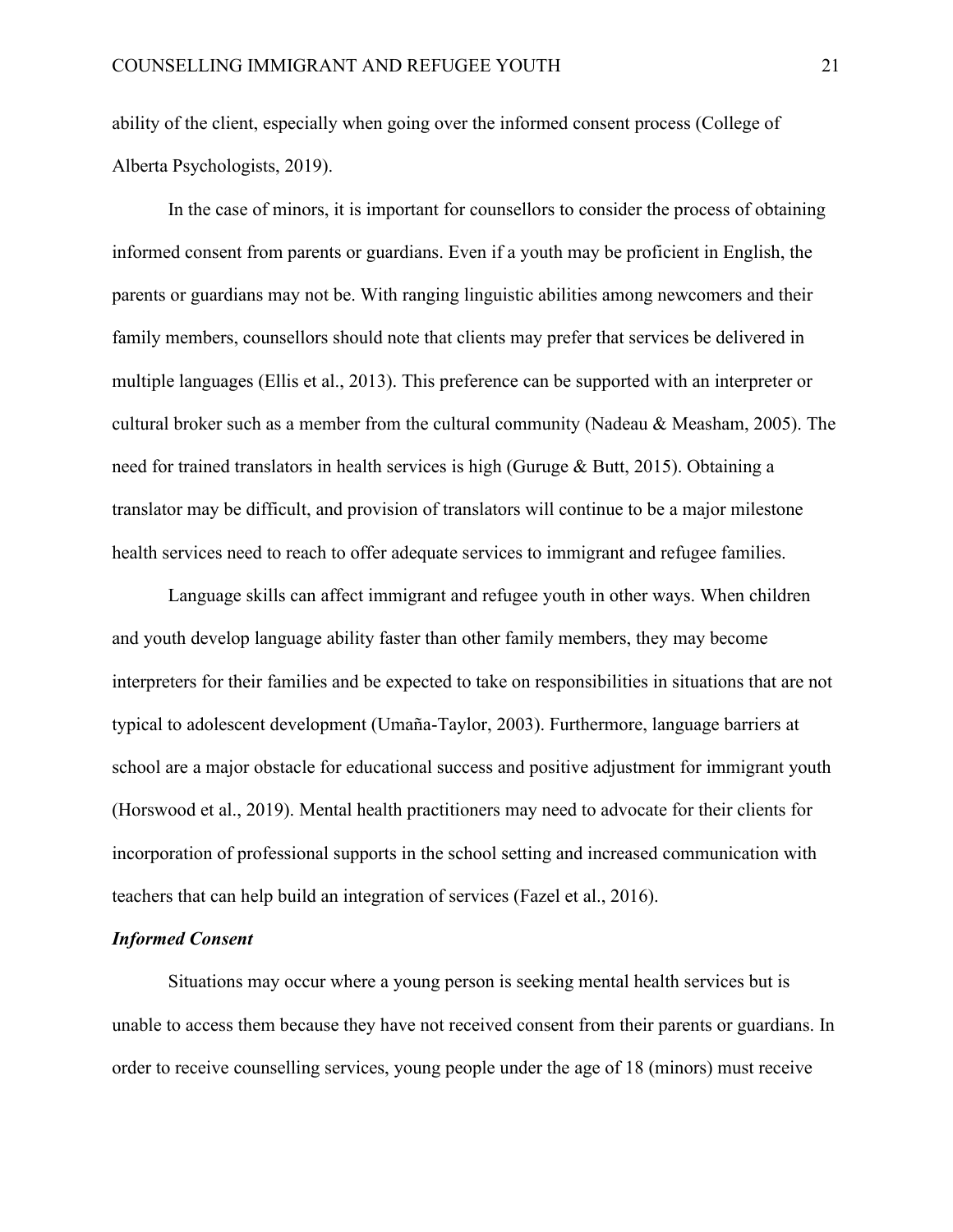consent from their legal guardians, and then the minor can then give their assent for services (College of Alberta Psychologists, 2019). This legal standard can become an obstacle for young people, particularly for immigrant and refugee youth. Those who want to access mental health services are often reluctant or unable due to the stigma associated with seeking help and receiving a mental diagnosis perpetrated by their respective cultures (McCann et al., 2016). Clinicians can support the client in accessing and receiving care by declaring them a mature minor in situations where it is appropriate (Colucci et al., 2015). In Canada, mature minor case law allows young people under the age of 18 the personal autonomy to exercise their rights and consent to medical services, including mental health services. This law was created in recognition of youth developing greater ability to make independent choices regarding their wellbeing as they age. The Supreme Court of Canada ruling in *A. C. v. Manitoba* (2009) found that minors may exercise autonomy in making decisions about their medical treatment if they have the sufficient cognitive skills and understanding to appropriately assess what is being proposed to them (College of Alberta Psychologists, 2019). These choices should be protected by confidentiality. In Alberta, psychologists hold the responsibility for determining whether a minor is a mature minor. According to the courts, a minor must be able to understand the information that is relevant in making the decision, which includes an appropriate appreciation of the reasonably foreseeable consequences of the decision or lack of a decision (College of Alberta Psychologists, 2019).

The psychologist needs to consider a variety of factors before declaring a minor a mature minor. Factors include the age and maturity of the minor, the nature of their relationship with parents or guardians (level of independence versus dependence), and the ability to understand the type of and complexity of the proposed treatment (College of Alberta Psychologists, 2019).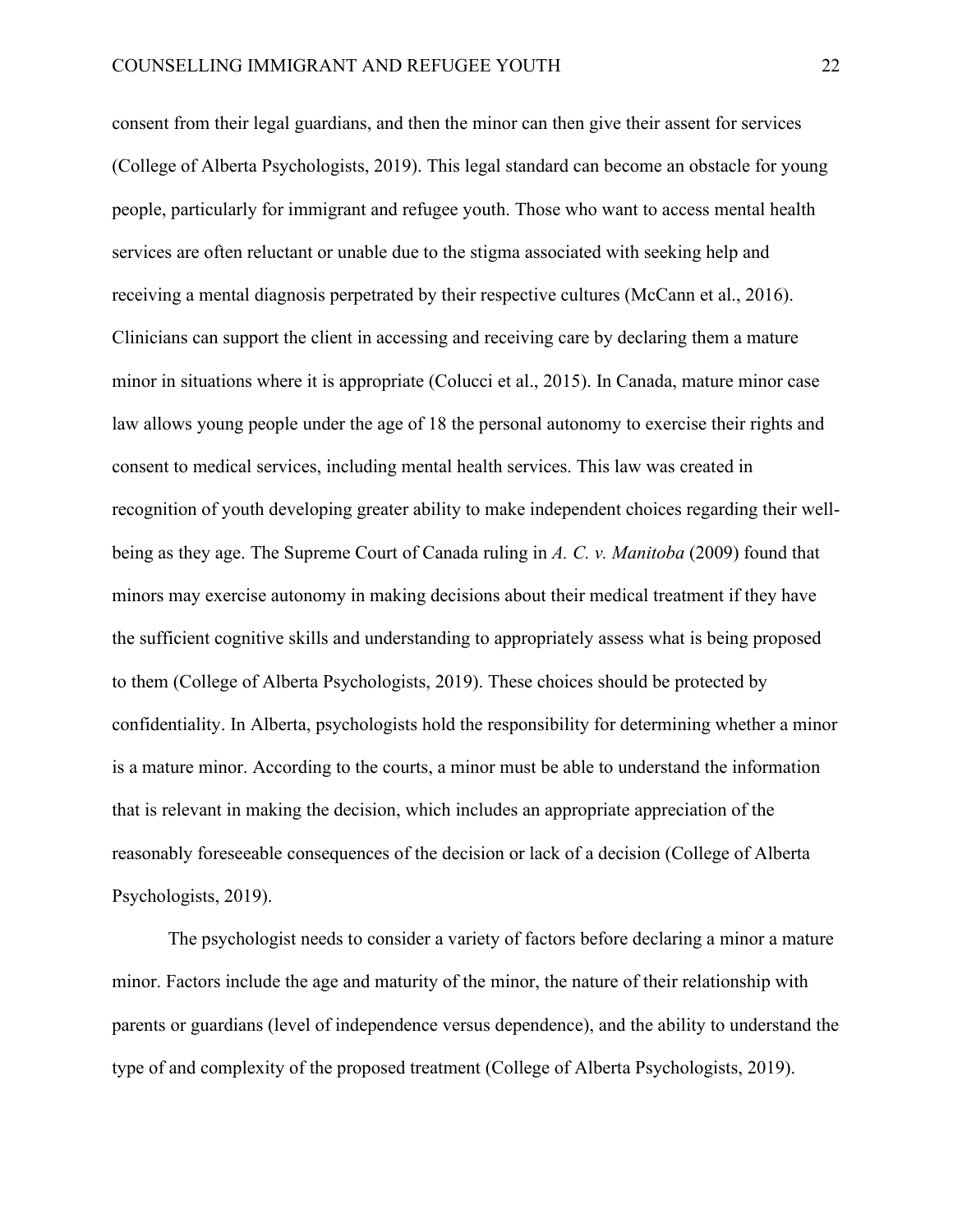Psychologists will need to assess if the young person has the intellectual capacity to understand the relevant information with its potential consequences. Moreover, psychologists should consider the emotional and mental state of the client as it pertains to their mental health and decide whether a psychological condition is present that may be leaving them vulnerable. Additionally, a consideration of the broader social impact is necessary when declaring a youth a mature minor by exploring what impact their decision-making will have on family and social affiliations (College of Alberta Psychologists, 2019). Psychologists should document the pertinent details of the discussion had with the mature minor.

#### *Socioeconomic Conditions*

Counsellors should be prepared to understand the client's socioeconomic condition and how it can affect the treatment process. Professionals have noted that new refugees may have urgent needs such as living-situation difficulties, lack of access to community support, and even food insecurity that need to be addressed (Nadeau & Measham, 2005). Financial issues are among the most common stressors for immigrant and refugee families, a factor that has been shown to affect their children's adjustment levels (Gilbert et al., 2017; Yu et al., 2020). Some studies have found that depression and anxiety among this population are directly associated with financial strain and unemployment in the receiving country (Lindert et al., 2009). Furthermore, young refugee women are often in a position of heading the household and needing to find employment, with women heading most single-parent refugee families (United Nations High Commissioner for Refugees, 2020). Mental health counsellors should have knowledge of services and programs that can help immigrant and refugee clients with urgent resettlement needs, then take an advocacy role, if needed, or provide referrals for additional services (Bäärnhielm et al., 2017; Warr, 2010).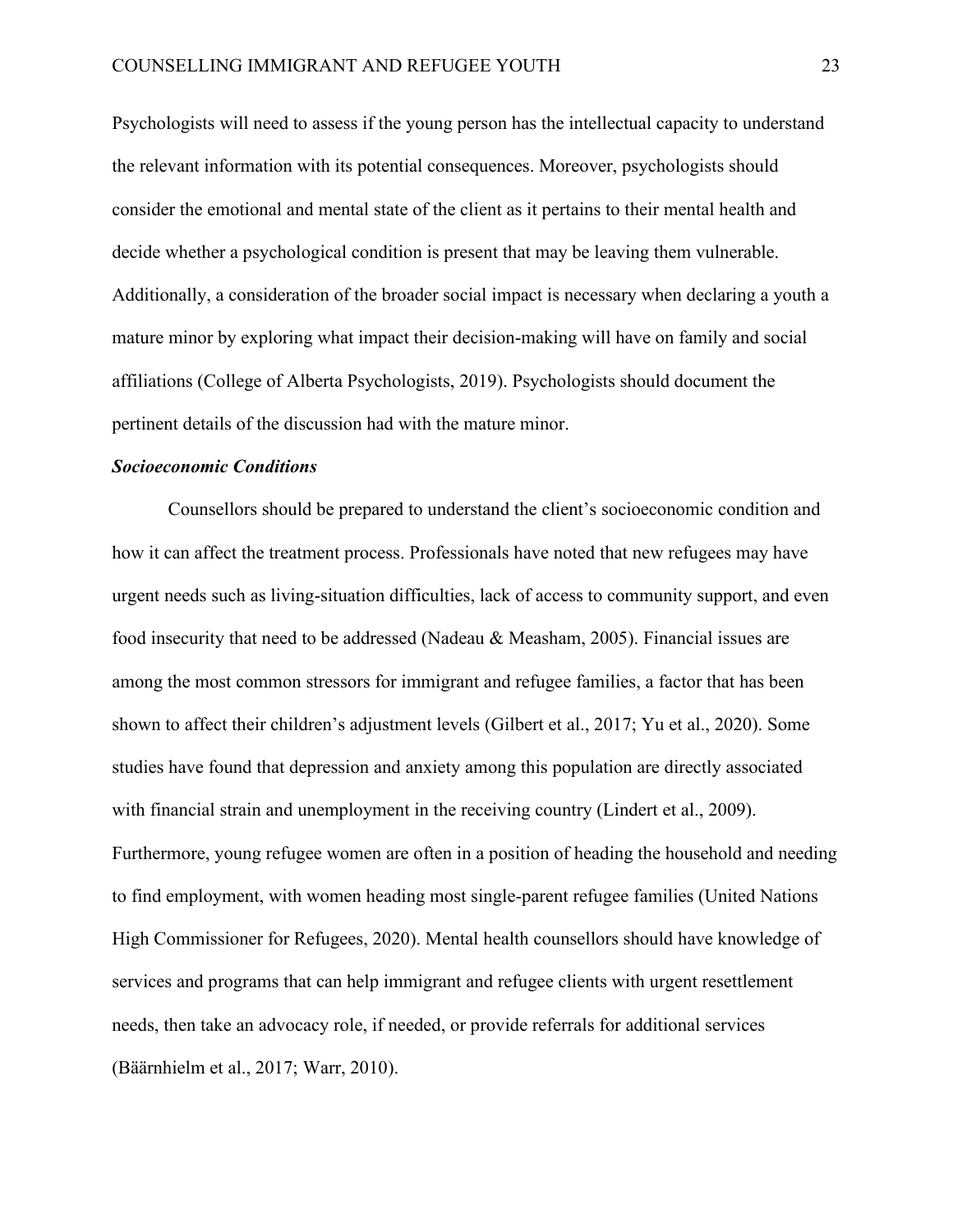## *Stigma*

The stigma surrounding mental illness with various cultures can be a major barrier to seeking mental health services. In fact, the stigma associated with help-seeking can be perceived more negatively than enduring mental health symptoms (Ellis et al., 2013). Additionally, Henderson et al. (2014) found that when individuals internalize the social stigma associated with mental illness, it can worsen mental health symptoms over time. Consequently, stigma is an important issue to address when counselling immigrant and refugee youth. Rousseau et al. (2004) suggested that in order to diminish the effect of stigma on minorities receiving help, it would be helpful to integrate mental health services with other more acceptable forms of support. It has been suggested that counselling services available in primary and secondary education settings would be one effective strategy for refugee and immigrant youth (Rousseau & Guzder, 2008). The education system is one setting that is viewed as acceptable because education attainment is perceived as an important part of future success in the receiving country (Rousseau & Guzder, 2008). Moreover, the school setting can promote easier access through alreadyestablished communications with teachers. Youth would not have to commit additional hours outside of school, and families would be more likely to be accepting of professional help in an educational setting. Furthermore, community cultural organizations and outreach programs can be used as an informational hub on mental health services that serve as a promotion tool for mental health check-ups (Correa-Velez et al., 2010).

Im et al. (2017) discussed how important it is to develop a culturally relevant framework in mental health assessment and treatment in order to encourage wider use of services, which involves developing an understanding of common cultural idioms of distress. Cultural idiom of distress (CID) refers to culture-specific expressions, symbols of emotional suffering, or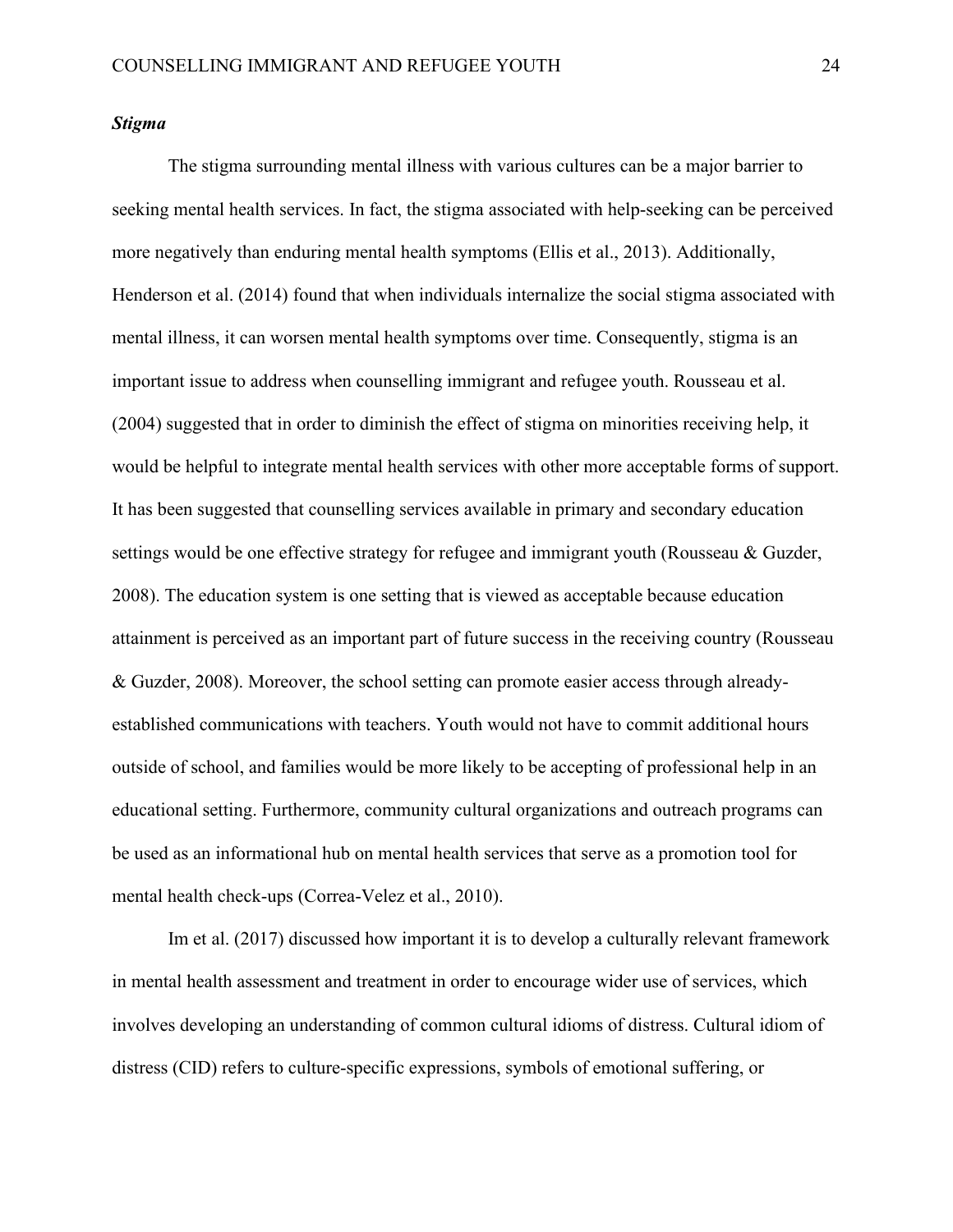culturally acceptable ways for individuals to communicate distress (Dein & Illaiee, 2013). Finding culturally acceptable ways to communicate distress is an important part of reducing stigma. In their study, Im et al. recruited participants from the Somalian community in Kenya who had immigrated there with refugee status. Using key informant interviews and group focus interviews, the authors identified seven words that symbolized ranging conceptualizations of mental health problems and symptoms, including mental states associated with stigma. Im et al. suggested that counsellors should strive to become aware of cultural idioms in order to mitigate stigma.

Mental health assessment and interventions should approach mental illness in terms of subjective experience and symptom descriptions, whether psychological or somatic (Im et al., 2017). One strategy to help counsellors and clients talk about mental health difficulties is to use the cultural formulation interview (CFI) within the *Diagnostic and Statistical Manual of Mental Disorders* (American Psychological Association, 2013). The CFI is a set of 16 questions that clinicians may use to obtain information during a mental assessment about the impact of culture on key aspects of an individual's clinical presentation (American Psychological Association, 2013). Answers can help counsellors appreciate how culture has influenced the client's worldview and perception of mental health, as well as create a common language and understanding to anchor with the client as both move forward with clinical management.

In the following sections, I discuss how to adopt an intervention approach that focuses on bicultural identity exploration. Exploration of bicultural identity factors during the adolescent development stage will be an anchor in the therapy process regardless of presenting symptomology, after the important considerations discussed above have been addressed.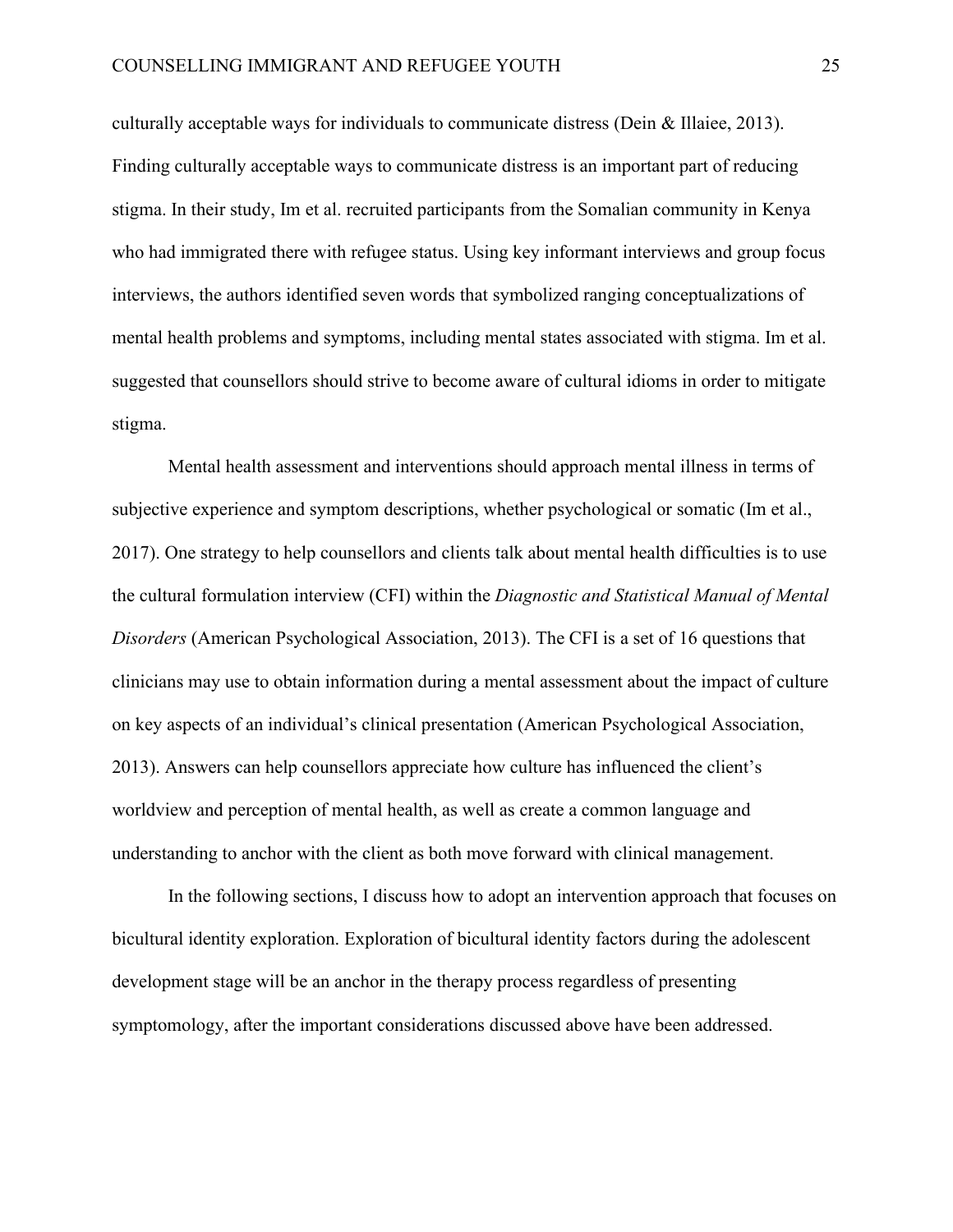## **Intervention Approach**

Researchers and counselling therapists have called for a shift away from emphasizing the experiences and symptoms of trauma, toward a more positive and holistic approach that highlights the inherent strengths and coping abilities of immigrants and refugees (Murray et al., 2010; Papadopoulos, 2007). Additionally, it has been suggested that counselling professionals should adopt a strength-based approach when working with immigrant and refugee youth, focusing on the innate resources and abilities a young person brings into the counselling environment (Marshall et al., 2016; Miller et al., 2019). Although specifically for refugee youth the risk of mental health difficulties is significant based on their premigration risk factors, they also possess strengths that can help them adjust successfully in their host country (Yakushko et al., 2008). Additionally, studies have declared that a focus on protective factors and resilience contributes to a positive mental health trajectory for refugee youth (Betancourt et al., 2015; Ehntholt & Yule, 2006). Similar findings have been asserted when studying immigrant families, where it has been recommended that mental health treatment be catered towards immigrant families' cultural protective factors in order to prevent various mental health disorders, including PTSD, along their resettlement journey (Cardoso & Lane, 2016; Theron et al., 2011).

Omizo et al. (2008) expressed that safe exploration of a bicultural identity in immigrant youth can serve to increase their resiliency. Stroink and Lalonde (2009) discussed how having an awareness of unique personal characteristics and cultural characteristics among immigrant youth in the counselling environment is a strong predicator of success in forming a bicultural identity. Similarly, Kassan and Sinacore (2016) discussed that counsellors need to be open to taking time to discuss the various influences on the client's cultural identity and how the client understands their experience. There are important cultural identity factors that counsellors should address in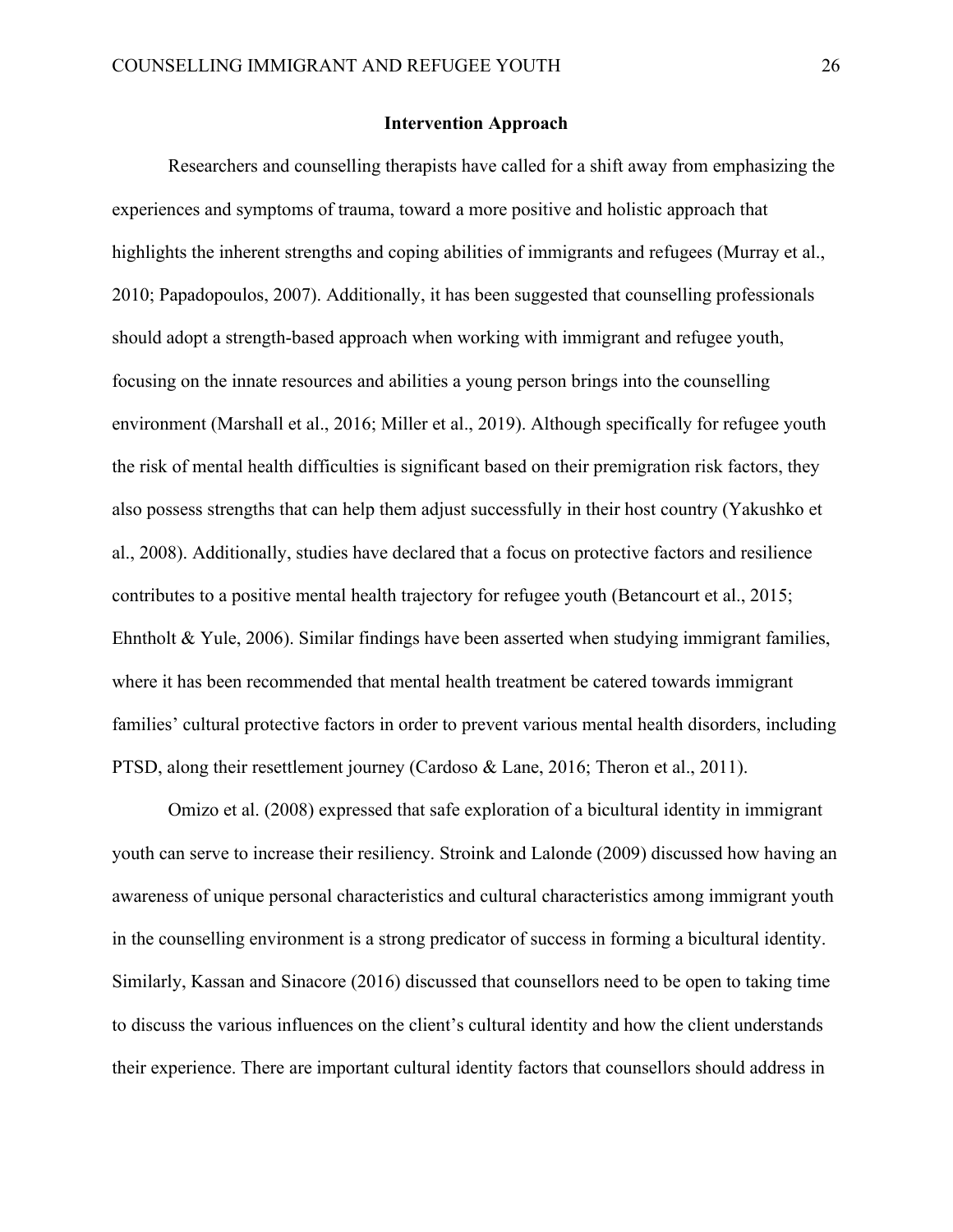their work with clients; specifically, the role of parent–child relationships and intergenerational influences, as well as gender socialization inside and outside the home. By exploring these areas with clients, counsellors will be able to support youth in their bicultural identity development and subsequently foster resilience in them.

## **Intergenerational Influences**

Intergenerational factors can be understood from a cultural psychology perspective. Chiu et al. (2010) discussed how cultural members are active participants in the construction of their identity. Individuals absorb cultural practices from their parents, extended family members, and community members, but will act out these customs and behaviours in a way that may be distinct from their larger cultural group. This tendency is relevant in understanding that exploration of intergenerational influences is important in so far as the client's subjective interpretation is also honoured in the process. With the goal of developing a strong bicultural frame of reference to more effectively navigate stressors, counsellors can assist their clients in exploring intergenerational influences that contribute to their individual development and adjustment.

Immigrating to a new country will create differences between children and their parents, including conflicting worldviews where the youth must balance multiple demands from culture of origin and the new host culture (Zaidi et al., 2014). Salami et al. (2017) shared that "an acculturation gap brought about by the value mis-alignments between parent and child creates tension within the family and can distort the cognitive home environment for transnational families" (p. 28). Counsellors who see immigrant and refugee youth should be aware that their clients' struggles may be associated with acculturation gaps within the home. Schwartz et al. (2010) studied the differences in acculturation between Cuban youth and their parents, and the impact those differences had on the younger immigrants' mental health. Strong acculturation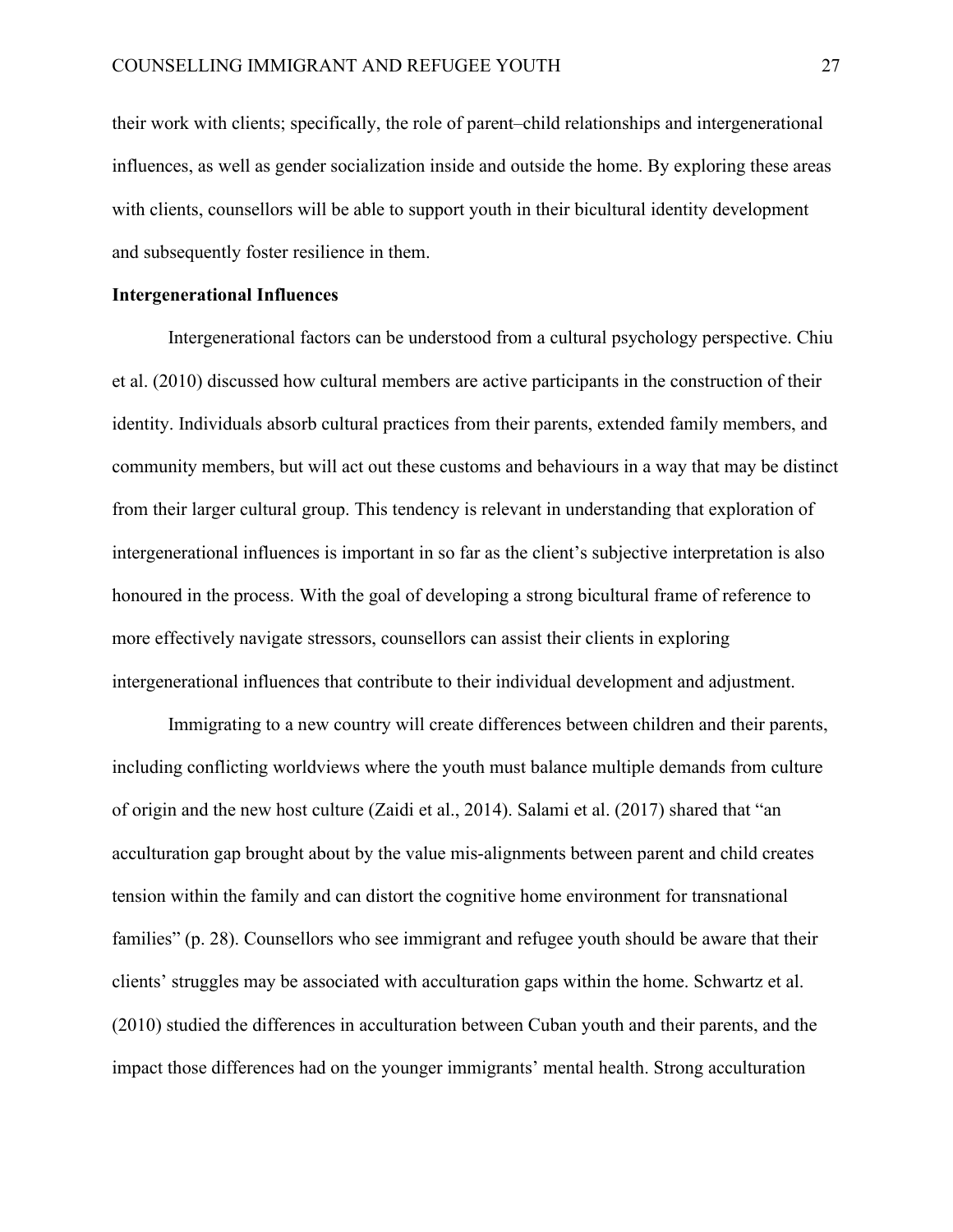gaps led to significant family conflict as well as a higher risk of conduct disorder and substance abuse for the child. Youth who experience these acculturation gaps within the home can either overidentify with their culture of origin, overidentify with the mainstream culture, or become alienated from both their families and mainstream peers (Schwartz et al., 2010). Furthermore, the immigration experience itself has been shown to create rifts between parents and children as they go through the acculturation process. For example, among Asian Canadian immigrants, decreased parental communication and emotional distancing from their children due to acculturative stress were associated with symptoms of depression and anxiety for their children (Moon & Ruiz-Casares, 2019).

Regardless of the level of direct family involvement in the counselling process, Bettman and Digiacomo (2021) discussed the importance of exploring parent–adolescent relationships during therapy. The authors pointed out that practitioners should look into what aspects of a youth's surrounding culture are responsible for their personal strengths because youth will use intergenerational support to enhance their resilience during resettlement. For example, Piña-Watson et al. (2015) found that female adolescents of Mexican immigrant descent who were supported by a positive female caregiver were able to deter the negative impacts of acculturative stress more effectively and improve their overall well-being. The involvement of a female caregiver role was valued as a source of empowerment in the home, helping to shape the younger women's identity. Additionally, strong relationships with extended family members have shown to be a protective factor for immigrant youth, as cultural support networks increase a youth's sense of identity by having a safe base to manage bicultural stressors (Sano et al., 2015). Acculturation gaps can also create an opportunity for children to develop cultural competence, as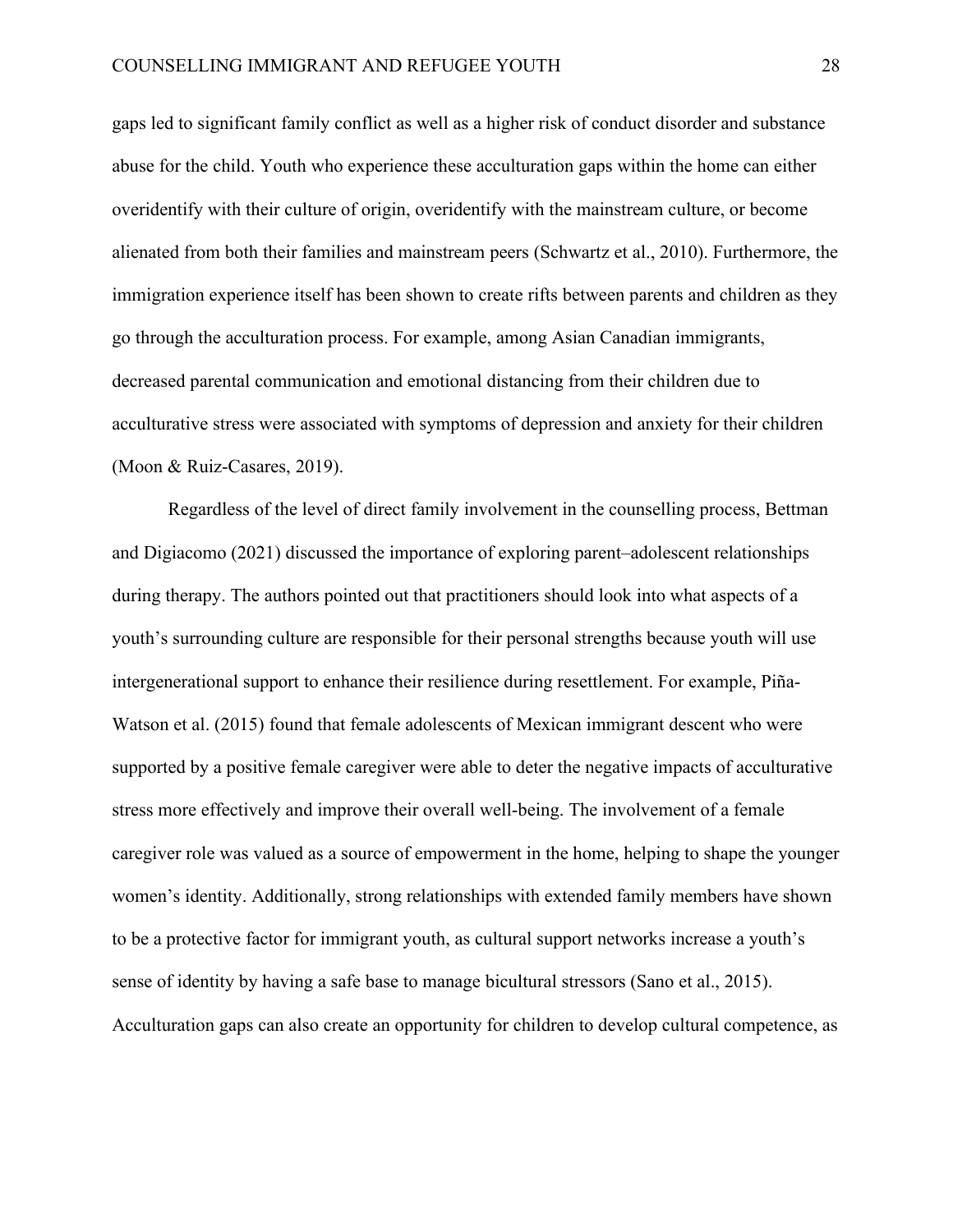children are often better prepared to deal with the new culture's demands and may need to lean on their independence in this area (Frazer et al., 2016).

If there is a strong disconnect at home between parents and children, then counsellors can help immigrant and refugee youth connect with their culture of origin through positive relationships in the community of the host country, such as religious leaders and mentors, which may serve as a protector factor against negative adjustment at home (Rossiter & Rossiter, 2009). Research with refugee Cambodian and Vietnamese families has shown that interventions targeting youths' perception of intergenerational cultural gaps helped them enhance strategies to manage conflict with this stressor and strengthen bonds with parents that may aid in preventing problematic behaviour (Choi et al., 2007).

In sum, therapists who are counselling immigrant and refugee youth need to understand family context and family history relating to the migration journey in order to establish both risk and protective factors that will contribute to adjustment. Resilience can be promoted by extracting intergenerational strengths and supports, such as role models who promote empowerment of the youth. Acculturative gaps can contribute significantly to alienation and family conflict, or they can be used to create more skills related to autonomy through mature communication with parents.

### **Gender Socialization**

Research on immigrant and refugee youths' acculturation process has demonstrated the influential role gender and socialization play in positive adjustment and mental health outcomes during resettlement (Hilario et al., 2014; Kupper et al., 2018). Recently, Klein et al. (2020) discussed how immigrant youth cope with acculturative stress by adopting beliefs, attitudes, and behaviours related to both their culture of origin and the host culture, harnessing protective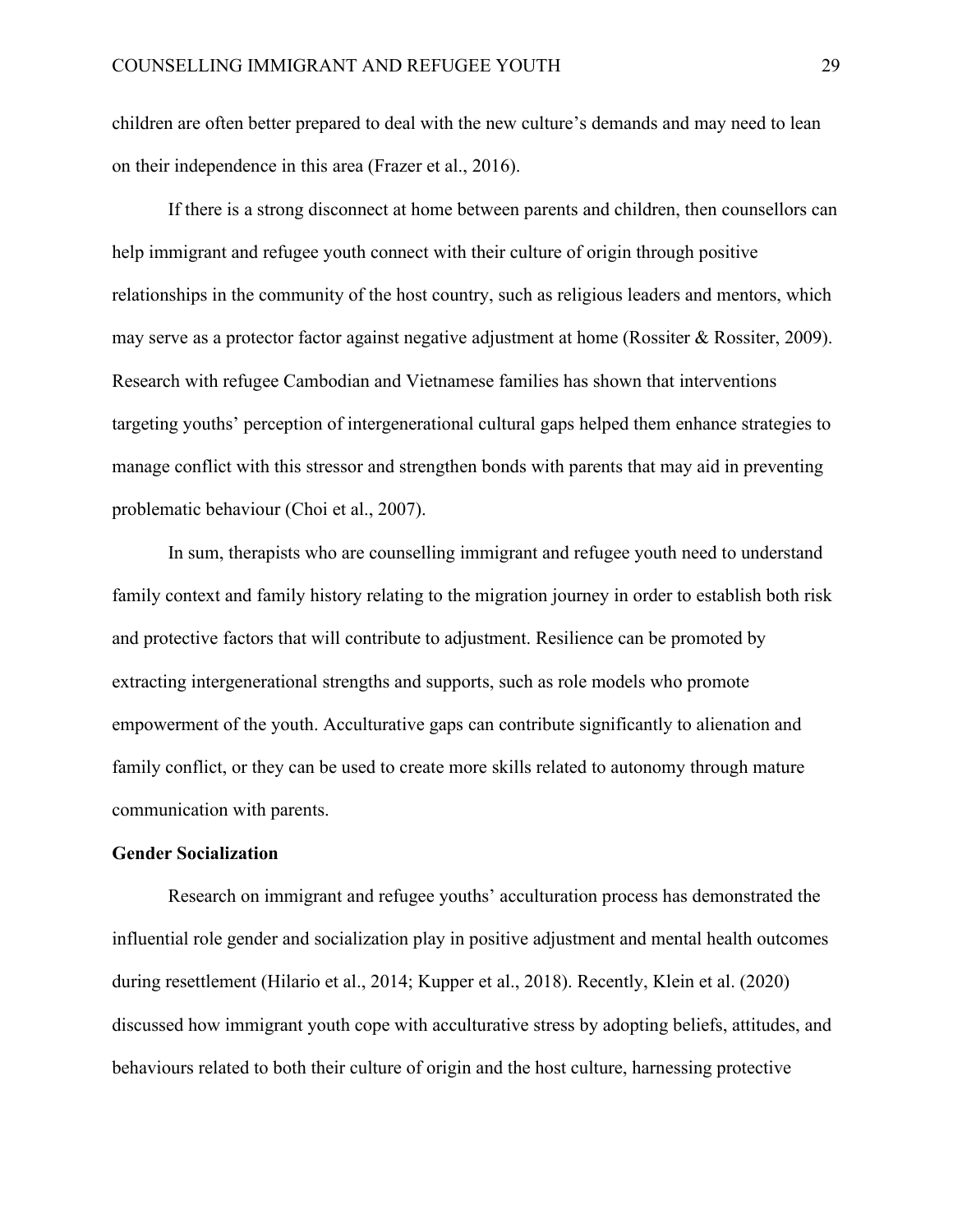factors from both cultures in order to manage bicultural stressors. Based on Berry's (1980) bidimensional model, Klein et al. (2020) focused on gender-related differences with the four identified acculturation patterns (assimilation, separation, integration, and marginalization). The study found that boys scored higher on separation and marginalization compared to girls, with girls more often showing an integrative acculturation pattern. However, the study found that regardless of gender, marginalization contributes to higher levels of anxiety and depression (Klein et al., 2020). These findings can be instructive for mental health practitioners: Counsellors can identify that weak bonding to peers and members of the host culture while distancing from culture of origin will contribute to social isolation and directly impact identity development, contributing to depressive and anxious symptoms. Furthermore, specific gender differences discussed in the above findings can be explained by different experiences during the resettlement processes. For example, male youth are more likely to experience discrimination in the host country, causing them to distance from the host culture (Lazarevic et al., 2018).

Boundaries between ethnic identities appear to be less fluid and less permeable for boys than for girls (Hilario et al., 2017). Immigrant boys of colour specifically can struggle with engagement in school, which is in part due to the perception that they are unwelcome in mainstream society because they look and speak differently (Hilario et al., 2017). Counsellors should be aware that men seem to have more difficulty in assuming bicultural competencies and making successful bicultural adjustments. Studies have found that issues surrounding employment and social status can be especially difficult for refugee men who carry traditionalist beliefs regarding gender role expectations because it contradicts their sense of self-worth and identity (Colic-Peisker & Tilbury, 2007). Likewise, immigrant boys often have hopeful outlooks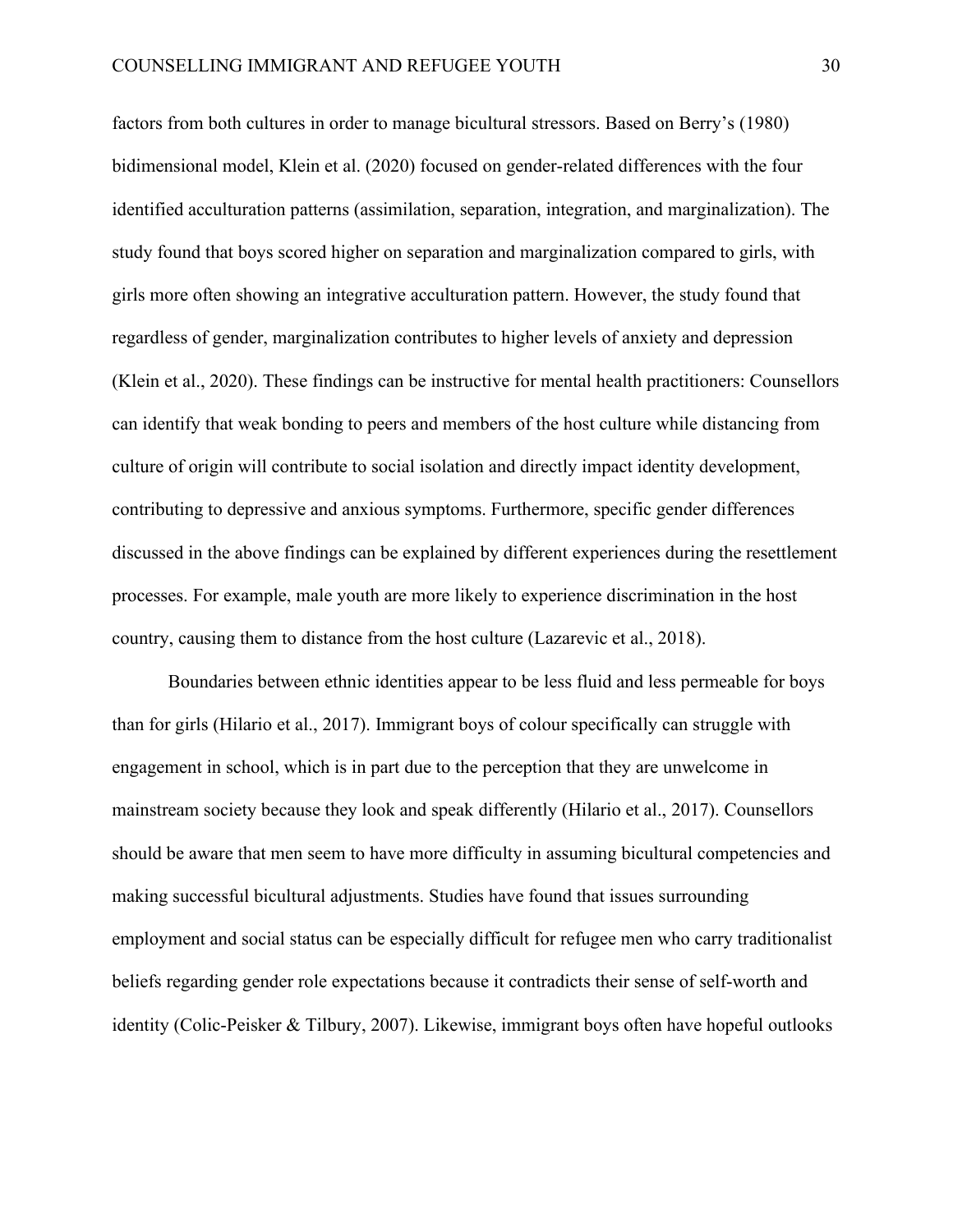on their future and a positive perspective of their host country but consistently struggle with a feeling of second class-citizenship (Hilario et al., 2017).

A study with refugee youth in Canada reported similar findings regarding compounding forms of discrimination related to language proficiency, newcomer status, and being part of a visible minority being negatively associated with their sense of hopefulness and empowerment (Edge et al., 2014). Marginalization for men seems to the main contributor to self-insecurity, which leads to anxious-depressive symptomology. Counsellors can feel confident in moving forward with goals and interventions that target a man's sense of bicultural development. This focus will involve perceptions of discrimination for young people as they navigate school and other social settings, and strategies that may confront or externalize feelings of oppression (Hilario et al., 2017).

In their Canadian study, Tastsoglou et al. (2014) asserted that mental health clinicians lack familiarity with various gender-role expectations and cultural norms among immigrant and refugee populations. Gender roles are an important aspect of culture that influence the client's worldview and identity, as such it is integral that counsellors understand them. An important reality regarding gender socialization inside the home is that young people's development is influenced by levels of supervision, monitoring, and control. Young women typically receive higher supervision from family members with more restrictive standards in regard to crossgender relations (Alizadeh et al., 2010). The role of supervision of gender expectations has both positive and negative effects. Zhou and Bankston's (2001) research with immigrant Vietnamese girls showed that high levels of parental control contributed to educational success. This finding asserts the idea that although gender-specific demands and expectations can be compounded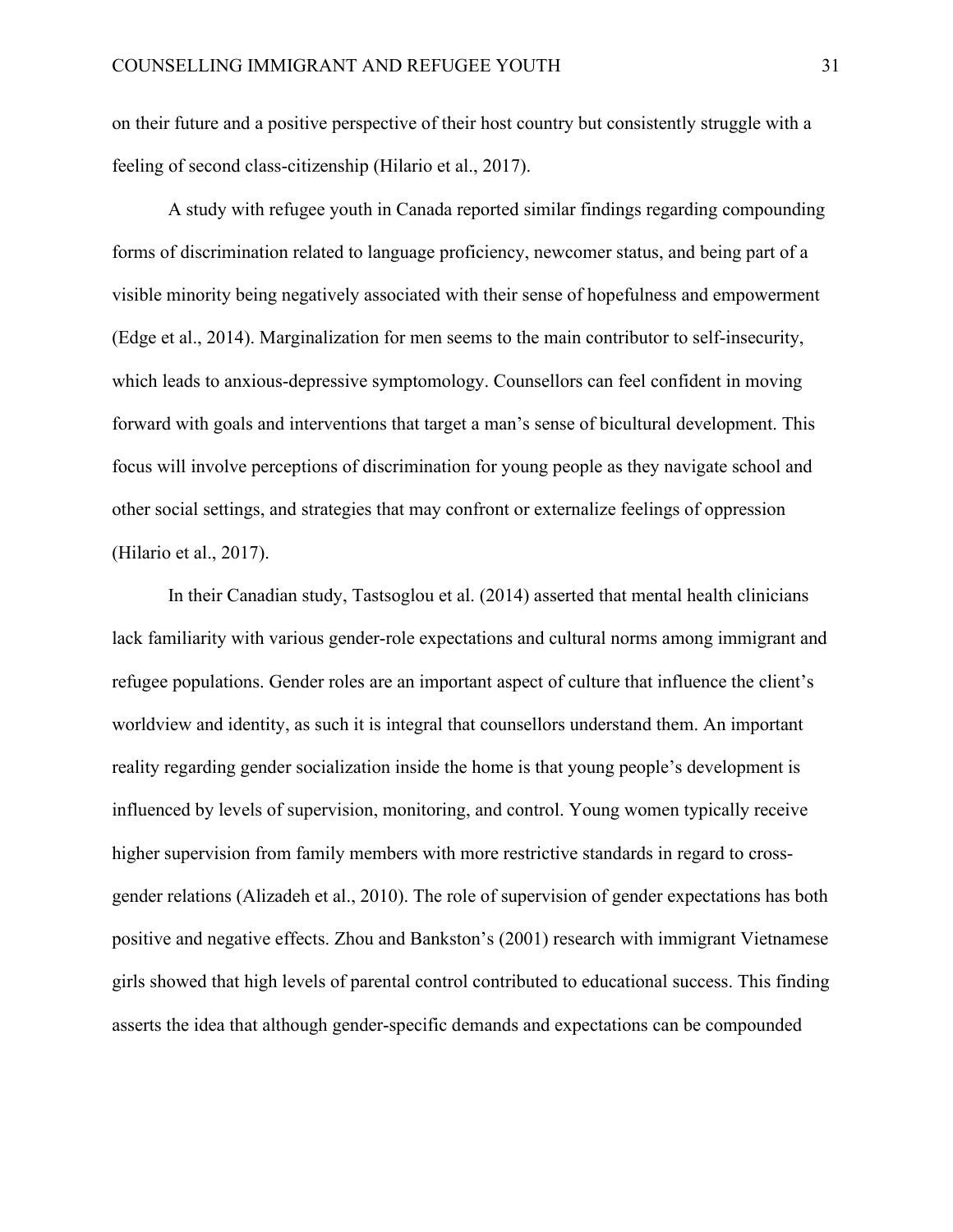stressors in identity development for girls, they can also be a protective factor by promoting engagement in school, which contributes to an integrative acculturation pattern.

However, a common area of concern for young immigrant and refugee women when entering counselling is rules of honour within the family and the associated risk of disclosure of secretes from family members (Alizadeh et al., 2010). This is an important consideration for young females when attempting to support their development of a bicultural identity. Alizadeh et al. (2010) reported that the reason behind keeping secrets and having a double life within and outside the home is based on the search for autonomy and identity among acculturated female youth. Additionally, the authors found that the stress around concealing secretes from family members was motivated by fears of being isolated, abandoned, or even violently perpetrated against. Moreover, the clinicians in the study reported that empowerment was the key to intervening with this chronic state of stress. Empowerment included offering instructions about bodily function, providing a language for sexual matters, taking sides with the young woman, and encouraging her to take control of her own body (Alizadeh et al., 2010)

In sum, exploring facets of a bicultural identity involves amplifying resilience and protective factors embedded in the youth's culture while mitigating risk factors by focusing on inherent skills and resources to manage ranging bicultural stressors. Specific risk factors discussed above, such as acculturative gaps between child and parent, can contribute to poor mental health outcomes for immigrant and refugee youth. Counsellors can target intergenerational factors and gender identity factors among adolescent youth in order to develop interventions that target a strength-based identity development.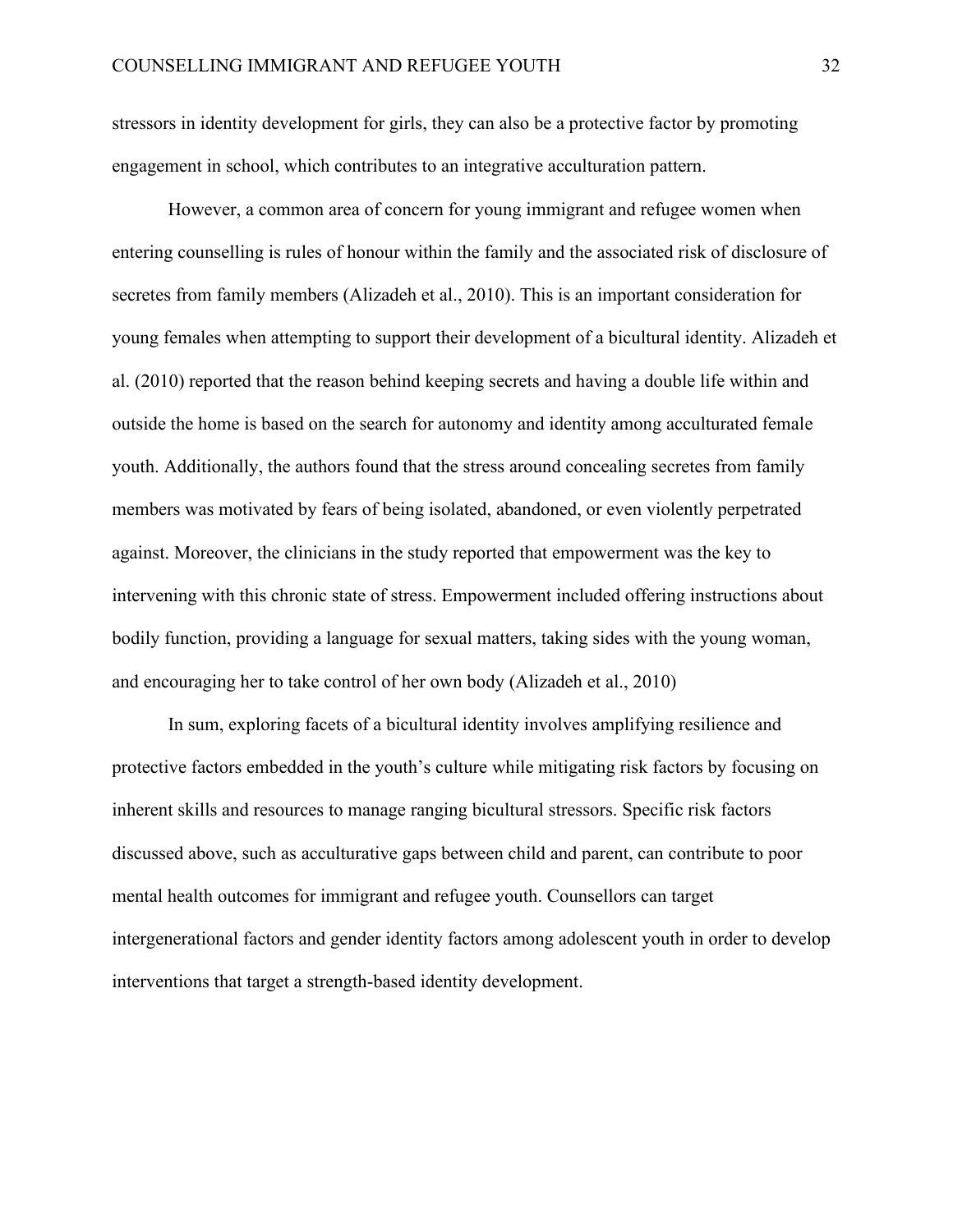### **Counsellor Skills and Competencies**

The work done in the counselling environment can be successful only in so far as the counsellor commits to the ongoing process of developing multicultural competencies and adhering to the highest standards of ethical practice. The counselling literature has pointed to the fact that there are distinct skills and competencies counsellors need to incorporate and build on in their career if they hope to attend to clients of diverse cultures (Arredondo & Perez, 2006; Collins & Arthur, 2010; Sue et al., 2009). The unique combinations of identity factors related to migrating youth make the attempt at multicultural counselling a complex approach rather than a generalized one. In the following sections, I discuss the specific competencies counsellors need to focus on to develop a multicultural practice. First, I discuss how counsellors can situate their counselling theories under a multicultural framework.

## **Multicultural Theory of Work**

The goals of a multicultural theoretical orientation are to empower individuals and groups by honouring how their cultural experience shapes who they are and their goals for the future (Oppedal, 2006). To become a culturally sensitive counsellor, individuals need to reflect on traditional theories of change and approaches to healing, and how they may fit in terms of counselling diverse groups. The psychology field recognizes that Western counselling approaches hold ethnocentric assumptions that may not be a fit for clients from diverse backgrounds (Sue et al., 2009). In order to use traditional theoretical approaches with diverse clients, clinicians must examine imbedded assumptions and reflect on whether a given approach would be a good match for their clients (Collins & Arthur, 2010). For example, traditional viewpoints of lack of client progress often label the problem as the client's inherent resistance. Client resistance can be better conceptualized as a potential mismatch between client and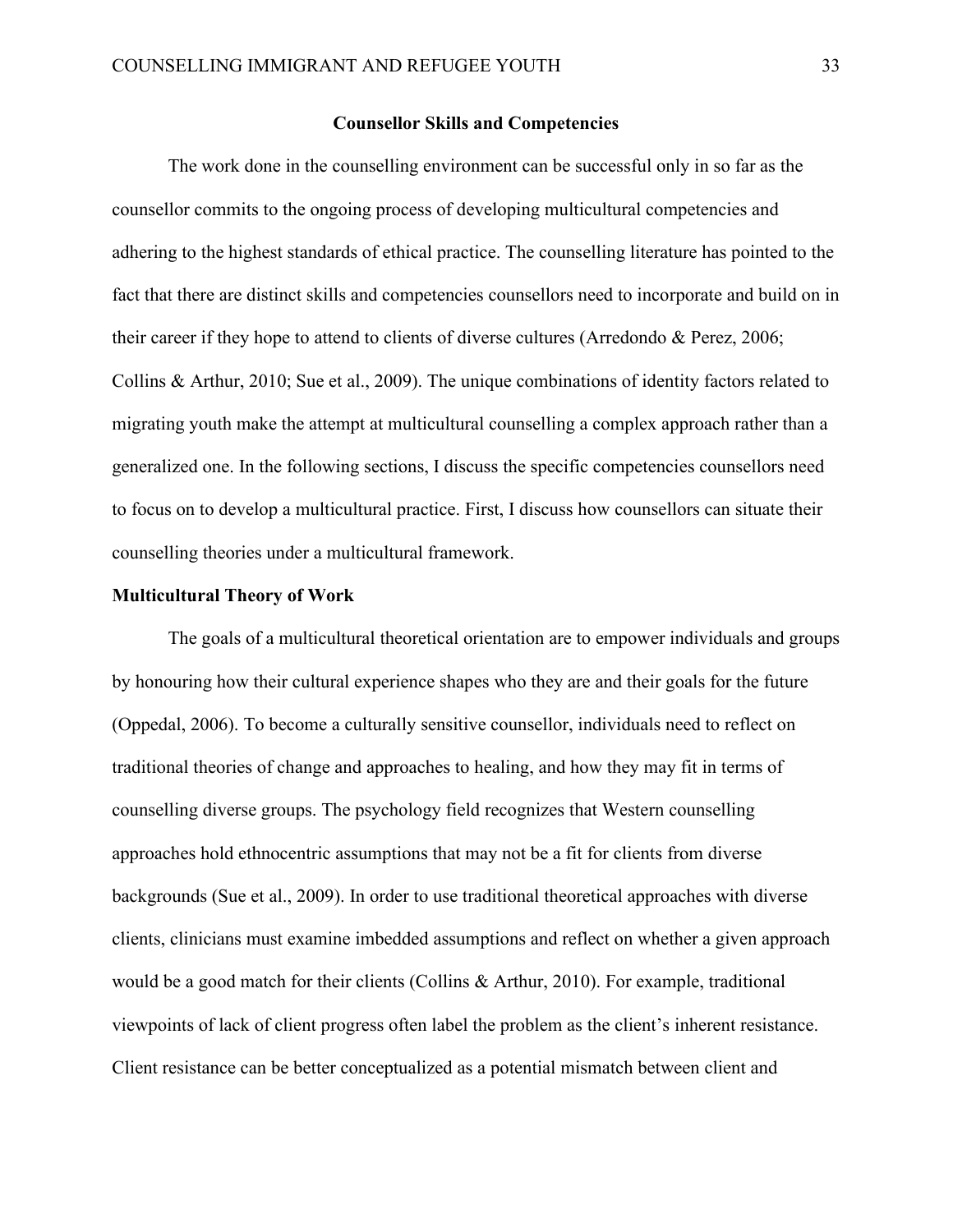counsellor regarding treatment goals or a rupture in the working alliance (Comas-Diaz, 2012). Here, the counsellor holds the responsibility for monitoring and evaluating the therapeutic relationship and is in a position to reflect on what would be a better match for the client in order to optimize outcomes.

Furthermore, in order to pivot towards a multicultural orientation, clinicians are asked to adopt a position of "knowing that they don't know" and place their focus on the relationship development with client as a source of information (Comas-Diaz, 2012). A stance of notknowing allows the client the opportunity to teach the clinician about unique insights and perspectives on culture, mental health, and well-being. From this position, counsellors will be better equipped to respond to the client's cultural needs.

Postmodern social-constructivist theories give clinicians an effective theoretical guide to integrate into their multicultural practice. The constructivist approach also calls for a notknowing conceptual stance, keeping preconceptions to the side while the client is placed as the expert of their own lives (Jong & Berg, 2001). For example, solution-focused therapy (SFT) and narrative therapy are both constructivist approaches that attend to the client's way of viewing problems and situations (Metcalf, 2017). Whereas SFT concentrates on new solutions for a problem rather than on the origin of the problem, narrative therapy examines a client's selfnarratives to learn how they view their lives (Metcalf, 2017). Meyer and Cottone (2013) expressed that SFT is an approach sensitive to culture, as it is client centred and takes into consideration the client's worldview and language. Although the research Meyer and Cottone conducted was specific to American Indians, these authors shared that the solution-focused approaches were successful due to embracing client diversities related to healing. Immigrant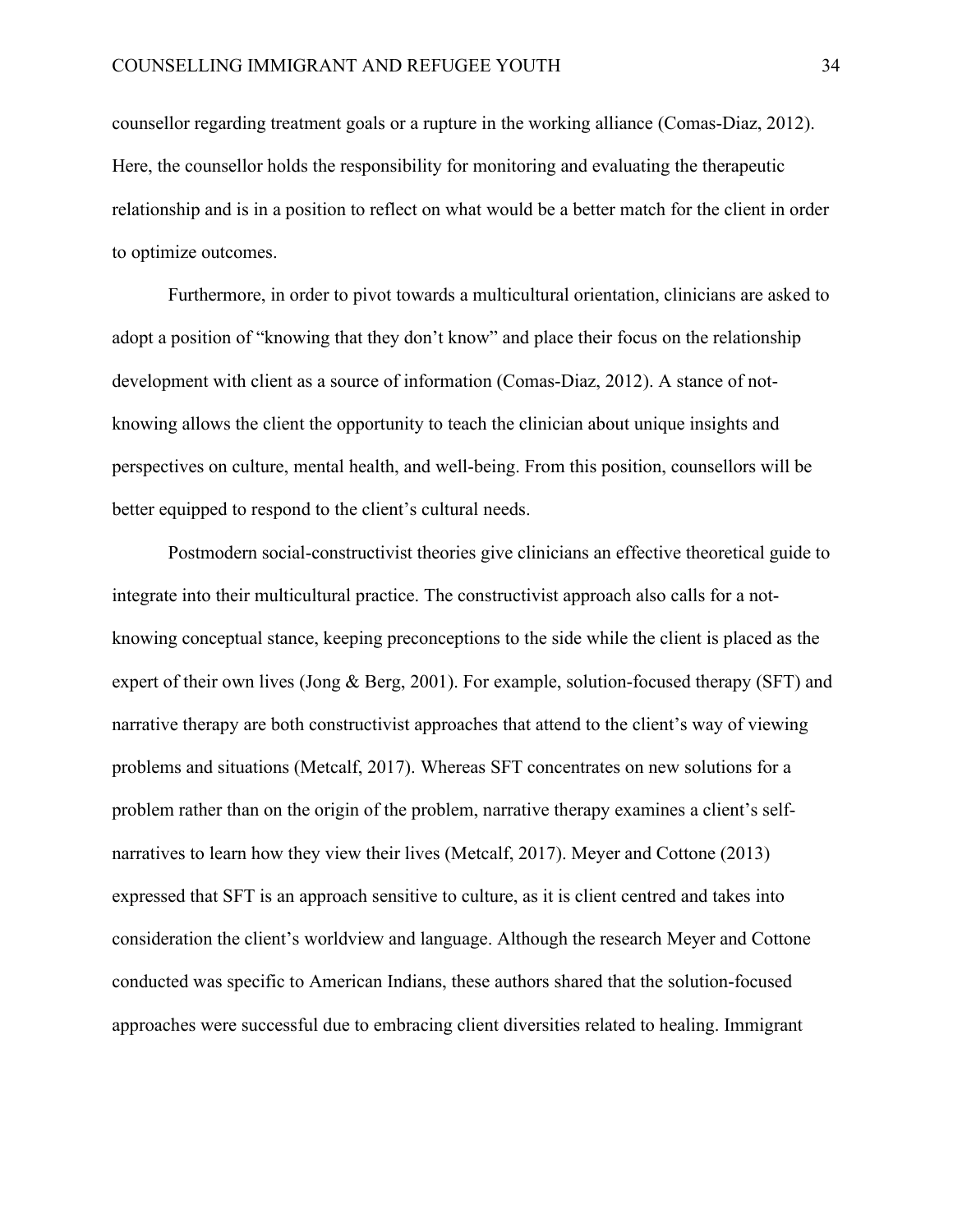youth can benefit from this culturally inclusive approach, as they would be encouraged to embrace aspects of the cultural identities that they believe are working to their advantage.

White and Epston (1990) introduced narrative therapy, and in their approach, clients are invited to share their lived experiences and work with the counsellor to form more productive thoughts and beliefs related to the stories they hold about themselves. In relating narrative therapy to working with Chinese children, Chen (2012) suggested that it allowed for clients to share their cultural experiences without being judged. Chen also expressed that because narrative therapy can be practiced in many ways, including family and individual therapy, this approach allows children, who are not familiar with therapy, to become more comfortable with the practice.

Culture can impact every aspect of mental health, including how individuals interpret and react to symptoms, how they begin to explain their sensations and feelings, and how individual patterns of coping and help-seeking behaviours present (Sue et al., 2009). The literature indicates that immigrant patients within primary care who present with mental health problems often present with issues related to physical complaints. Kirmayer (2004) found that depressive and anxious symptomology can commonly present as culturally specific bodily idioms of distress. In Kirmayer's study, physicians found that unexplainable symptoms such as general pain or fatigue can be common representations of mental health issues. Kirmayer et al. (2011) asserted that maintaining flexibility and harnessing a client-centred approach to understanding the presenting concerns of diverse clients will not only help clients feel safe and secure about exploring mental health challenges, but also will place the clinician in a position where they are able to learn how a particular culture may explain an illness.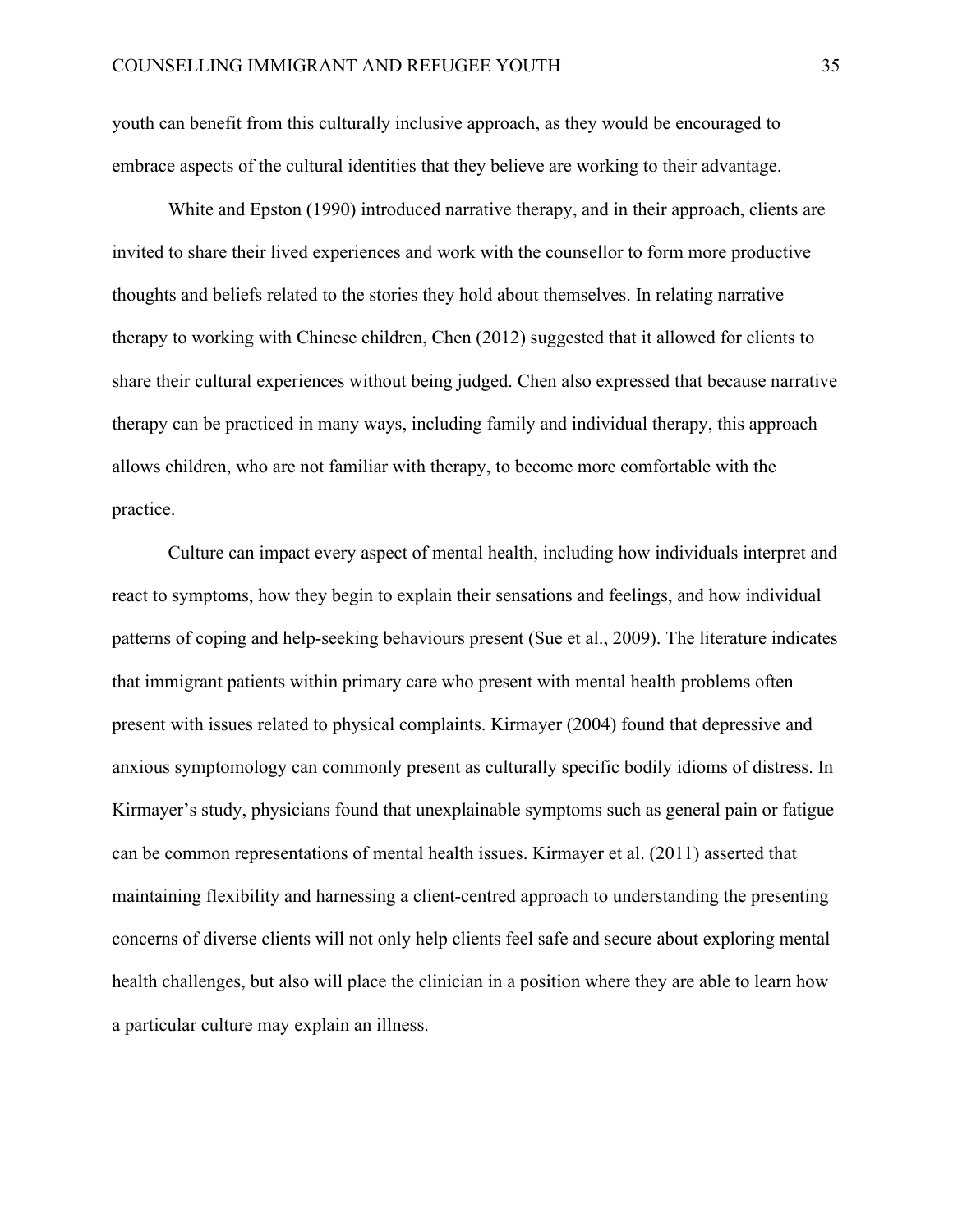## **Counsellor Self-Awareness**

In their framework for enhancing multicultural competencies among counsellors in Canada, Collins and Arthur (2010) discussed counsellor self-awareness as a core competency. Psychologists are called to explore and reflect deeply on who they are as cultural beings in order to be prepared to share a cultural environment with another client. Counsellors can appreciate their clients' bicultural identity exploration after they have self-reflected on personal and cultural identity factors that impact their own worldview (Collins & Arthur, 2010). Self-reflection will help practitioners in two ways. First, it will challenge counsellors to recognize where assumptions and biases come into play in their assessment and judgements of others. Second, they will begin to appreciate what aspects of their personal and cultural identity differ from the person sitting across from them, which places the counsellor in a position that is conducive to the acceptance of diversity (Collins & Arthur, 2010).

Similarly, counsellors can reflect on their views on topics such as religion, immigration, and family values in order to become more aware of topics that evoke strong feelings or beliefs. In doing so, they are more likely to form supportive therapeutic relationships with clients, which promote cultural exploration and are void of cultural infringement. In their study of immigrant adolescent female clients, Kassan and Sinacore (2016) found that self-awareness was a necessary trait for counselling to be considered culturally competent. Demonstrating counsellor selfawareness promoted clients to feel open and safe in exploring various cultural factors pertaining to identity, because the counsellor was able to attend to changing needs within the counselling session.

Additionally, Kassan and Sinacore (2016) suggested that continued self-reflection is an effective framework for counsellors to adopt in their ongoing professional development, as it will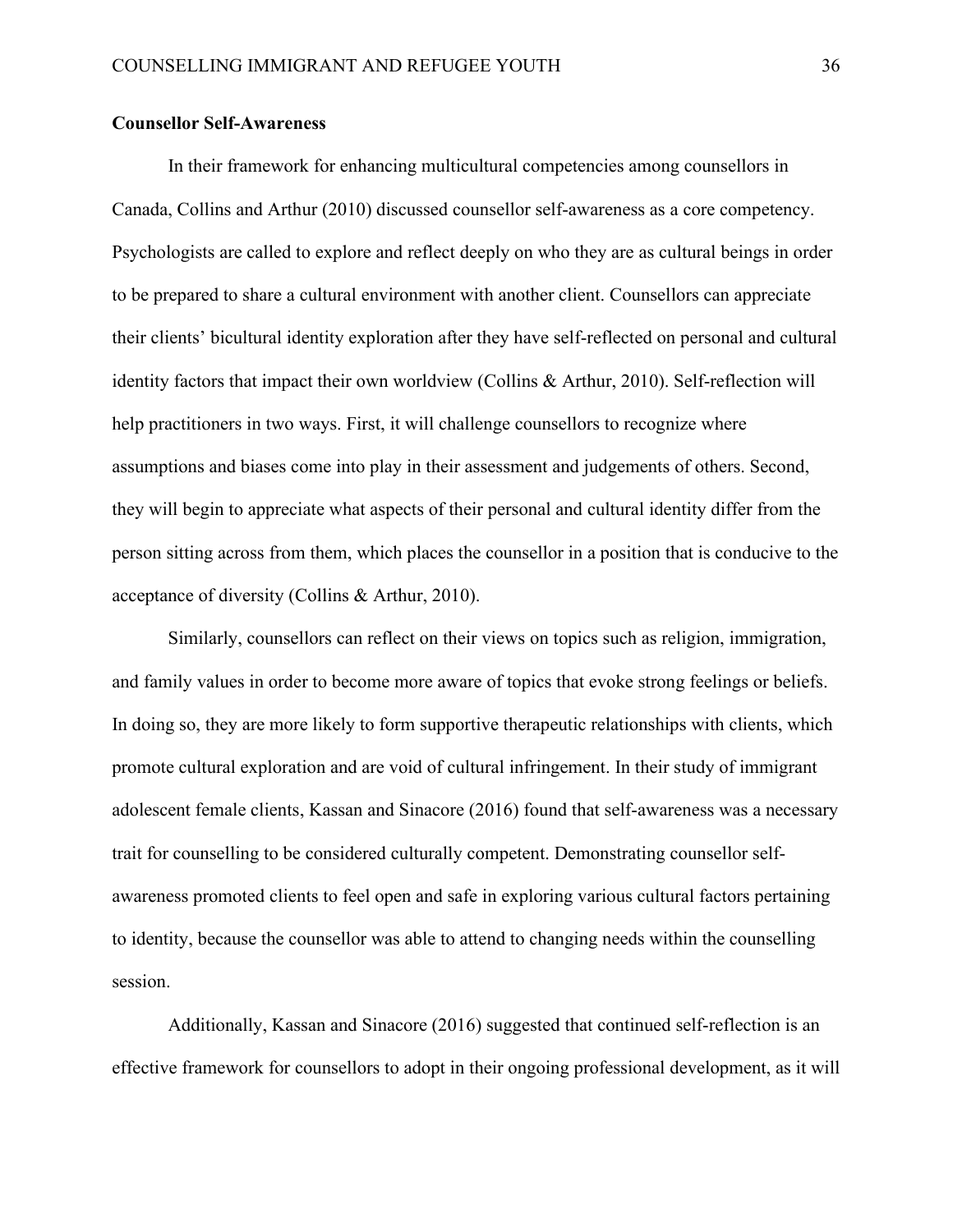assist them in pivoting and adapting to various client needs. I believe this point is important to consider when working with immigrant and refugee youth. The objective is to become aware of oneself in relation to another cultural being and to be in a position where one is able to respond to any personal biases and assumptions that come up as a practitioner. Counsellors must consistently reflect on their cultural identities in relation to clients, as these examples of cultural shifts inevitably influence how these identities are subject to change with respect to counselling relationships.

### **Cultural Awareness of Others**

Throughout this paper I have discussed the importance of addressing and exploring multiple cultural identity factors common among cultural groups by anchoring on the personal story and developmental stage of the client. A client-centred approach places the client in an expert role, informing the counsellor of their multicultural experience. Exploring the differences and similarities between the values of counsellor and client can serve as a relationship-building tool and subsequently influence counselling outcomes in positive ways (Consoli et al., 2008). However, mental health practitioners are still responsible for their own development and need to commit more time outside their professional hours to increase knowledge of other cultural realities if they hope to develop multicultural competence (Collins & Arthur, 2010). Counsellors can become actively involved with members outside their own cultural group and, more important, outside the dominant cultural group experience, by finding opportunities to engage in community events, attend social and political functions, or become involved in celebrations and traditions (Sue et al., 2009). Professionally, practitioners can advocate for training opportunities through organizations or sign up for further education through outside professional associations (Collins & Arthur, 2010).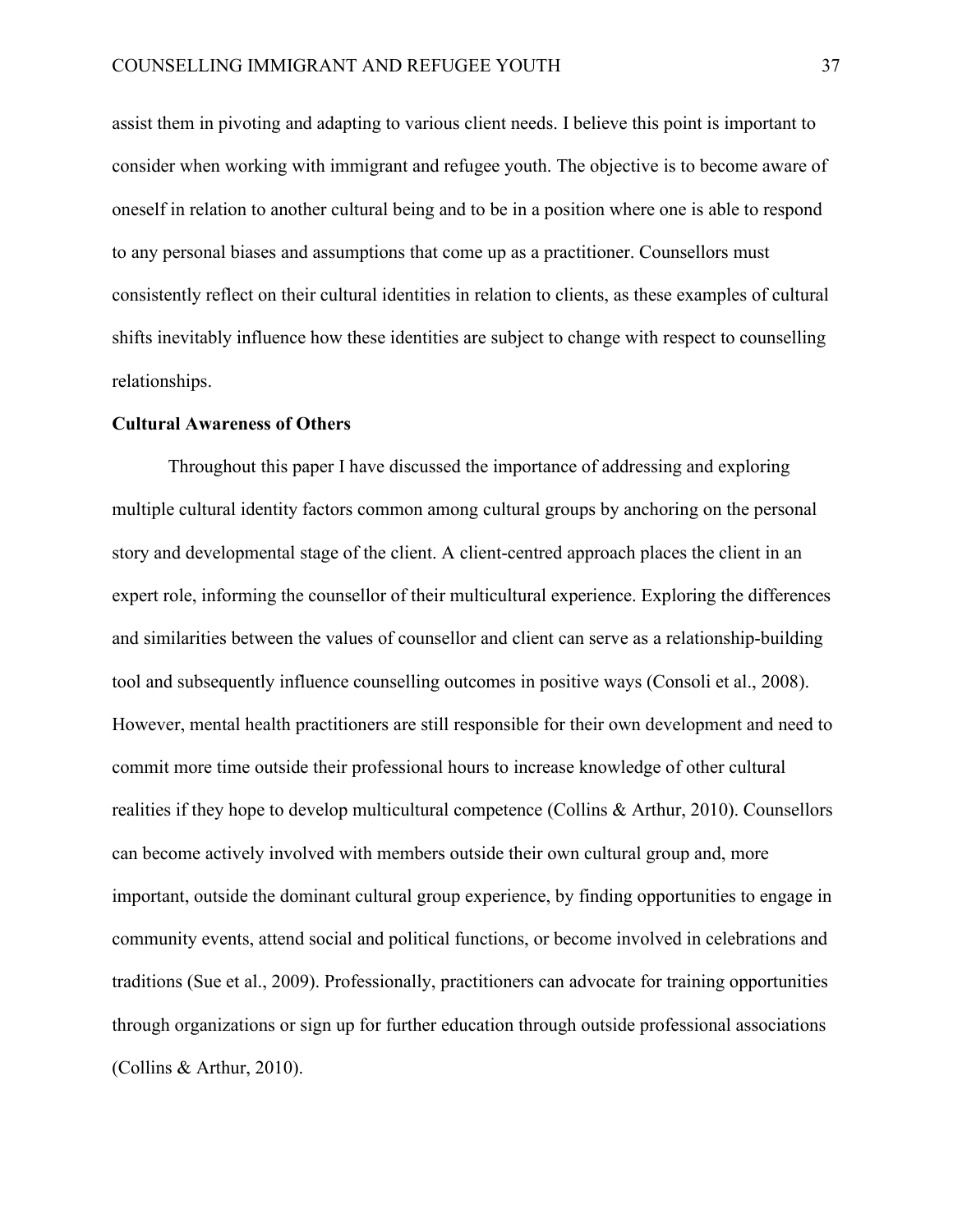## **Implications for Counselling Psychology**

The influential role counselling professionals possess as experts in their respective fields, as well as the ethical obligation to ensure the client is receiving optimal care, results in the need for mental health services to incorporate the client's broader societal realities. Consequently, counsellors should strive to be an advocate for clients and have knowledge of their social conditions in order to offer targeted and appropriate interventions (Kirmayer et al., 2011). This knowledge includes the systematic processes and policies of immigration and citizenship, which can readily change within a country's jurisdiction. Immigrant and refugee families are directly impacted by these policies, which can be a strong source of stress; thus, it is helpful to understand the current condition of families and how it may be impacting the presenting stress and adaption levels among youth (Kirmayer et al., 2011). Accordingly, counsellors may need to establish communication across services, with the counsellor acting as an anchor to help navigate resettlement demands. The important resettlement policies of the receiving country include services and supports that are extended to immigrant and refugee groups that assist with basic needs and language learning, as well as any legal standards and political rights that protect these groups (Guruge & Butt, 2015).

Researchers have suggested that health care providers have a duty to foster positive public attitudes towards immigrant and refugee groups in receiving countries because social integration is strongly associated with long-term well-being (Esses et al., 2017). Bäärnhielm et al. (2017) asserted that the health care of these groups is a humanitarian need that should involve multiple professionals within the provision of care to uphold the human rights of individuals who have experienced severe disruptions to their future. Furthermore, human rights groups have called attention to the vulnerability of children and youth during a time of unprecedented mass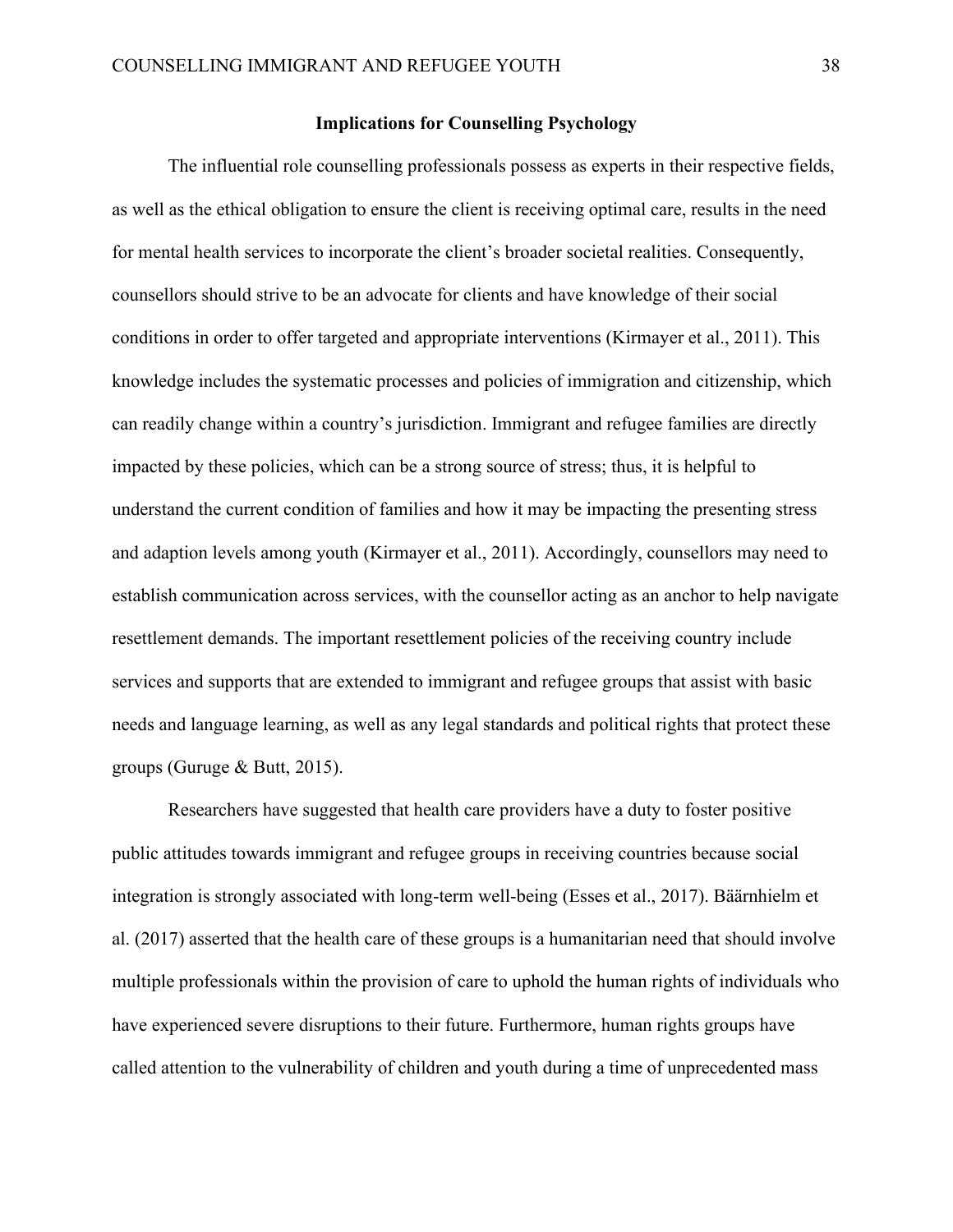displacement and increased globalization (Bäärnhielm et al., 2017). Counsellors should strive to maintain knowledge of the global situation for immigrant and refugee groups, as well as awareness of political policies that pertain to immigrant and refugee reform, that enhance services and provide opportunities, and that promote positive public attitudes. This learning can involve reaching out to local representatives of government and being an active member of advocacy group agendas. Both the American Psychological Association (2017) and the Canadian Psychological Association (n.d.) have guidelines and recommendations on their websites for ways practitioners can contribute to federal policies and reshaping of political attitudes. It is suggested that psychologists become active advocates by participating in expert consultations, undertaking research-based initiatives and partnerships, attending conferences and workshops, and meeting with or writing letters to members of government. Counsellors can situate their practice on optimizing the resettlement process by supporting both the developmental acculturation process and the broader social integration of these groups into the receiving country (American Psychological Association, 2017; Canadian Psychological Association, n.d.).

Furthermore, counsellors who work with immigrant and refugee youth should incorporate the client's environment in order to reach goals of reducing stigma, increasing access, and optimizing care. Sirin et al. (2013) discussed the importance of a coordinated set of services within the school setting, such as counsellor and community support, to help immigrant youth manage acculturative stress during these developmental years. Moreover, Fazel et al. (2016) found that the school setting offers an important location for mental health services for adolescents from immigrant and refugee backgrounds. These authors found teachers to play an important role in mediating the contact with mental health counsellors, and that various practitioners can use the school setting as a portal for integration of services. Mental health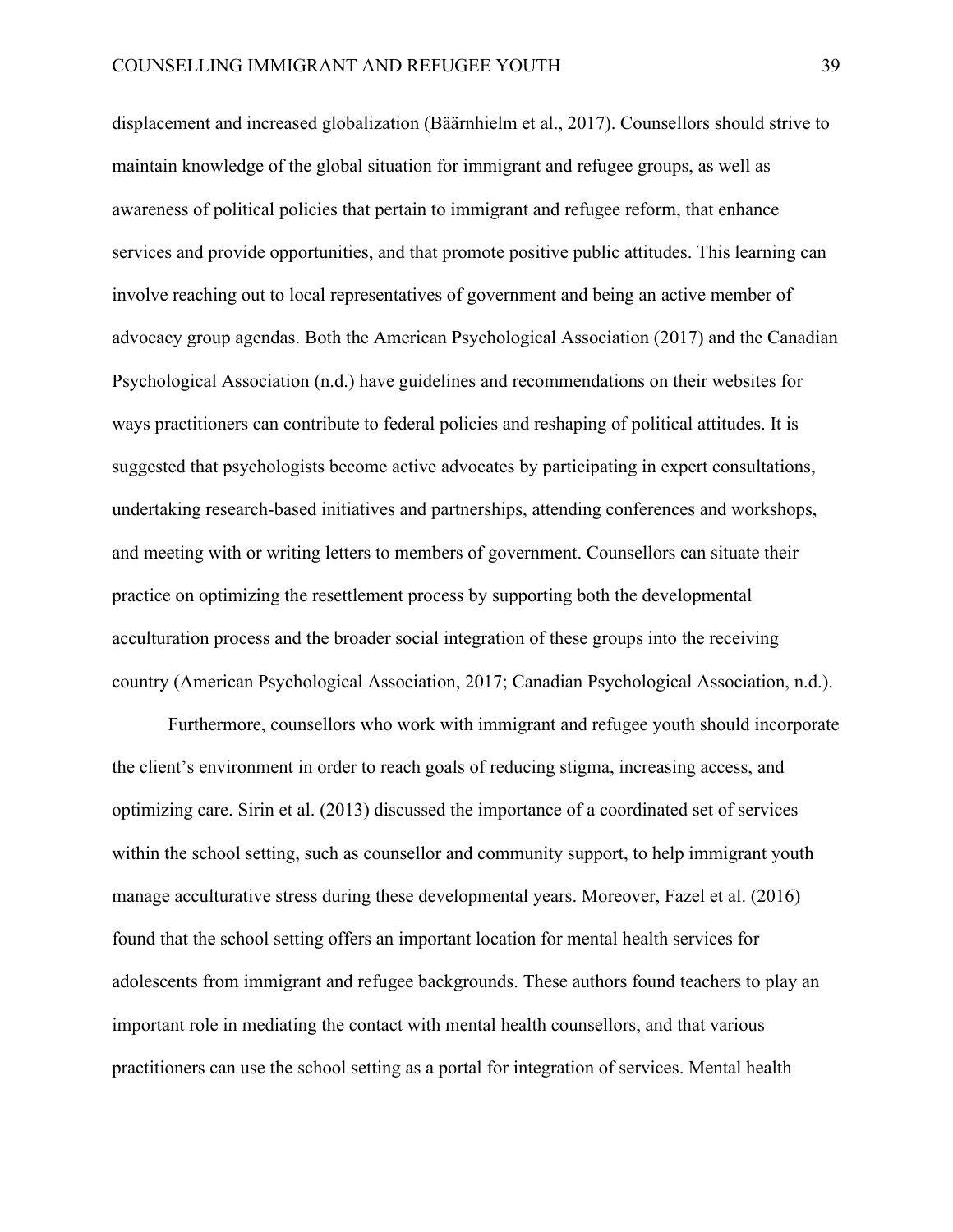practitioners should be ready to initiate contact with the school system and integrate this environment into their treatment planning. Findings have suggested the crucial part educational settings can play in reducing the barriers to mental health treatment, including stigma associated with help-seeking behaviours (Rousseau & Guzder, 2008; Rousseau et al., 2004). The ultimate goal is to remove barriers to service and optimize children's development by having mental health services readily available with adequate funding.

Finally, the current global situation and changing multicultural landscape calls for an increase in training programs within the counselling psychology field that would equip counsellors with the ability to adapt to a diversity of needs. Research has suggested that although psychology is taking steps in integrating diversity into its knowledge base, the need for culturally competent counsellors remains (Tastsoglou et al., 2014; Whaley & Davis, 2007). Possible solutions to increasing the diversity skill set are to seek out professional training in the use of non-Western or Indigenous practices of intervention and obtain training from experts in their respective fields (Collins & Arthur, 2010). These practices should be implemented in all levels of counselling practice. There is a need for graduate-level experience with immigrant and refugee groups, as graduate school is an optimal time for students to practice skills with a diverse range of clients under a high level of supervision and support. Practicum placements could be structured in which students could connect with experienced practitioners in the field who provide direct learning with diverse clients. Graduate school training programs should strive to network students with organizations servicing nondominant groups to see how to actively support and learn from their services. Accordingly, advocacy is needed at the educational level for multicultural training to meet these goals. This advocacy can be extended to organizations,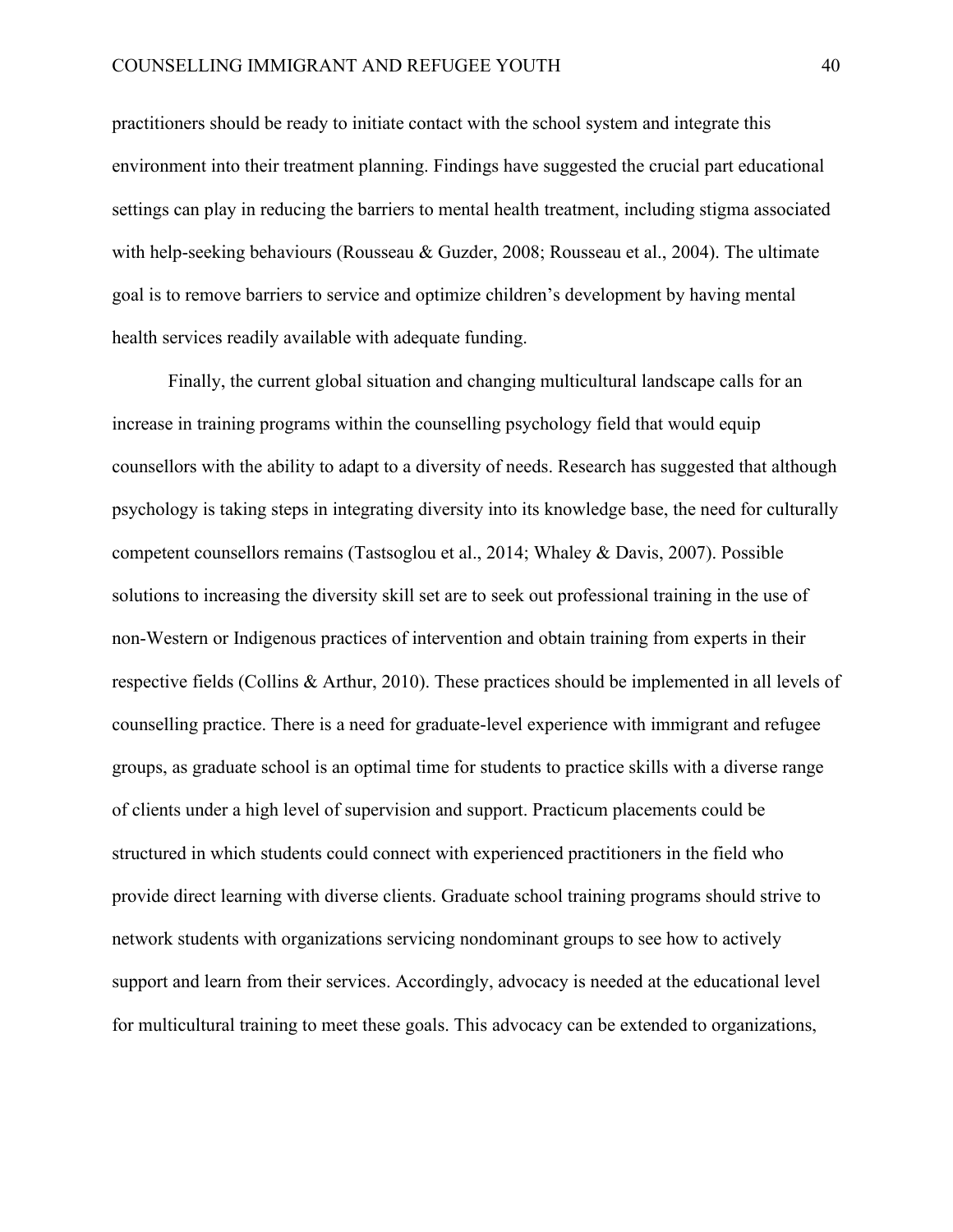where counsellors can seek out training and start an advisory group that targets the promotion of multicultural competence at the organizational level.

### **Fundamental Next Steps in Research**

In their scoping review of research on mental health outcomes for immigrant and refugee youth, Guruge and Butt (2015) wrote that the small number of articles (17) published over a 23 year period demonstrates the lack of research focused on these groups in Canada. In the 6 years since this review was published, various others have suggested that there continues to be a dearth of research on subjects pertaining to immigrant and refugee youths' mental health (Herati & Meyer, 2020; Khan et al., 2018). With regards to variability of mental health outcomes, there is a need to further assess prevalence rates and focus on pre- and post-migration factors to investigate trajectories in relation to adolescent development. Additionally, future research should assess the differences in use of mental health services between male and female youth, compare different ethnic groups, and study specific variables that may yield differences in outcomes such as immigration status and length of stay in Canada. Furthermore, subject areas addressed in this paper that are pertinent to the care of immigrant and refugee youth also require further research. These subjects include exploration into resilience and protection pathways, how trauma interacts with postmigration factors, the social determinants of mental health, interpersonal dynamics within families, and how familial relations interact with the socioeconomic environment.

Resilience should be a major goal of further research, as most studies with refugees have focused on vulnerability and risk (Earnest et al., 2015). Studies should involve larger prospective samples, investigated longitudinally, to understand how resilience varies over time with youth who have been exposed to significant risk factors and comparatively across countries. The goal should be to find effective means of promoting resilience among youth that can be sustained with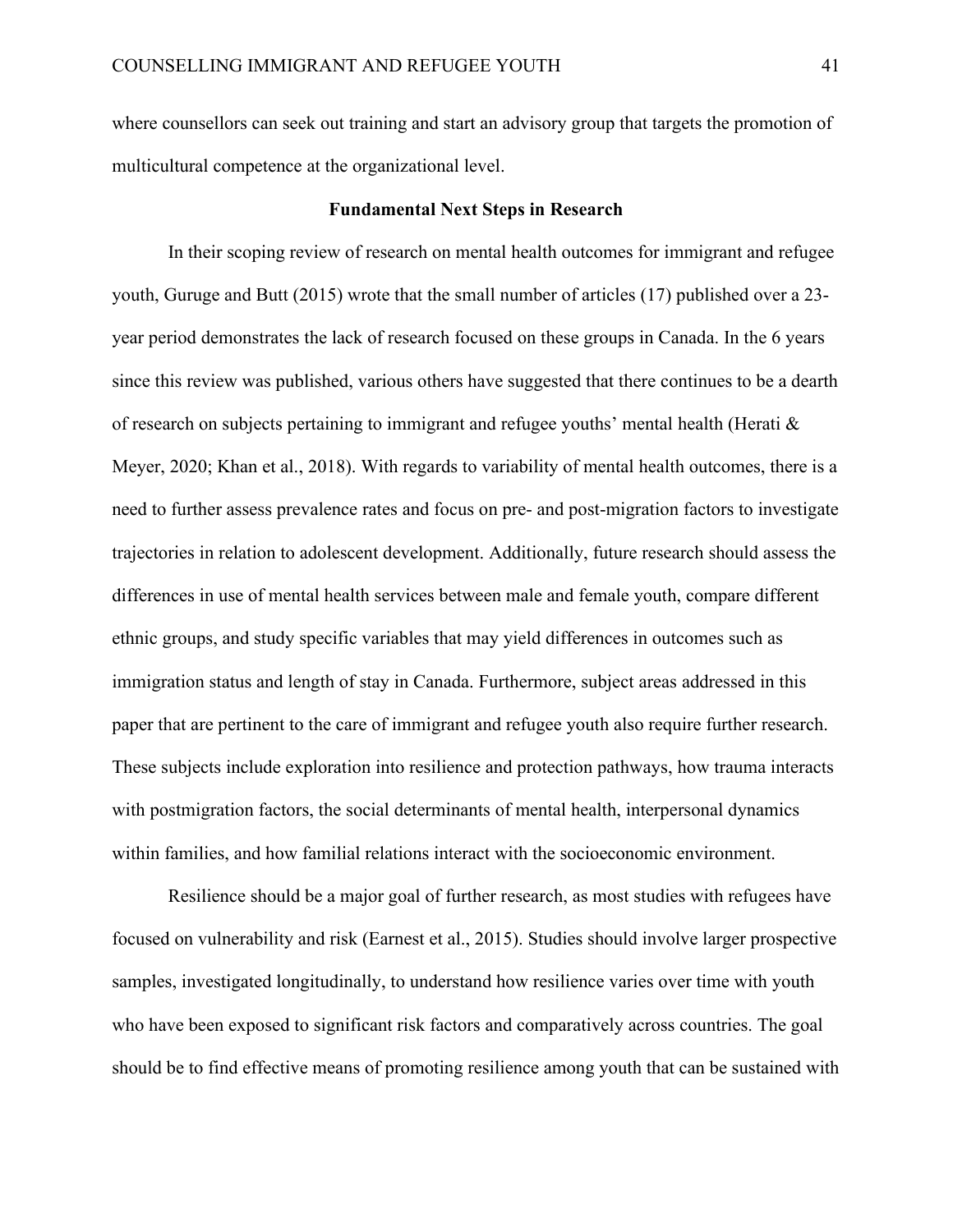changing demands and as they move away from the recency of migration (Whaley & Davis, 2007). Moreover, researchers have suggested it would be helpful to understand how common challenges for these groups affect adolescents as they transition into adulthood, given that it is well understood that adolescence is a sensitive period that comes with its own risk for mental health challenges and can have ongoing impacts throughout adulthood (Oppedal et al., 2020). Such research could help sync preventive measures with appropriate culturally responsive interventions.

Focusing research on the acculturation of immigrant and refugee youth has the potential to contribute to the broader study of acculturation as it pertains to psychiatry, clinical psychology, social work, and public health. Having a better understanding of acculturation processes can inform the development of improved intervention models that focus on effective prevention through resilience and social supports (Oppedal, 2006). Research should also focus on developing appropriate conceptualizations and measurements, such as acculturation assessments that inform the work done in the working alliance. Advances in measurement of acculturation will have a direct effect on clinical utility for the delivery of culturally competency services.

Important research can also be done in primary care settings, where immigrant and refugee patients often present with physical complaints that may be indicative of mental health problems. As research has shown, medically unexplained symptoms, such as fatigue, pain, gastrointestinal symptoms, are common in primary care amongst this population (Kirmayer et al., 2011). This presentation of symptoms may be accompanied with a resistance to express any psychological distress in the medical setting because some cultural groups view it as inappropriate to discuss psychosocial concerns with their primary care doctor (Kirmayer et al.,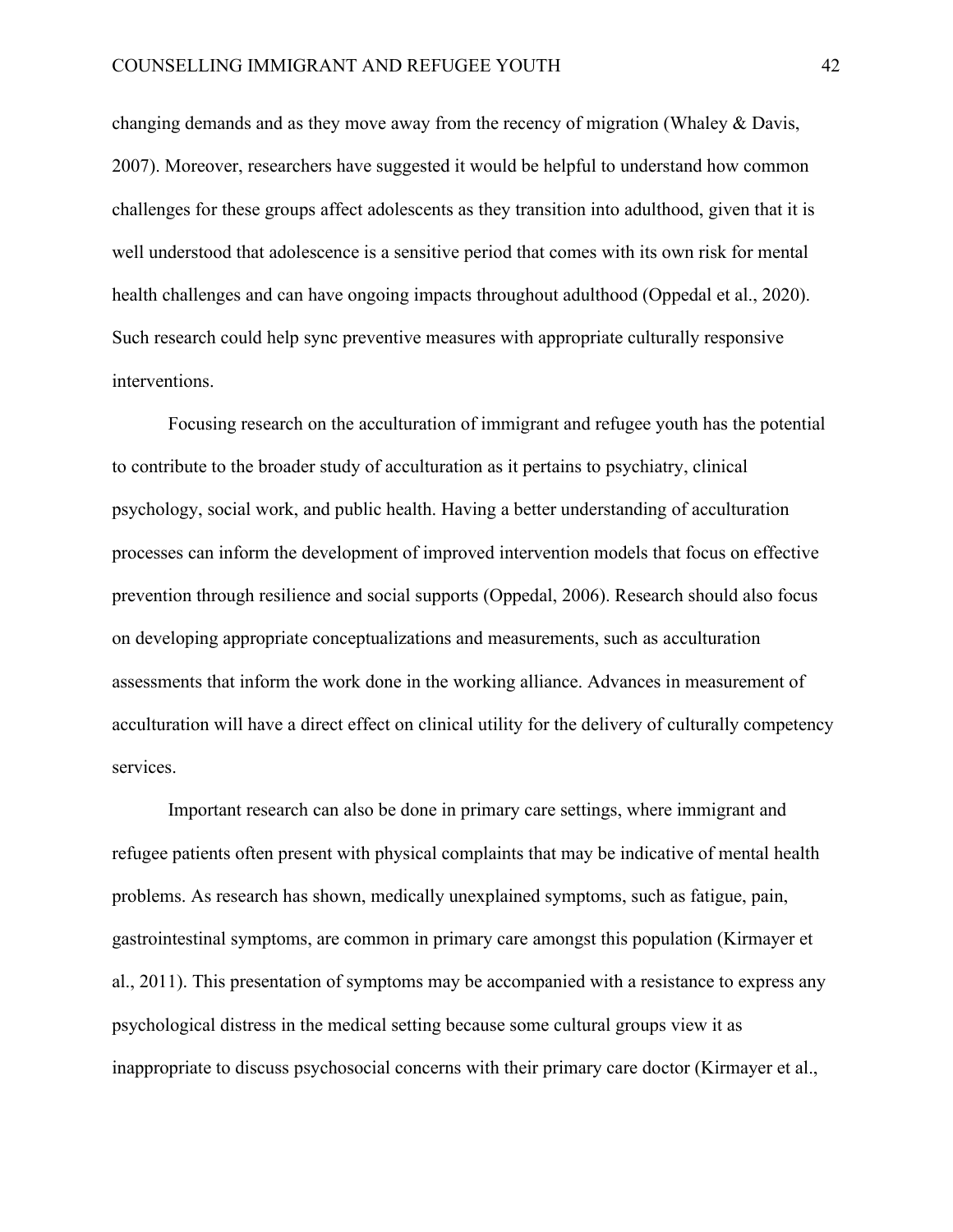2011). Limited but emerging evidence has suggested that investigating these physical symptoms in relation to daily functioning can be helpful in understanding psychological distress and any pertinent intervention that may be needed. With evidence being limited, future research should focus on developing primary care strategies for promotion of mental health practice that is culturally sensitive to the diversity of these groups. Subsequently, mental health promotion can take on a holistic approach and involve multiple professionals across the healthcare continuum.

## **Recommendations for Practice**

The work that is done with immigrant and refugee youth in the counselling room can be an important source for positive adaption during resettlement by approaching identity exploration and subsequent multicultural competence development as a focus of treatment (Bäärnhielm et al., 2017). Counsellors should be prepared to assess the client's history as it pertains to their migration journey and associated risk factors in order to identify appropriate mental health interventions in a timely matter (Kirmayer et al., 2011). Most researchers who have inquired into common mental health problems among immigrants and refugees have conceptualized their findings under separate stages of the migration experience. It is suggested that professionals inquire into the premigration experience, including any in-between period of migration or displacement, and subsequent postmigration resettlement context. Each phase of migration can be understood as associated with specific risks and exposures (Guruge & Butt, 2015). It is important to note that being exposed to a risk factor does not mean that counsellors should assume that this experience was traumatic or distressing to the point that it is impacting client functioning. Immigrant and refugee groups that have experienced risk factors show ranging responses, with some naturally overcoming trauma over time and adjusting positively (Earnest et al., 2015).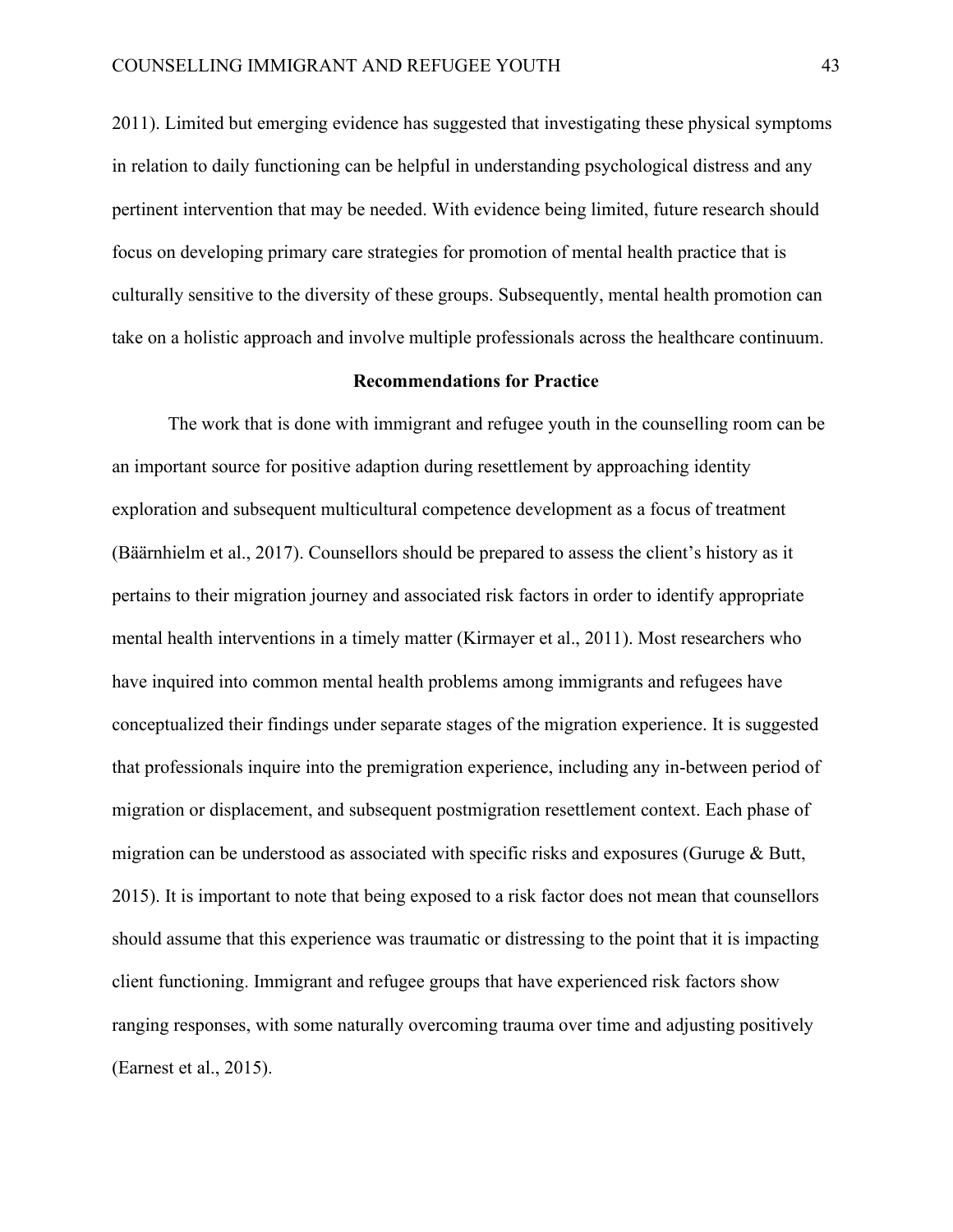Although risk factors may be evident during assessment, especially among refugees who have had a higher chance of experiencing violence and forced displacement, the most powerful determinants of mental health are postmigration factors (Hynie, 2017; Shakya et al., 2010). Social realities such as discrimination, marginalization, and exclusion play important roles in immigrant and refugee mental health. A common experience that immigrant and refugee youth have is the interaction with the dominant culture as a point of acculturation. Having a sense of belonging in the receiving country and the ability to navigate cultural demands yield favourable outcomes. Moreover, identifying supports from the client's family and community can mediate the resilience process on the individual level. These psychosocial factors can be a focal point for resilience promotion as youth acculturate.

Adolescence is a crucial stage in development due to the rapid increase in physical and mental maturation that also accompanies developmental demands (Oppedal et al., 2020). Counsellors may be familiar with the typical developmental demands of adolescence, such as identity exploration, increased autonomy, enhanced mental and emotional capabilities, and broadening of relationships outside the home. What is important to consider for immigrant and refugee youth is that the process of acculturation should not be distinguished from the typical demands of adolescence, but rather integrated into a holistic clinical conceptualization (Oppedal, 2006). This idea of acculturation development suggests that children and adolescents with minority backgrounds experience acculturation as a part of natural development rather than a separate adaption process (Oppedal, 2006; Sam & Oppedal, 2002). An important focus for counsellors is to assist immigrant and refugee youth to figure out what working models are expressed in everyday routines, patterns of behaviours, and traditions within both their culture of origin and the receiving majority culture. Moreover, counsellors should strive to embed their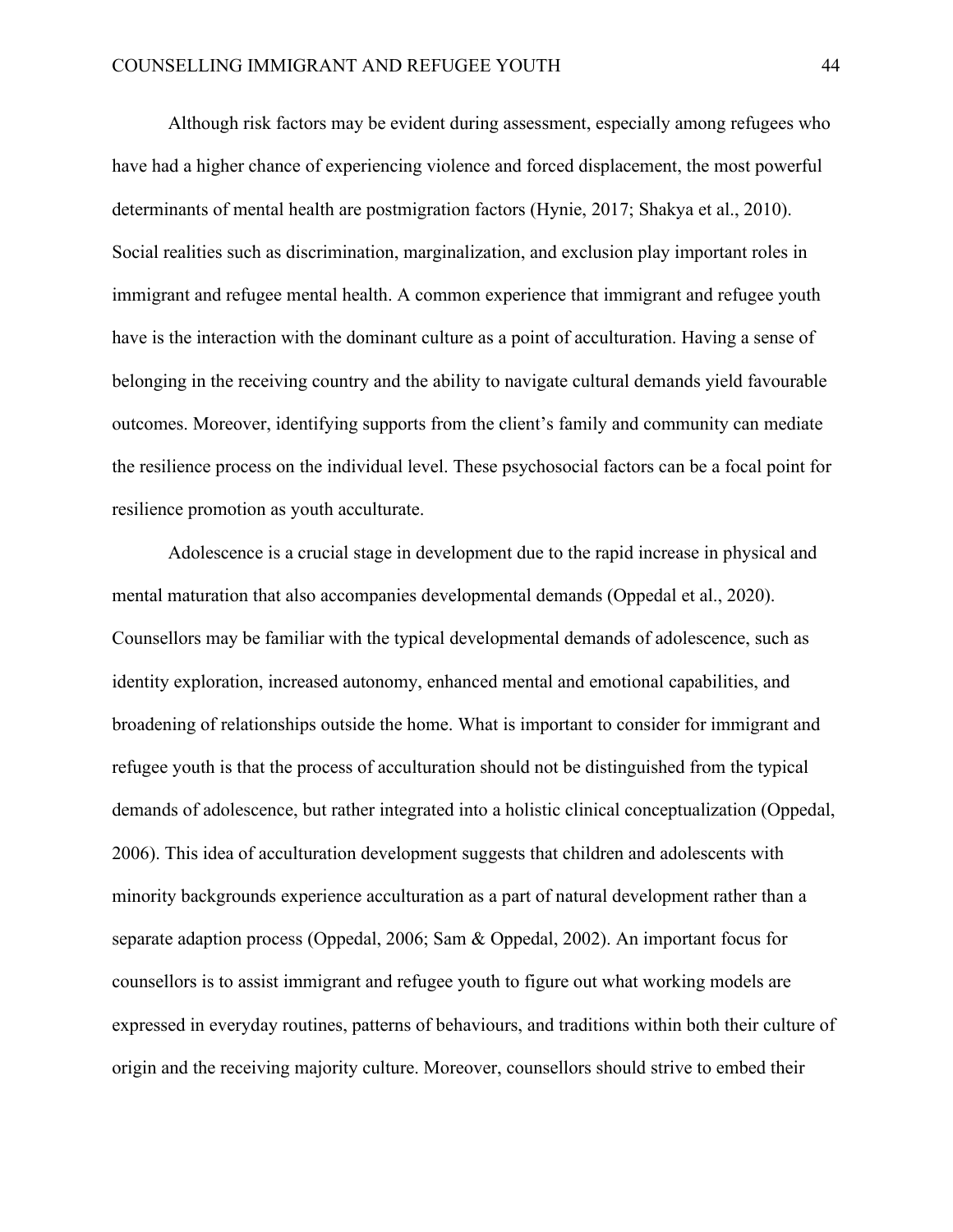understanding of adolescent development under the guide of cultural practices, cultural identifications, and cultural values as interacting bidirectionally with changes to cognitive, behavioural, and emotional domains (Oppedal, 2006).

The literature discusses the need to go beyond the focus of maladaptive behaviours and negative aspects of migration to understand immigrant and refugee youths' condition (Guruge & Butt, 2015). Youth are equipped with resilience, and their culture consists of protective and adaptive factors that can be emphasized in the counselling environment. Additionally, social and political policies can either hinder or enhance the resilience process and promote social integration. In accordance, fostering positive public attitudes is crucial, and counsellors have a part in the evolution of knowledge and advocacy for these groups in society. Authors have suggested that the future should consist of immigrant and refugee groups participating in their own delivery of care (Hinton et al., 2012; Kirmayer et al., 2011). Subsequently, the work done in the counselling environment should be person-centred with a strength-based approach that honours the client's subjective reality and places the client in a position of expert of their own culture. Providing culturally safe counselling requires the counsellor to reflect on their personal values, attitudes, and practices as they pertain to the dominant culture and strive to promote a sense of mutual recognition that promotes belonging. Mental health care needs to address the client's current needs, incorporate their socioeconomic realities, and tackle barriers to care (Bäärnhielm et al., 2017).

### **Reflective Self-Statement**

This topic has given me the opportunity to explore the literature on how to contribute to the social integration of historically underrepresented groups. One theme that has stood out to me is that although Canada has favourable polices on multiculturalism and has been viewed as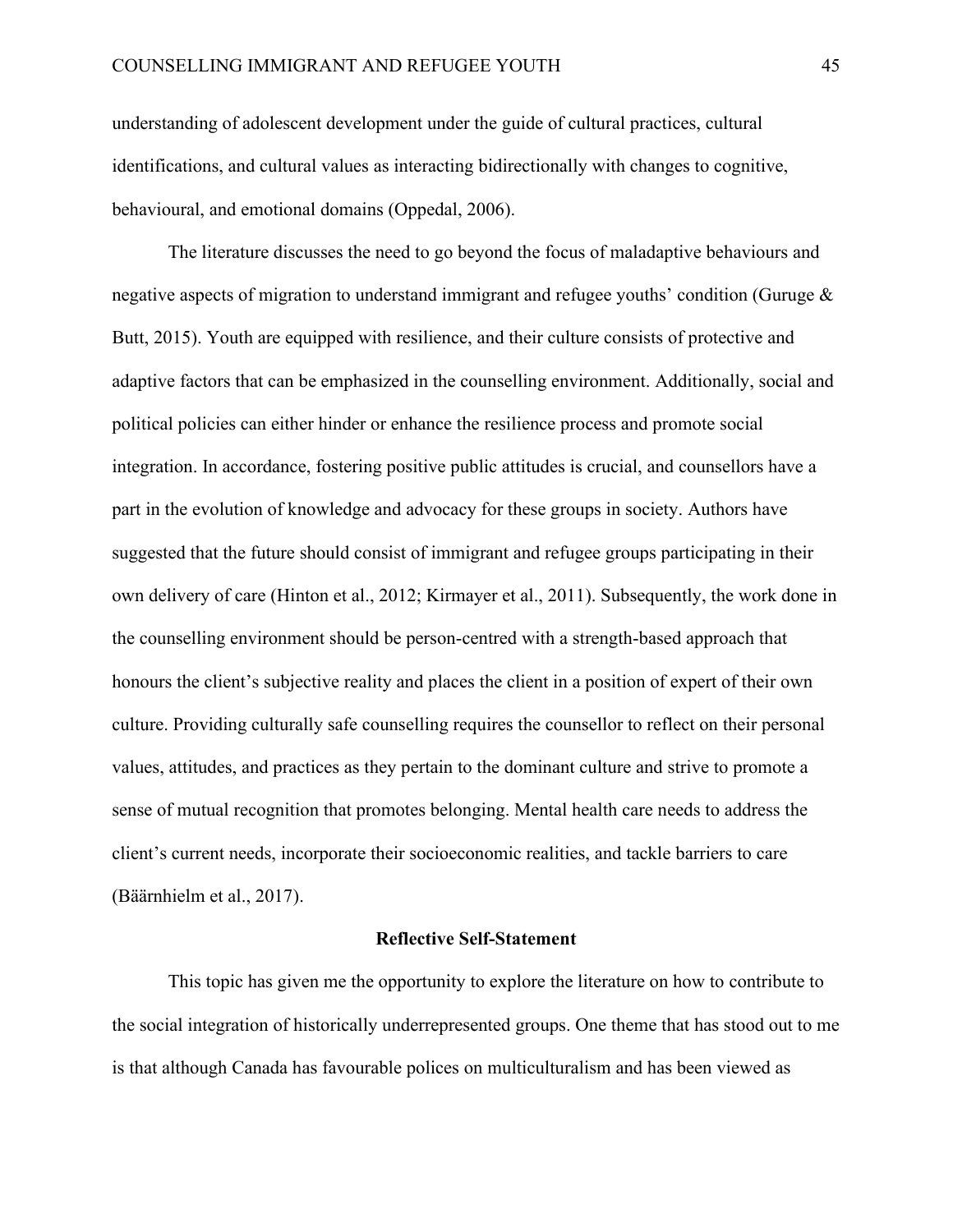celebrating the diversity and differences within society, substantial work must still be done on the ground level with how counselling professionals can best care for the growing diversity of youth. Immigrant and refugee youth represent the future of nondominant cultures in Canada, and there continues to be a need to find ways to deliver culturally competent mental health care. I believe Canadian counsellors have a responsibility to engage in developing the necessary knowledge base and skill set to contribute to the well-being of diverse groups. Additionally, professionals should strive to gain knowledge on the systemic processes and social conditions that influence positive adjustment, and to undertake mental health intervention from a resilience framework. Without careful self-reflection on the part of the counsellor in relation to their multicultural practice, professionals run the risk of further contributing to barriers of care for these groups.

The individual counsellor possesses a great opportunity to learn from diverse cultures and increase competence by simply being prepared to respond in a culturally safe manner to the needs of youth and develop a relationship that contributes to a sense of safety during resettlement. As counsellors develop their counselling practice, they become an influential part in productive change for society. Moreover, the counselling psychology field is in a position to influence change in the broader social, economic, and political systems that are intrinsically tied to the positive adjustment of immigrants and refugees. By situating their counselling practice on exploring relevant factors that influence acculturation and identity development, I believe counsellors are in an optimal position to develop appropriate interventions for immigrant and refugee youth.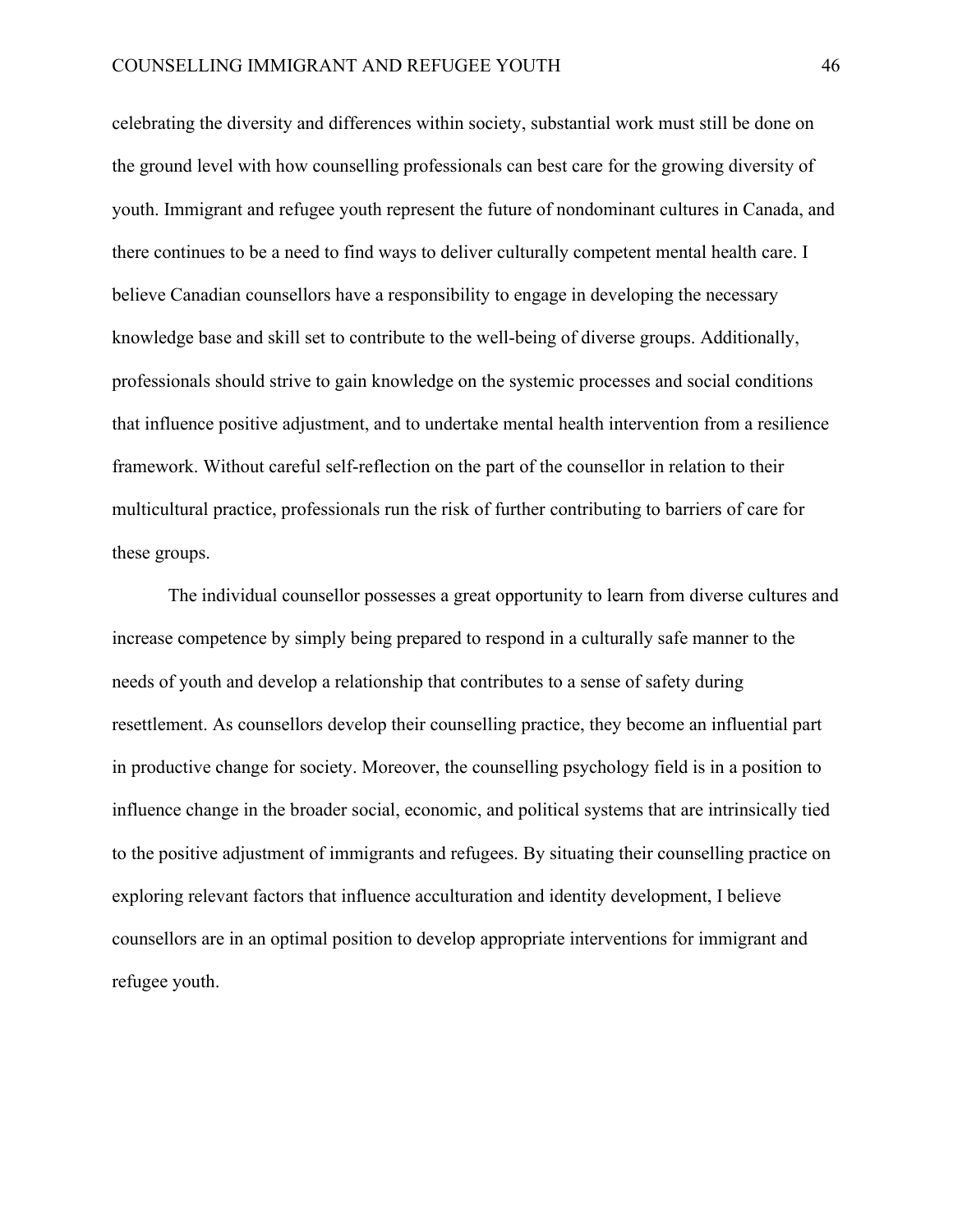### **Conclusion**

Citizens around the world are experiencing an age of globalization that continues to be perpetuated by difficult conditions in many parts of the world. The process of migration has afforded families the opportunity to develop new competencies that can contribute to long-term well-being within their receiving country. The process of migration also involves risks that manifest by the reality of conditions immigrants and refugees may be leaving. Resettlement comes with new opportunities to explore identities and develop skills in relation to personal goals, but it is accompanied by postmigration challenges that can lead to poor mental health outcomes. It has been recommended that a systematic inquiry into the migration trajectory and subsequent follow-up on culturally appropriate indicators of functioning can be an effective way to assist counsellors in recognizing problems in adaption promptly. Addressing challenges and responding timely to the diverse needs of these populations requires an understanding of how immigrant and refugee youth adjust to their new cultures and navigate stressors.

Understanding how acculturation interacts with adolescence is an important part of working with bicultural youth. The idea of acculturation development considers the process of gaining competence within both the cultural of origin and the new receiving culture as a developmental milestone that contributes to positive adjustment. Acculturation development models assume cultural competence is important to immigrant and refugee youth because it improves their chances of being accepted and successfully navigating their social reality. Counsellors who intervene appropriately by targeting the development of cultural competence for various cultural demands will help in the promotion of agency and adaptability among youth. Additionally, by focusing on resilience, counsellors can assist youth in coping with ranging challenges including mediating the effects of premigration trauma.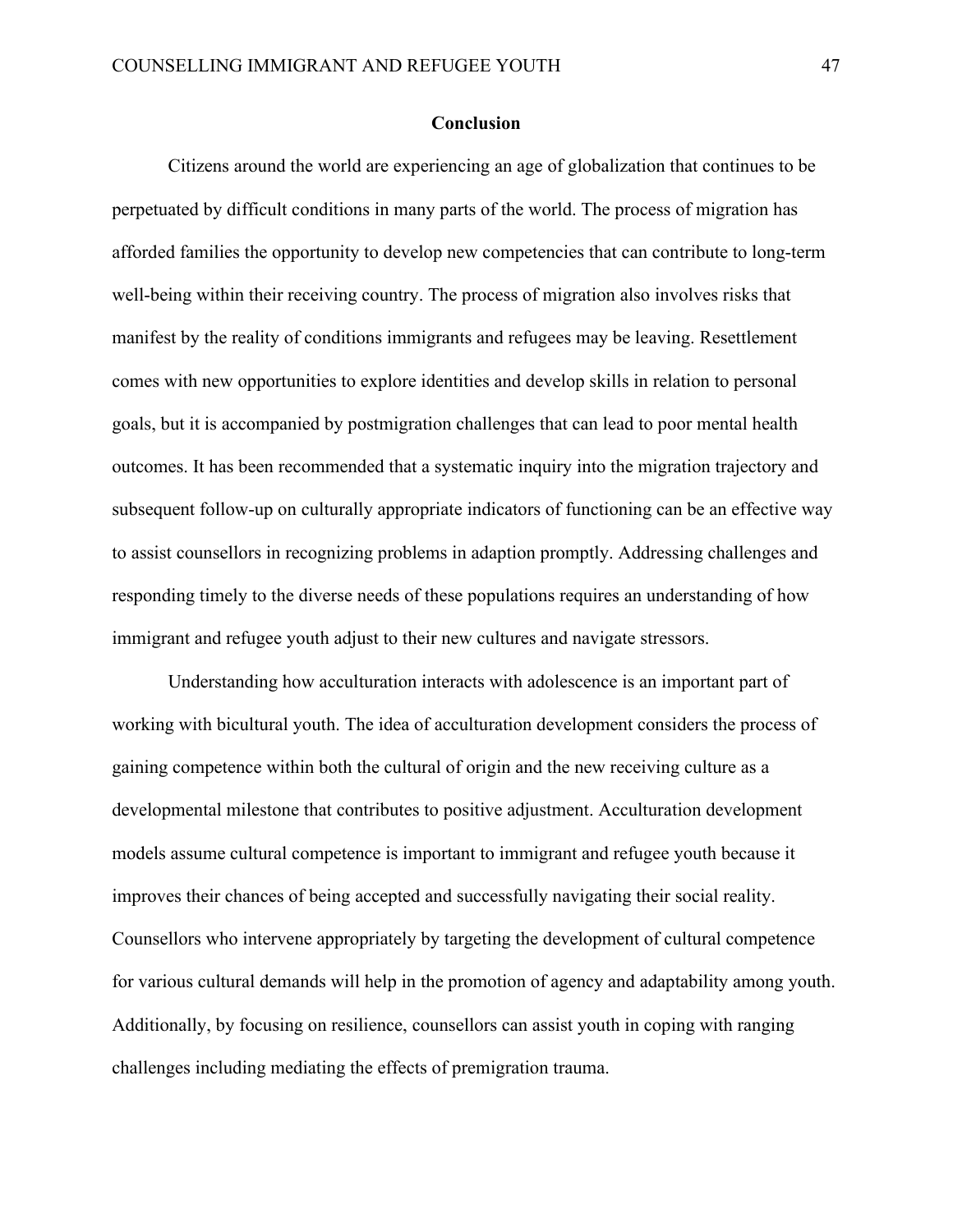Specific obstacles and barriers to mental health care for immigrants and refugees include communication difficulties due to language, the influence of cultural stigma on mental health symptoms, family structure and beliefs, intergenerational conflict, and factors pertaining to acceptance of the receiving country. Counsellors can use trained interpreters or cultural brokers and become familiar with CID in order to tackle some of these issues. Being aware of socioeconomic conditions and citizenship demands will equip counsellors to reduce resettlement stress by increasing supports through resources and advocacy.

Mental health care of immigrant and refugee youth should be strength-based with a focus on resilience and natural protective factors. Additionally, increasing agency and autonomy through collaboration in the counselling environment will help youth in their development. Harnessing a person-centred approach that values the client as a cultural expert will strengthen the therapeutic process. To provide culturally responsible care, counselling professionals require self-reflection into their personal values, attitudes, and practices, as well as those of the dominant culture. Counsellors can promote a collaborative effort across services to increase social integration and belonging among immigrant and refugee youth.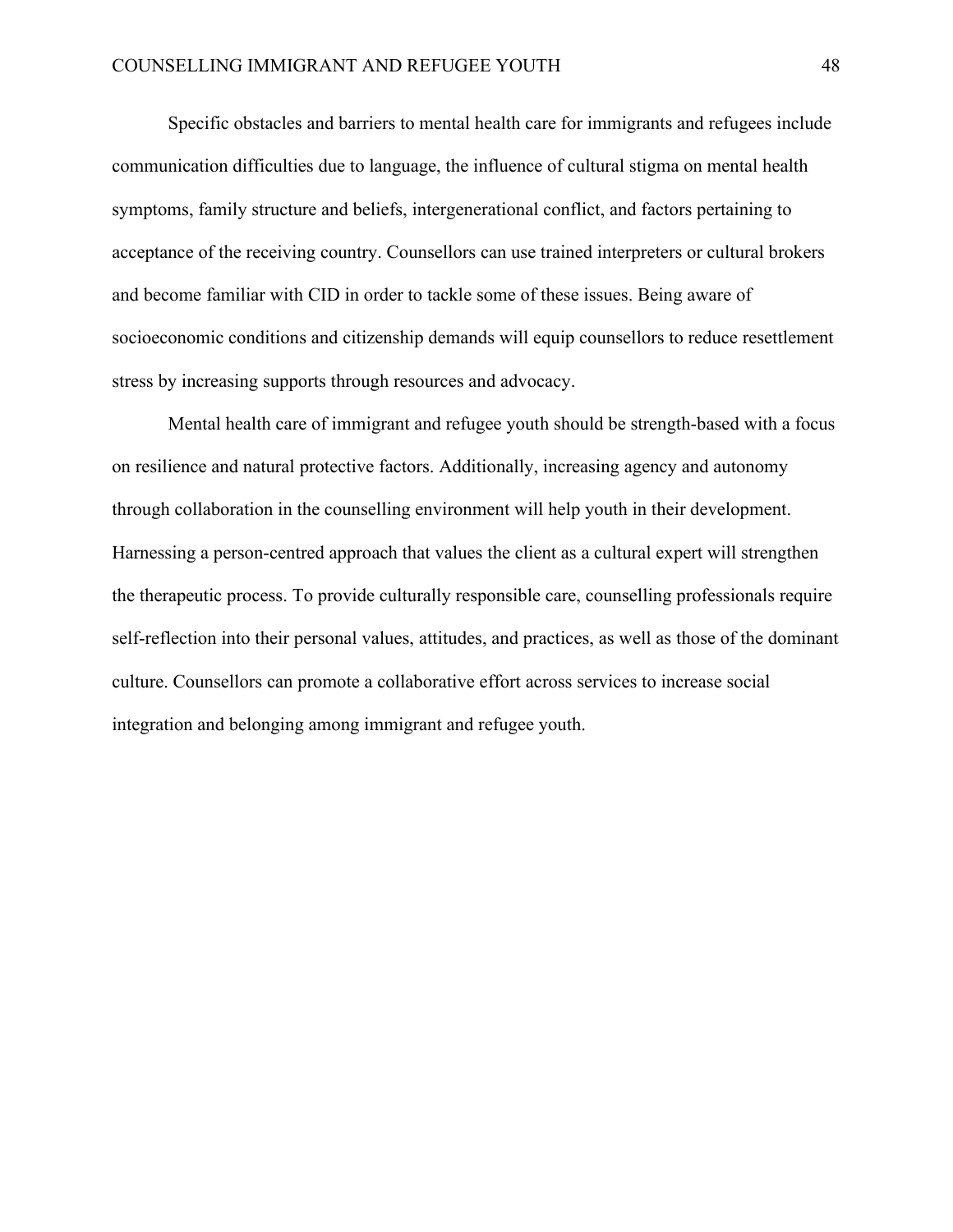### **References**

- A. C. v. Manitoba (Director of Child and Family Services), 2009 SCC 30. [https://scc](https://scc-csc.lexum.com/scc-csc/scc-csc/en/item/7795/index.do)[csc.lexum.com/scc-csc/scc-csc/en/item/7795/index.do](https://scc-csc.lexum.com/scc-csc/scc-csc/en/item/7795/index.do)
- Alegría, M., Mulvaney-Day, N., Torres, M., Polo, A., Cao, Z., & Canino, G. (2007). Prevalence of psychiatric disorders across Latino subgroups in the United States. *American Journal of Public Health*, *97*(1), 68–75. <https://doi.org/10.2105/ajph.2006.087205>
- Alizadeh, V., Hylander, I., Kocturk, T., & Törnkvist, L. (2010). Counselling young immigrant women worried about problems related to the protection of 'family honour'—from the perspective of midwives and counsellors at youth health clinics. *Scandinavian Journal of Caring Sciences*, *24*(1), 32–40. <https://doi.org/10.1111/j.1471-6712.2009.00681.x>
- American Psychological Association. (2013). *Diagnostic and statistical manual of mental disorders* (5th ed.). <https://doi.org/10.1176/appi.books.9780890425596>
- American Psychological Association. (2017, August). *Be an advocate for psychology*. <https://www.apa.org/advocacy/guide>
- Arredondo, P., & Perez, P. (2006). Historical perspectives on the multicultural guidelines and contemporary applications. *Professional Psychology: Research and Practice, 37*(1), 1–5. <https://doi.org/10.1037/0735-7028.37.1.1>
- Bäärnhielm, S., Laban, K., Schouler-Ocak, M., Rousseau, C., & Kirmayer, L. J. (2017). Mental health for refugees, asylum seekers and displaced persons: A call for a humanitarian agenda. *Transcultural Psychiatry*, *54*(5–6), 565–574. <https://doi.org/10.1177/1363461517747095>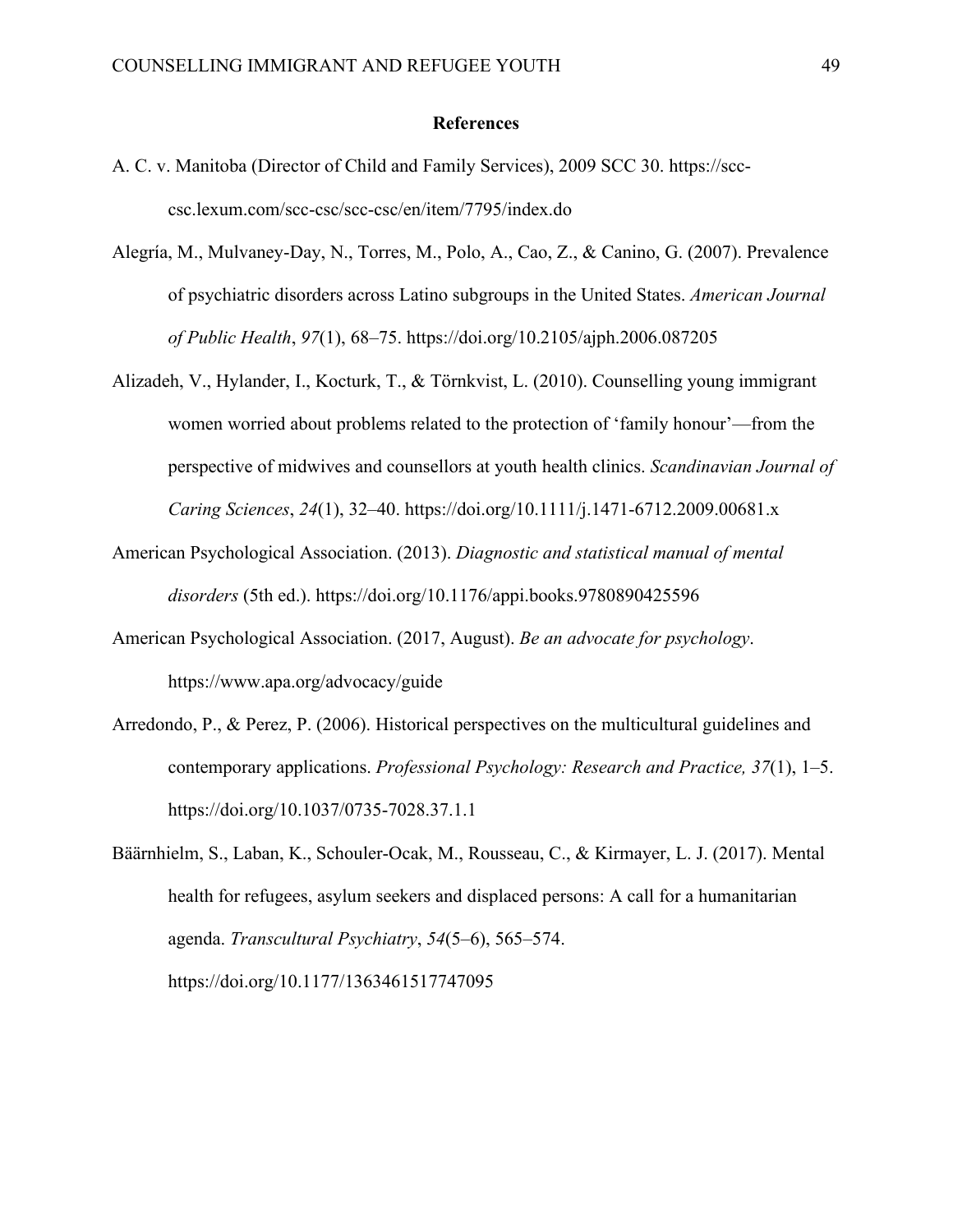- Benet-Martinez, V., & Haritatos, J. (2005). Bicultural identity integration (BII): Components and psychosocial antecedents. *Journal of Personality*, *73*(4), 1015–1050. <https://doi.org/10.1111/j.1467-6494.2005.00337.x>
- Berry, J. W (1980). Acculturation as varieties of adaptation. In A. M. Padilla (Ed.), *Acculturation: Theory, models, and some new findings* (pp. 9–25). Westview.

Berry, J. W. (2003). Conceptual approaches to acculturation. In K. M. Chun, P. Balls Organista, & G. Marín (Eds.), *Acculturation: Advances in theory, measurement, and applied research* (pp. 17–37). American Psychological Association. <https://doi.org/10.1037/10472-004>

- Berry, J. W., Phinney, J. S., Sam, D. L., & Vedder, P. (2006). Immigrant youth: Acculturation, identity, and adaptation. *Applied Psychology*, *55*(3), 303–332. <https://doi.org/10.1111/j.1464-0597.2006.00256.x>
- Betancourt, T. S., Abdi, S., Ito, B. S., Lilienthal, G. M., Agalab, N., & Ellis, H. (2015). We left one war and came to another: Resource loss, acculturative stress, and caregiver–child relationships in Somali refugee families. *Cultural Diversity and Ethnic Minority Psychology*, *21*(1), 114–125. <https://doi.org/10.1037/a0037538>
- Bettman, C. G., & Digiacomo, A. (2021). An investigation into the experiences of school counsellors working with adolescents. *Journal of Psychologists and Counsellors in Schools*, 1–15. <https://doi.org/10.1017/jgc.2020.33>

Canadian Psychological Association. (n.d.). *Advocacy*. https://cpa.ca/advocacy/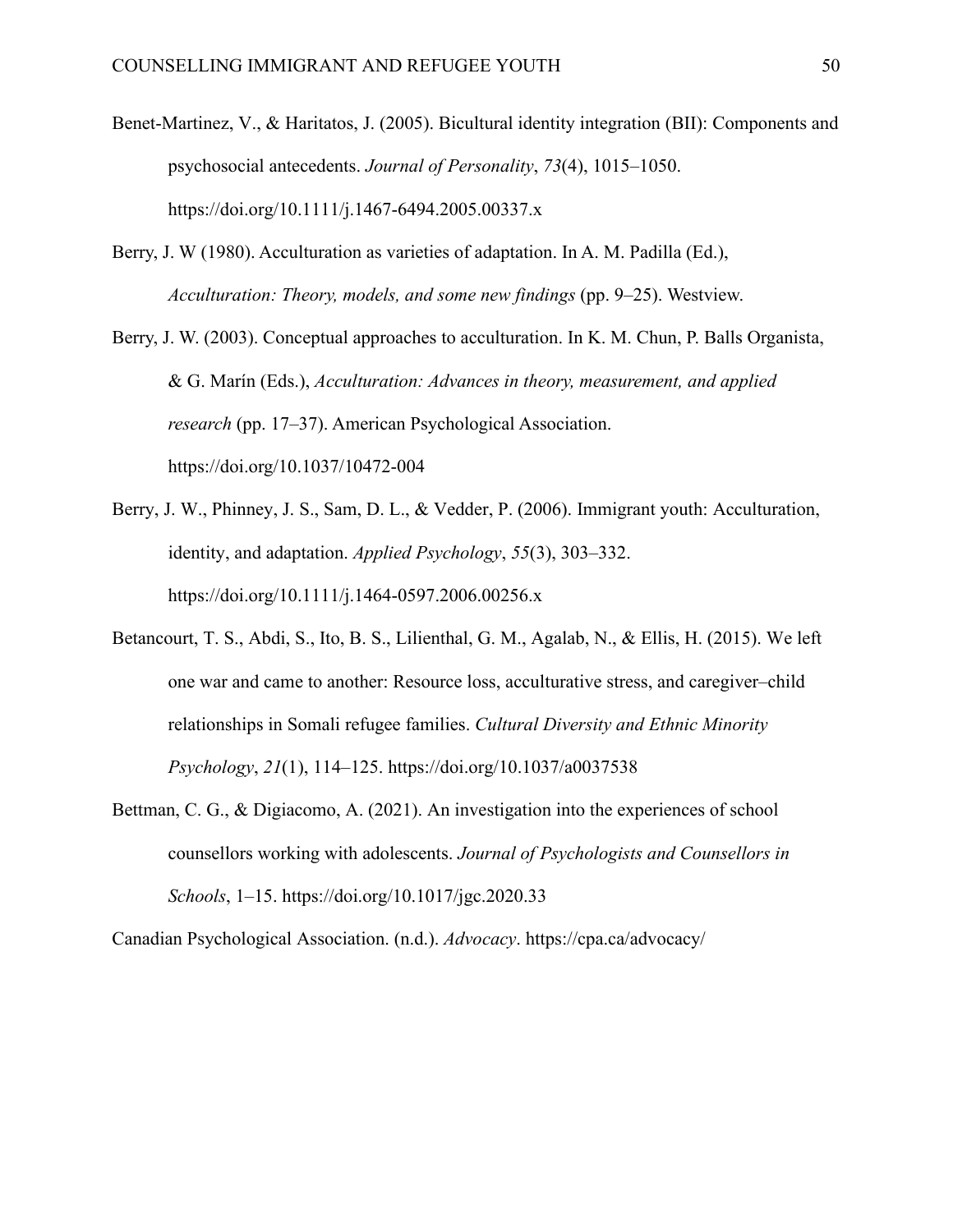- Cardoso, B. J., & Lane, B. L. (2016). Chapter 13: Practice with Immigrant and refugee children and families in the mental health system. In A. Dettlaff & R. Fong (Eds.), *Immigrant and refugee children and families: Culturally responsive practice* (pp. 392–427). Columbia University Press. <https://doi.org/10.7312/dett17284-015>
- Chen, R. (2012). Narrative therapy for Chinese adults raised as an only child. *Contemporary Family Therapy*, *34*(1), 104–111. <https://doi.org/10.1007/s10591-012-9177-7>
- Chen, S. X., Benet-Martnez, V., & Harris Bond, M. (2008). Bicultural identity, bilingualism, and psychological adjustment in multicultural societies: Immigration-based and globalizationbased acculturation. *Journal of Personality*, *76*(4), 803–838. <https://doi.org/10.1111/j.1467-6494.2008.00505.x>
- Chiu, C. Y., Gelfand, M. J., Yamagishi, T., Shteynberg, G., & Wan, C. (2010). Intersubjective culture. *Perspectives on Psychological Science*, *5*(4), 482–493. <https://doi.org/10.1177/1745691610375562>
- Choi, Y., He, M., & Harachi, T. W. (2007). Intergenerational cultural dissonance, parent–child conflict and bonding, and youth problem behaviors among Vietnamese and Cambodian immigrant families. *Journal of Youth and Adolescence*, *37*(1), 85–96. <https://doi.org/10.1007/s10964-007-9217-z>
- College of Alberta Psychologists. (2019). *Practice guidelines: Informed consent*. [https://www.cap.ab.ca/Portals/0/pdfs/New%20Guidelines/Practice%20Guideline-](https://www.cap.ab.ca/Portals/0/pdfs/New%20Guidelines/Practice%20Guideline-%20Informed%20Consent.pdf?ver=2019-08-20-102058-527) [%20Informed%20Consent.pdf?ver=2019-08-20-102058-527](https://www.cap.ab.ca/Portals/0/pdfs/New%20Guidelines/Practice%20Guideline-%20Informed%20Consent.pdf?ver=2019-08-20-102058-527)
- Colic-Peisker, V., & Tilbury, F. (2007). Integration into the Australian labour market: The experience of three "visibly different" groups of recently arrived refugees. *International Migration*, *45*(1), 59–85. <https://doi.org/10.1111/j.1468-2435.2007.00396.x>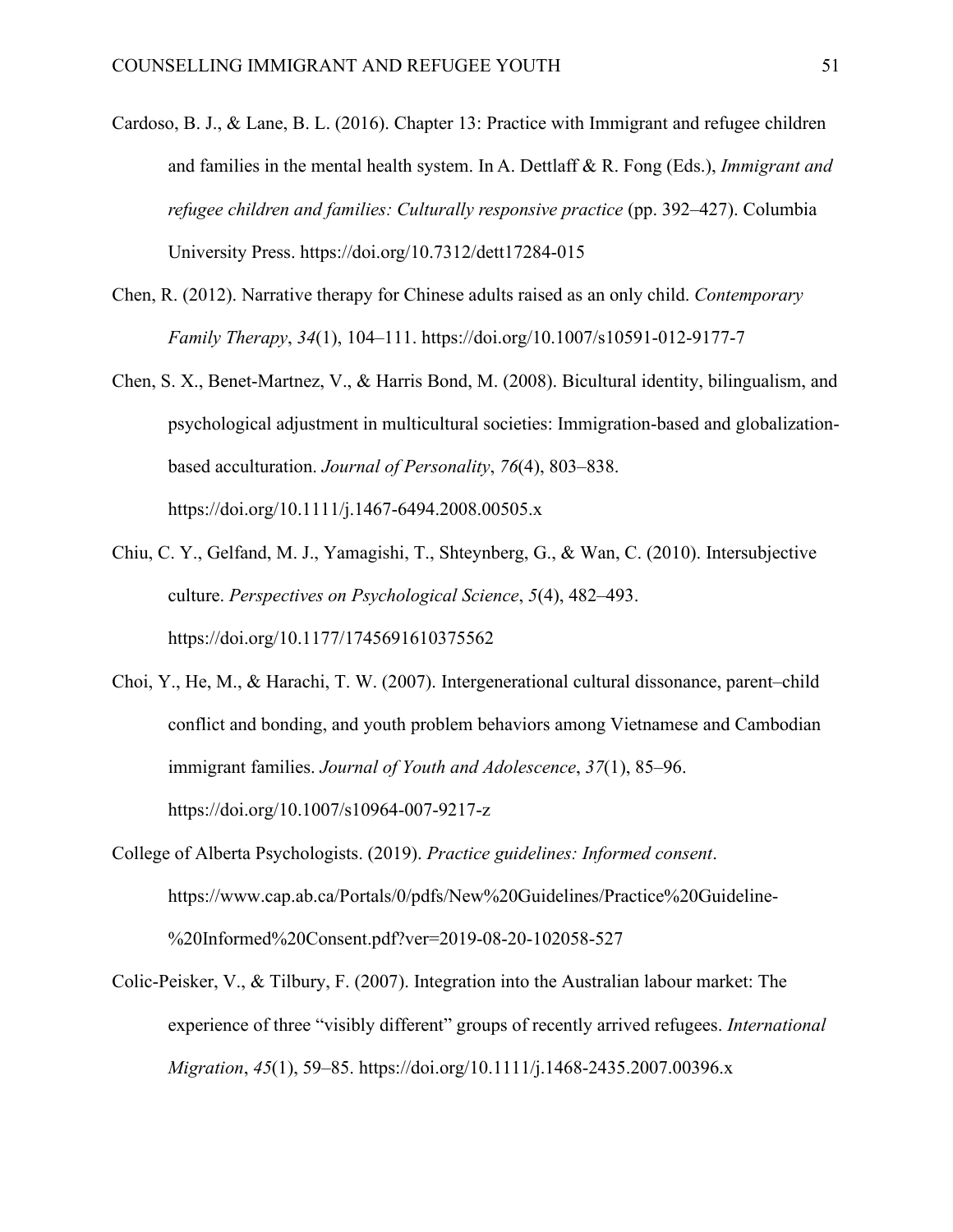- Collins, S., & Arthur, N. (2010). Culture-infused counselling: A fresh look at a classic framework of multicultural counselling competencies. *Counselling Psychology Quarterly*, *23*(2), 203–216. <https://doi.org/10.1080/09515071003798204>
- Colucci, E., Minas, H., Szwarc, J., Guerra, C., & Paxton, G. (2015). In or out? Barriers and facilitators to refugee-background young people accessing mental health services. *Transcultural Psychiatry*, *52*(6), 766–790. <https://doi.org/10.1177/1363461515571624>
- Comas-Diaz, L. (2012). Humanism and multiculturalism: An evolutionary alliance. *Psychotherapy*, *49*(4), 437–441. <https://doi.org/10.1037/a0027126>
- Consoli, A. J., Kim, B. S. K., & Meyer, D. M. (2008). Counselors' values profile: Implications for counseling ethnic minority clients. *Counseling and Values*, *52*(3), 181–197. <https://doi.org/10.1002/j.2161-007x.2008.tb00103.x>
- Corral, I., & Landrine, H. (2008). Acculturation and ethnic-minority health behavior: A test of the operant model. *Health Psychology, 27*(6), 737–745. [https://doi.org/10.1037/0278-](https://doi.org/10.1037/0278-6133.27.6.737) [6133.27.6.737](https://doi.org/10.1037/0278-6133.27.6.737)
- Correa-Velez, I., Gifford, S. M., & Barnett, A. G. (2010). Longing to belong: Social inclusion and wellbeing among youth with refugee backgrounds in the first three years in Melbourne, Australia. *Social Science & Medicine*, *71*(8), 1399–1408. <https://doi.org/10.1016/j.socscimed.2010.07.018>
- Dein, S., & Illaiee, A. S. (2013). Jinn and mental health: ooking at jinn possession in modern psychiatric practice. *The Psychiatrist*, *37*(9), 290–293. <https://doi.org/10.1192/pb.bp.113.042721>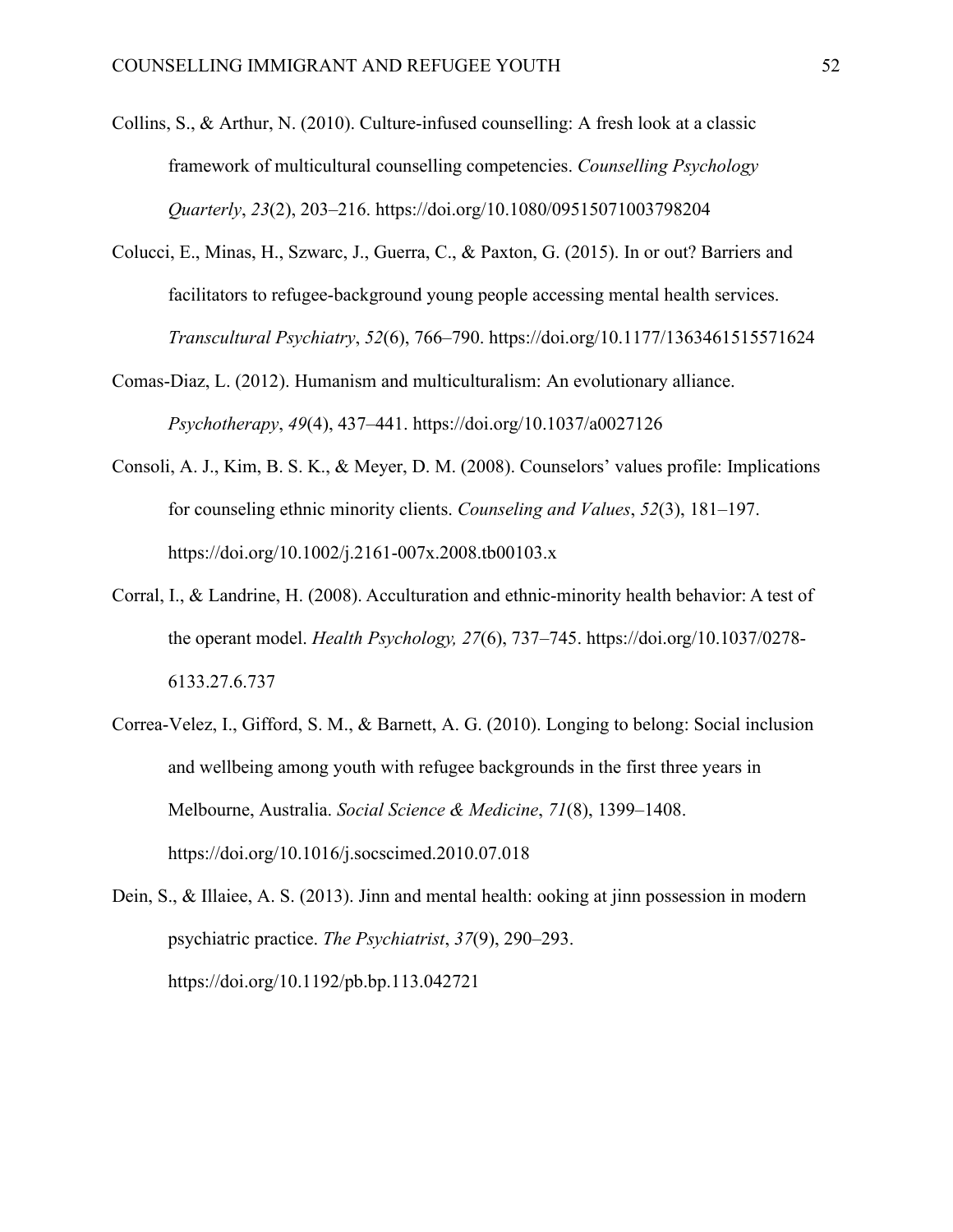- Derluyn, I., Mels, C., & Broekaert, E. (2009). Mental health problems in separated refugee adolescents. *Journal of Adolescent Health*, *44*(3), 291–297. <https://doi.org/10.1016/j.jadohealth.2008.07.016>
- Earnest, J., Mansi, R., Bayati, S., Earnest, J. A., & Thompson, S. C. (2015). Resettlement experiences and resilience in refugee youth in Perth, Western Australia. *BMC Research Notes*, *8*(1). <https://doi.org/10.1186/s13104-015-1208-7>
- Edge, S., Newbold, K. B., & McKeary, M. (2014). Exploring socio-cultural factors that mediate, facilitate, & constrain the health and empowerment of refugee youth. *Social Science & Medicine*, *117*, 34–41. <https://doi.org/10.1016/j.socscimed.2014.07.025>
- Ehntholt, K. A., & Yule, W. (2006). Practitioner review: Assessment and treatment of refugee children and adolescents who have experienced war-related trauma. *Journal of Child Psychology and Psychiatry*, *47*(12), 1197–1210. [https://doi.org/10.1111/j.1469-](https://doi.org/10.1111/j.1469-7610.2006.01638.x) [7610.2006.01638.x](https://doi.org/10.1111/j.1469-7610.2006.01638.x)
- Ellis, B. H., Miller, A. B., Abdi, S., Barrett, C., Blood, E. A., & Betancourt, T. S. (2013). Multitier mental health program for refugee youth. *Journal of Consulting and Clinical Psychology*, *81*(1), 129–140. <https://doi.org/10.1037/a0029844>
- Esses, V. M., Hamilton, L. K., & Gaucher, D. (2017). The global refugee crisis: Empirical evidence and policy implications for improving public attitudes and facilitating refugee resettlement. *Social Issues and Policy Review*, *11*(1), 78–123. <https://doi.org/10.1111/sipr.12028>
- Fazel, M., Garcia, J., & Stein, A. (2016). The right location? Experiences of refugee adolescents seen by school-based mental health services. *Clinical Child Psychology and Psychiatry*, *21*(3), 368–380. <https://doi.org/10.1177/1359104516631606>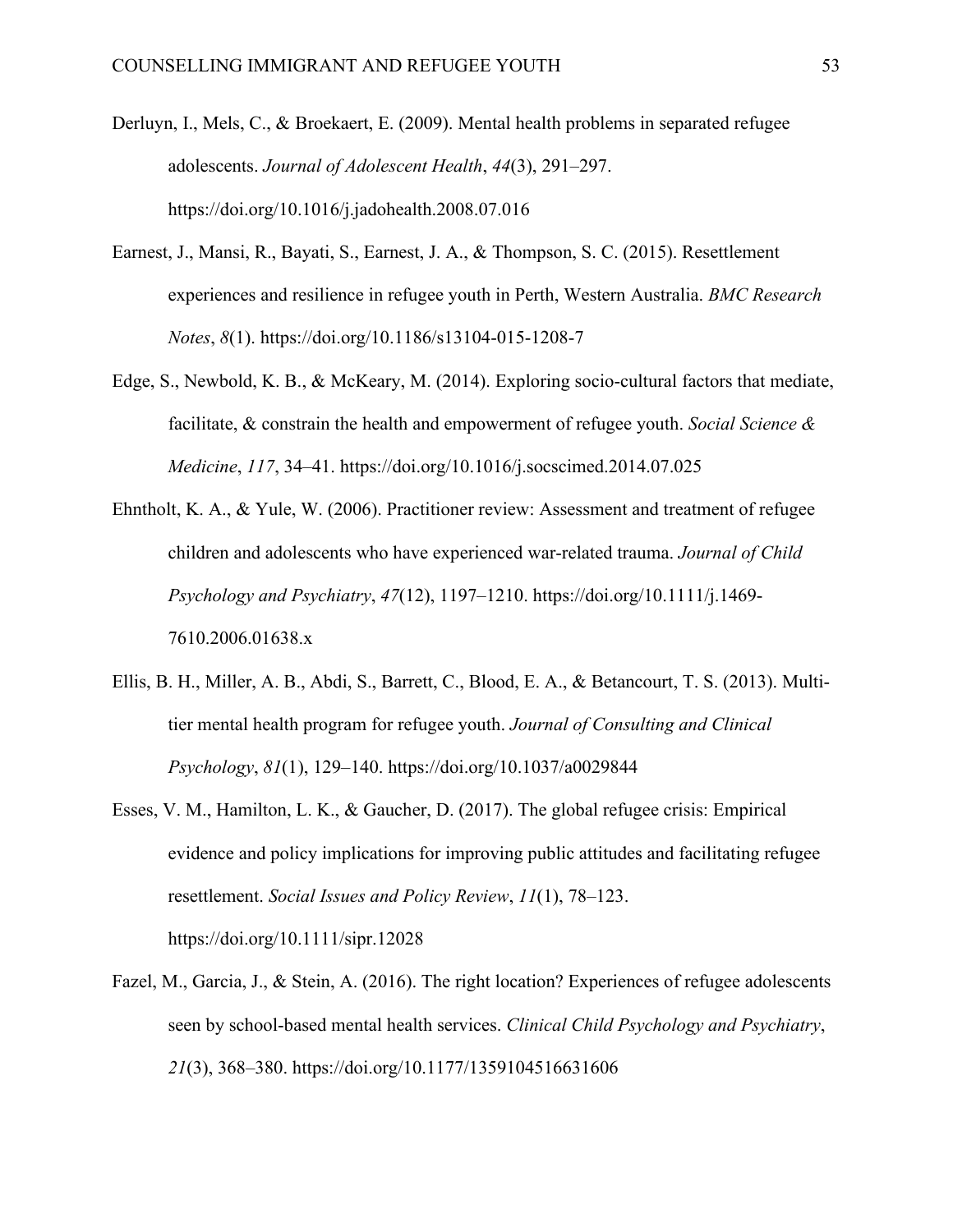Frazer, A. L., Rubens, S., Johnson-Motoyama, M., DiPierro, M., & Fite, P. J. (2016). Acculturation dissonance, acculturation strategy, depressive symptoms, and delinquency in Latina/o adolescents. *Child & Youth Care Forum*, *46*(1), 19–33. <https://doi.org/10.1007/s10566-016-9367-9>

Gilbert, L. R., Spears Brown, C., & Mistry, R. S. (2017). Latino immigrant parents' financial stress, depression, and academic involvement predicting child academic success. *Psychology in the Schools*, *54*(9), 1202–1215. <https://doi.org/10.1002/pits.22067>

Government of Canada. (2020). *Social determinants of health and health inequality*. [https://www.canada.ca/en/public-health/services/health-promotion/population](https://www.canada.ca/en/public-health/services/health-promotion/population-health/what-determines-health.html)[health/what-determines-health.html](https://www.canada.ca/en/public-health/services/health-promotion/population-health/what-determines-health.html)

- Guruge, S., & Butt, H. (2015). A scoping review of mental health issues and concerns among immigrant and refugee youth in Canada: Looking back, moving forward. *Canadian Journal of Public Health*, *106*(2), e72–e78. <https://doi.org/10.17269/cjph.106.4588>
- Guruge, S., Hynie, M., Shakya, Y., Akbari, A., Htoo, S., & Abiyo, S. (2015). Refugee youth and migration: Using arts-informed research to understand changes in their roles and responsibilities. *Forum Qualitative Sozialforschung / Forum: Qualitative Social Research*, *16*(3). <https://doi.org/10.17169/fqs-16.3.2278>
- Hansen, M. C., & Cabassa, L. J. (2012). Pathways to depression care: Help-seeking experiences of low-income Latinos with diabetes and depression. *Journal of Immigrant and Minority Health*, *14*(6), 1097–1106. <https://doi.org/10.1007/s10903-012-9590-x>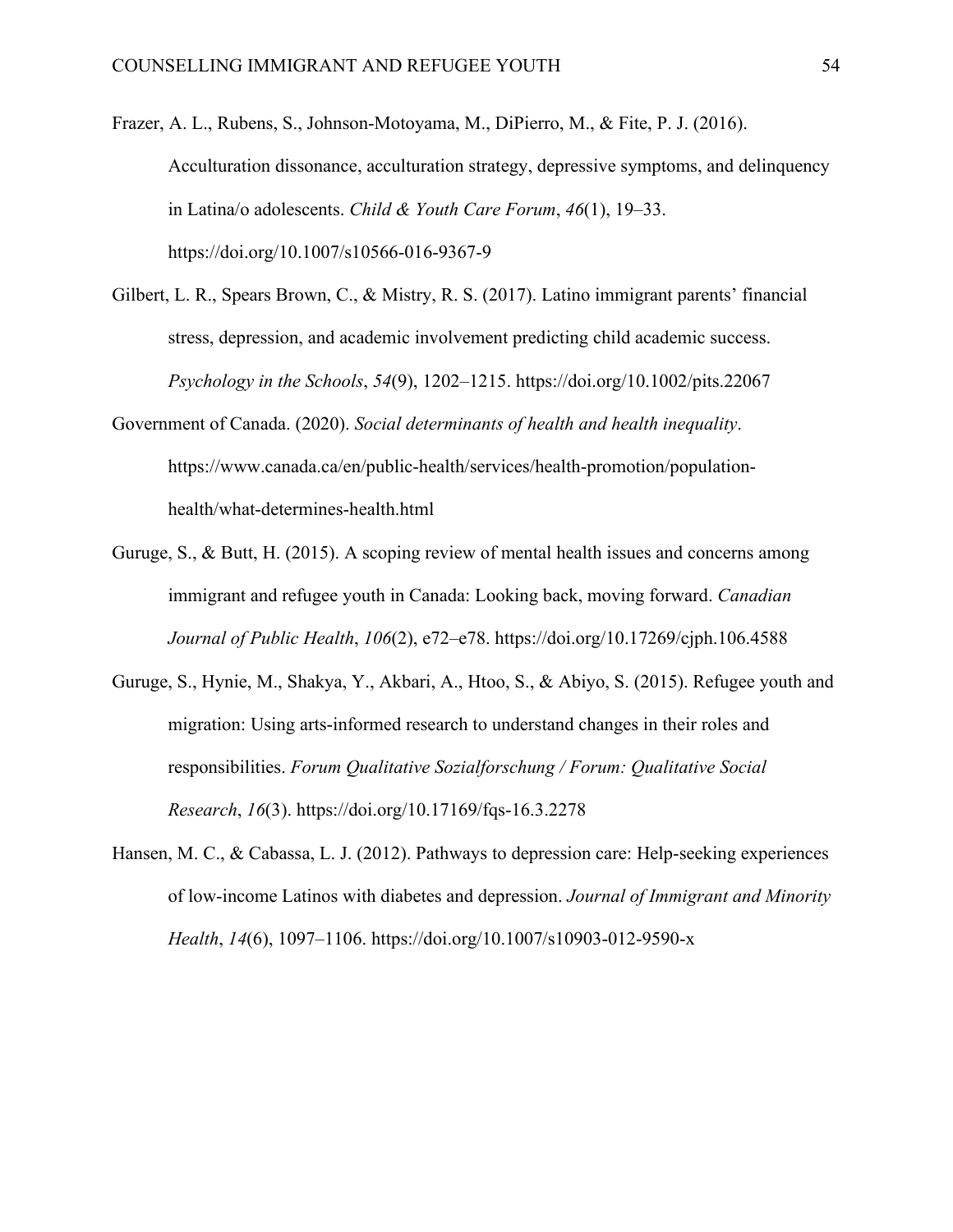Henderson, C., Noblett, J., Parke, H., Clement, S., Caffrey, A., Gale-Grant, O., Schulze, B., Druss, B., & Thornicroft, G. (2014). Mental health-related stigma in health care and mental health-care settings. *The Lancet Psychiatry*, *1*(6), 467–482. [https://doi.org/10.1016/s2215-0366\(14\)00023-6](https://doi.org/10.1016/s2215-0366(14)00023-6)

- Herati, H., & Meyer, S. B. (2020). Mental health interventions for immigrant-refugee children and youth living in Canada: A scoping review and way forward. *Journal of Mental Health*, 1–14. <https://doi.org/10.1080/09638237.2020.1818710>
- Hinton, D. E., Rivera, E. I., Hofmann, S. G., Barlow, D. H., & Otto, M. W. (2012). Adapting CBT for traumatized refugees and ethnic minority patients: Examples from culturally adapted CBT (CA-CBT). *Transcultural Psychiatry*, *49*(2), 340–365. <https://doi.org/10.1177/1363461512441595>
- Huemer, J., Karnik, N. S., Voelkl-Kernstock, S., Granditsch, E., Dervic, K., Friedrich, M. H., & Steiner, H. (2009). Mental health issues in unaccompanied refugee minors. *Child and Adolescent Psychiatry and Mental Health*, *3*(1), Article 13. [https://doi.org/10.1186/1753-](https://doi.org/10.1186/1753-2000-3-13) [2000-3-13](https://doi.org/10.1186/1753-2000-3-13)
- Hundley, G., & Lambie, G. W. (2007). Russian speaking immigrants from the Commonwealth of Independent States in the United States: Implications for mental health counselors. *Journal of Mental Health Counseling, 29*(3), 242–258. [https://doi.org/10.17744/mehc.29.3.34016u53586q4016](https://psycnet.apa.org/doi/10.17744/mehc.29.3.34016u53586q4016)
- Hynie, M. (2017). The social determinants of refugee mental health in the post-migration context: A critical review. *The Canadian Journal of Psychiatry*, *63*(5), 297–303. <https://doi.org/10.1177/0706743717746666>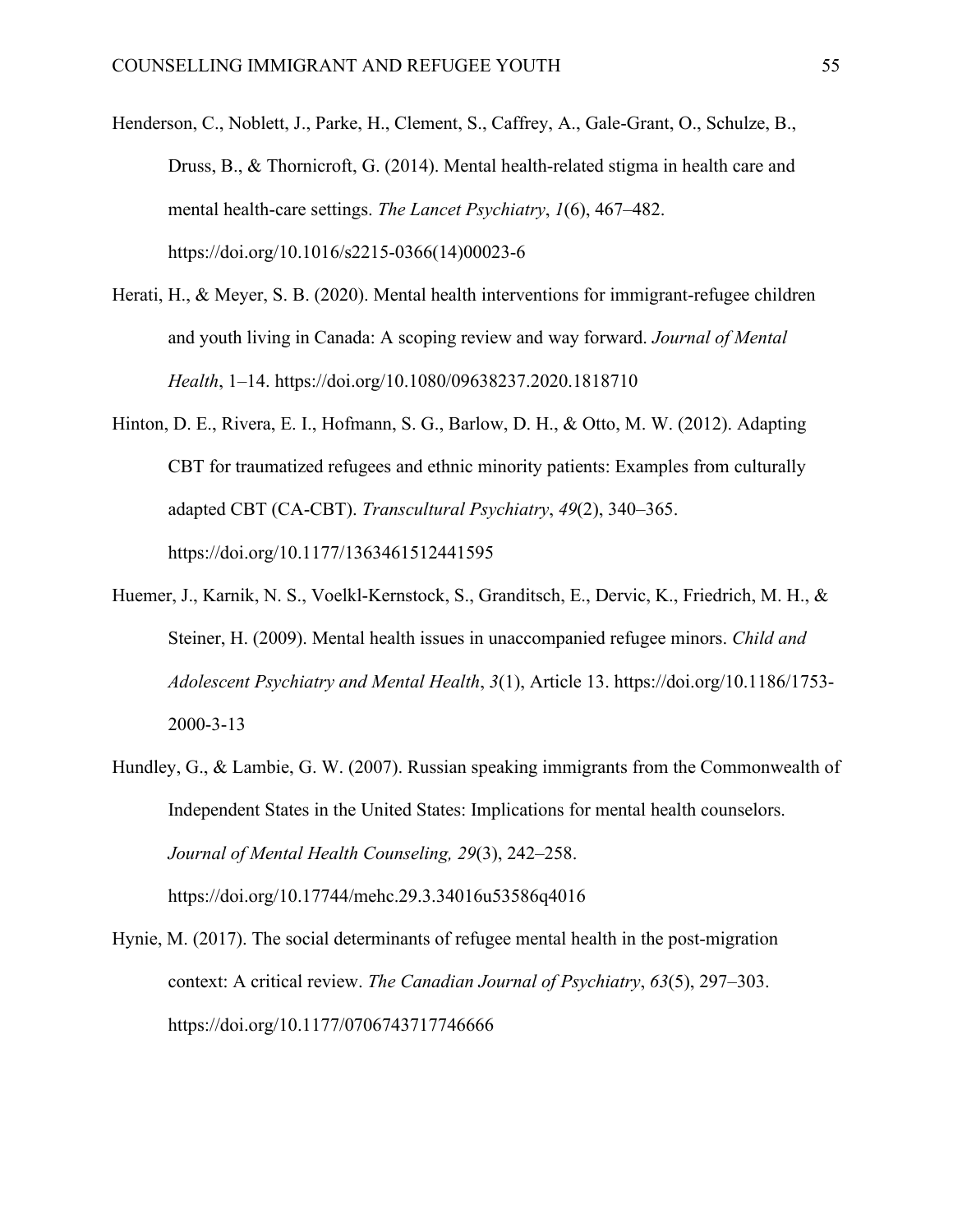Hilario, C. T., Oliffe, J. L., Wong, J. P., Browne, A. J., & Johnson, J. L. (2017). "Just as Canadian as anyone else"? Experiences of second-class citizenship and the mental health of young immigrant and refugee men in Canada. *American Journal of Men's Health*, *12*(2), 210–220. <https://doi.org/10.1177/1557988317743384>

- Hilario, C. T., Vo, D. X., Johnson, J. L., & Saewyc, E. M. (2014). Acculturation, gender, and mental health of Southeast Asian immigrant youth in Canada. *Journal of Immigrant and Minority Health*, *16*(6), 1121–1129. <https://doi.org/10.1007/s10903-014-9978-x>
- Horswood, D., Baker, J., Fazel, M., Rees, S., Heslop, L., & Silove, D. (2019). School factors related to the emotional wellbeing and resettlement outcomes of students from refugee backgrounds: Protocol for a systematic review. *Systematic Reviews*, *8*(1), Article 107. <https://doi.org/10.1186/s13643-019-1016-6>
- Im, H., Ferguson, A., & Hunter, M. (2017). Cultural translation of refugee trauma: Cultural idioms of distress among Somali refugees in displacement. *Transcultural Psychiatry*, *54*(5–6), 626–652. <https://doi.org/10.1177/1363461517744989>
- Immigration, Refugees and Citizenship Canada. (2019, November 27). *How Canada's refugee system works.* [https://www.canada.ca/en/immigration-refugees](https://www.canada.ca/en/immigration-refugees-citizenship/services/refugees/canada-role.html)[citizenship/services/refugees/canada-role.html](https://www.canada.ca/en/immigration-refugees-citizenship/services/refugees/canada-role.html)
- Inman, A. G., Howard, E. E., Beaumont, R. L., & Walker, J. A. (2007). Cultural transmission: Influence of contextual factors in Asian Indian immigrant parents' experiences. *Journal of Counseling Psychology, 54*(1), 93–100. [https://doi.org/10.1037/0022-0167.54.1.93](https://psycnet.apa.org/doi/10.1037/0022-0167.54.1.93)
- Jakobsen, M., Meyer DeMott, M. A., Wentzel-Larsen, T., & Heir, T. (2017). The impact of the asylum process on mental health: A longitudinal study of unaccompanied refugee minors in Norway. *BMJ Open*, *7*(6), e015157. <https://doi.org/10.1136/bmjopen-2016-015157>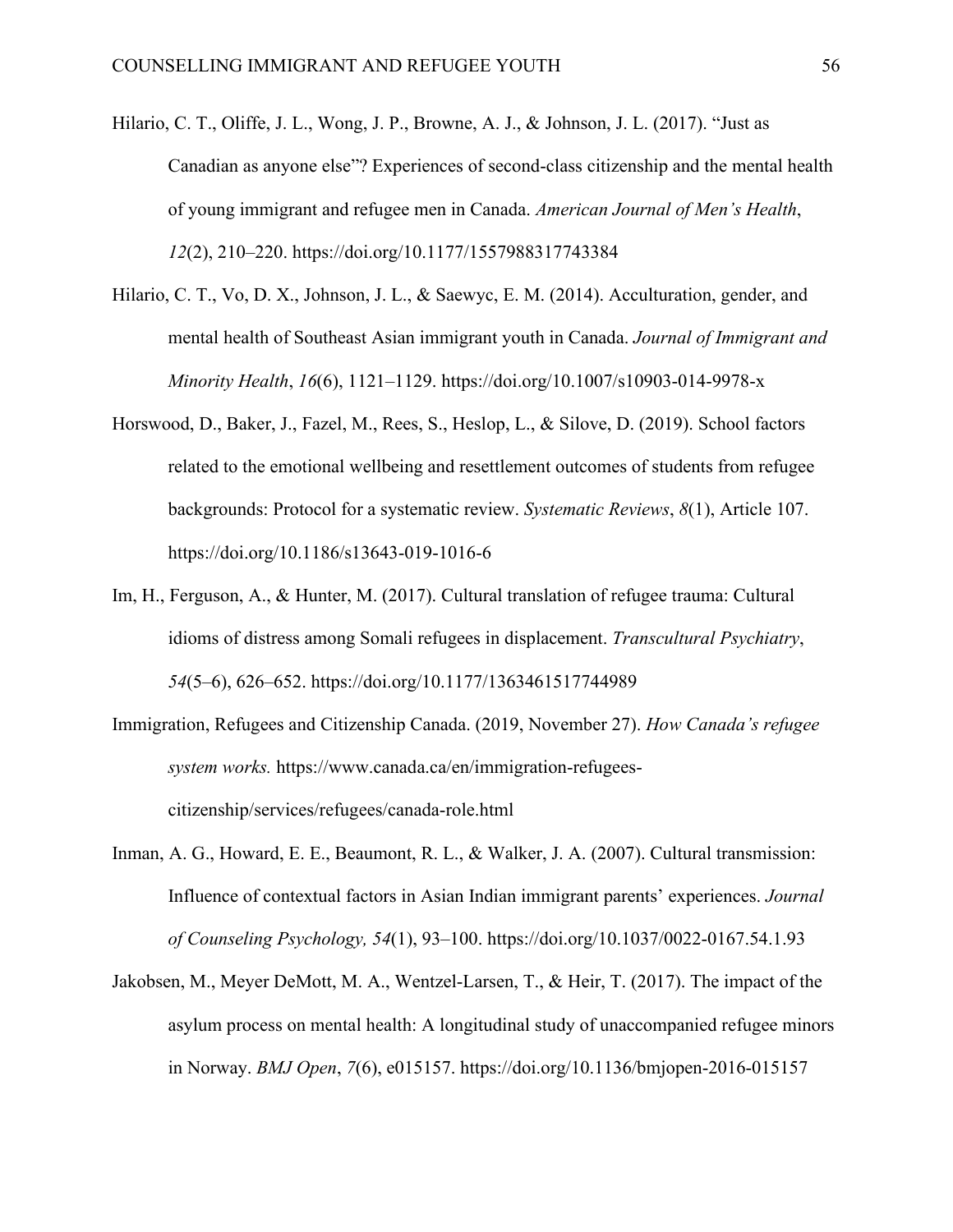Jong, D. P., & Berg, K. I. (2001). *Interviewing for solutions* (2nd ed.). Brooks Cole.

- Jugert, P., Titzmann, P. F. (2019). Developmental tasks and immigrant adolescent's adaptation. In D. Gungor and D. Strohmeier (Eds.), *Contextualizing immigrant and refugee resilience: Cultural and acculturation perspectives* (pp. 33–50). Springer.
- Kagitcibasi, C. (2005). Autonomy and relatedness in cultural context. *Journal of Cross-Cultural Psychology*, *36*(4), 403–422. <https://doi.org/10.1177/0022022105275959>
- Kassan, A., & Sinacore, A. L. (2016). Multicultural counselling competencies with female adolescents: A retrospective qualitative investigation of client experiences. *Canadian Journal of Counselling and Psychotherapy, 50*(4), 402–420. [https://cjc](https://cjc-rcc.ucalgary.ca/article/view/61111/pdf)[rcc.ucalgary.ca/article/view/61111/pdf](https://cjc-rcc.ucalgary.ca/article/view/61111/pdf)
- Khan, A., Khanlou, N., Stol, J., & Tran, V. (2018). Immigrant and refugee youth mental health in Canada: A scoping review of empirical literature. In S. Pashang, N. Khanlou, & J. Clarke (Eds.), *Today's youth and mental health: Hope, power, and resilience* (pp. 3–20). Springer International Publishing; Springer Nature. [https://doi.org/10.1007/978-3-319-](https://psycnet.apa.org/doi/10.1007/978-3-319-64838-5_1) [64838-5\\_1](https://psycnet.apa.org/doi/10.1007/978-3-319-64838-5_1)
- Kirmayer, L. J. (2004). The cultural diversity of healing: Meaning, metaphor and mechanism. *British Medical Bulletin*, *69*(1), 33–48. <https://doi.org/10.1093/bmb/ldh006>
- Kirmayer, L. J., Groleau, D., Guzder, J., Blake, C., & Jarvis, E. (2003). Cultural consultation: A model of mental health service for multicultural societies. *The Canadian Journal of Psychiatry*, *48*(3), 145–153. <https://doi.org/10.1177/070674370304800302>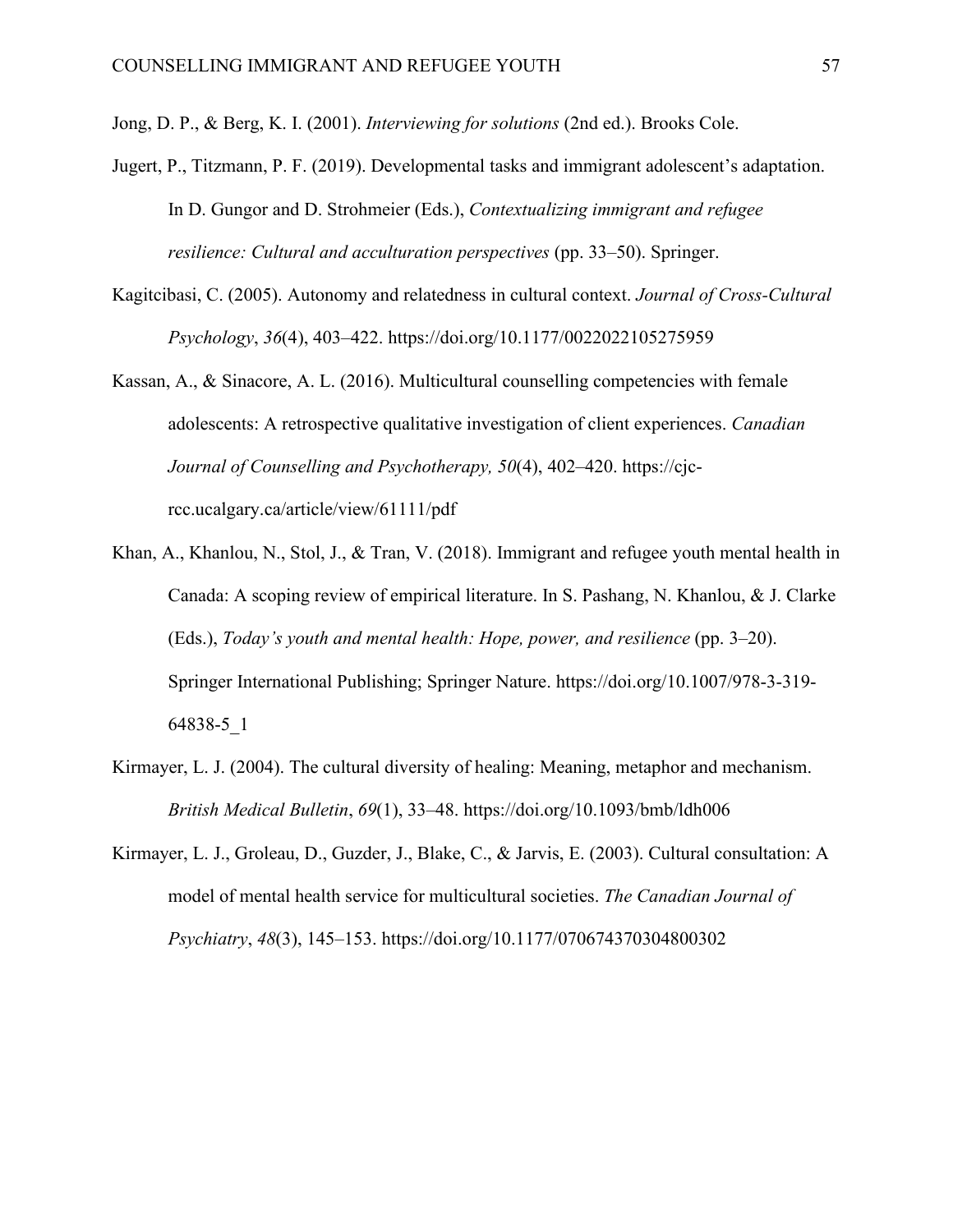Kirmayer, L. J., Narasiah, L., Munoz, M., Rashid, M., Ryder, A. G., Guzder, J., Hassan, G., Rousseau, C., & Pottie, K. (2011). Common mental health problems in immigrants and refugees: General approach in primary care. *Canadian Medical Association Journal*, *183*(12), E959–E967. <https://doi.org/10.1503/cmaj.090292>

Kirmayer, L. J., Weinfeld, M., Burgos, G., du Fort, G. G., Lasry, J. C., & Young, A. (2007). Use of health care services for psychological distress by immigrants in an urban multicultural milieu. *The Canadian Journal of Psychiatry*, *52*(5), 295–304. <https://doi.org/10.1177/070674370705200504>

- Klein, E. M., Müller, K. W., Wölfling, K., Dreier, M., Ernst, M., & Beutel, M. E. (2020). The relationship between acculturation and mental health of 1st generation immigrant youth in a representative school survey: Does gender matter? *Child and Adolescent Psychiatry and Mental Health*, *14*(1), 1. <https://doi.org/10.1186/s13034-020-00334-6>
- Kupper, F., Peters, L. W. H., Stuijfzand, S. M., den Besten, H. A. A., & van Kesteren, N. M. C. (2018). Usefulness of image theater workshops for exploring dilemmas in diabetes selfmanagement among adolescents. *Global Qualitative Nursing Research*, *5*. <https://doi.org/10.1177/2333393618755007>
- Norcross, J. C., & Lambert, M. J. (2011). Psychotherapy relationships that work II. *Psychotherapy, 48*(1), 4–8. <https://doi.org/10.1037/a0022180>
- Lazarevic, V., Crovetto, F., & Shapiro, A. F. (2018). Challenges of Latino young men and women: Examining the role of gender in discrimination and mental health. *Children and Youth Services Review*, *94*, 173–179. <https://doi.org/10.1016/j.childyouth.2018.10.006>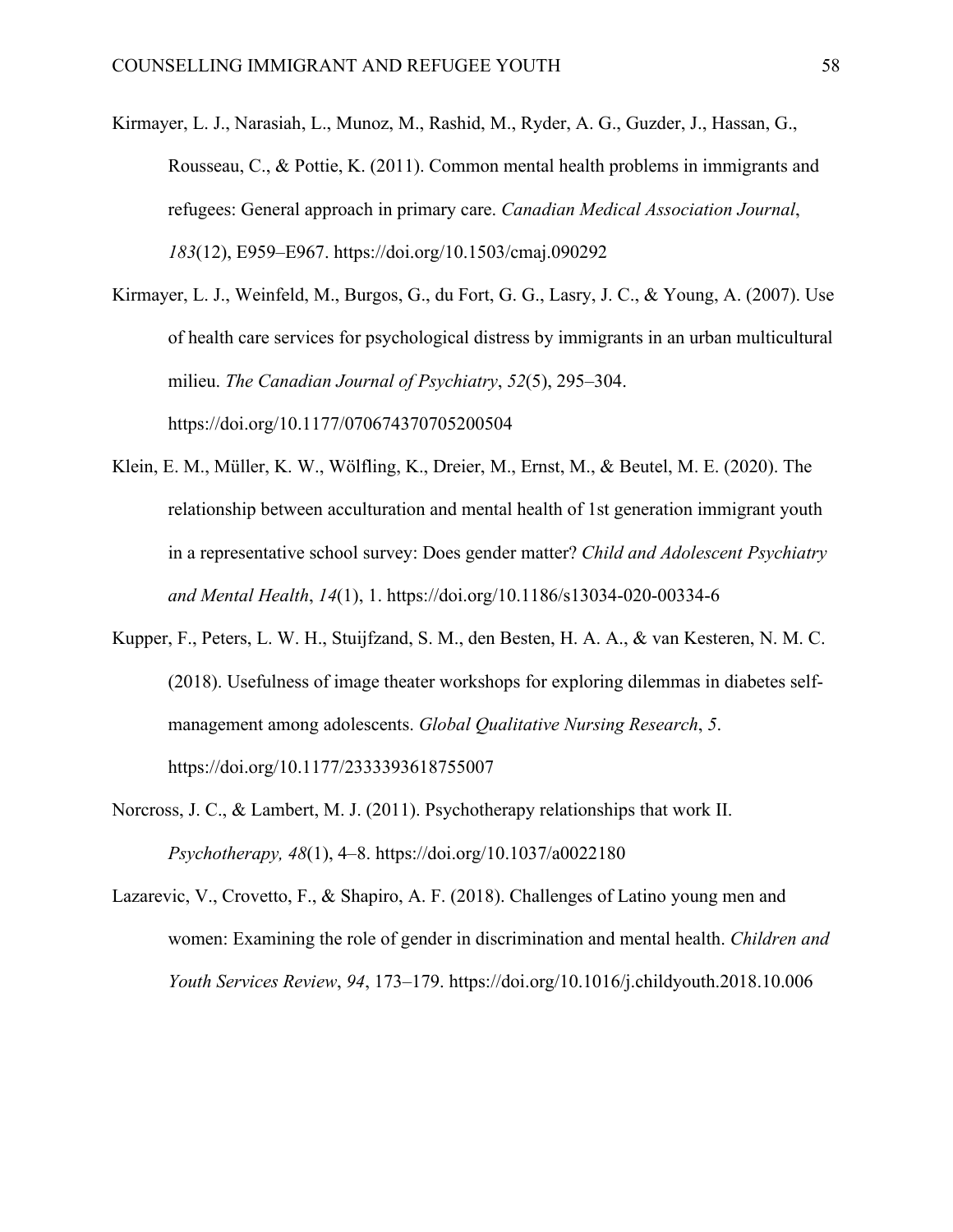- Lindert, J., Ehrenstein, O. S. V., Priebe, S., Mielck, A., & Brähler, E. (2009). Depression and anxiety in labor migrants and refugees—A systematic review and meta-analysis. *Social Science & Medicine*, *69*(2), 246–257. <https://doi.org/10.1016/j.socscimed.2009.04.032>
- Luthar, S. S. (Ed.). (2003). *Resilience and vulnerability: Adaptation in the context of childhood adversities.* Cambridge University Press. <https://doi.org/10.1017/CBO9780511615788>
- Luthar, S. S., Cicchetti, D., & Becker, B. (2000). The construct of resilience: A critical evaluation and guidelines for future work. *Child Development*, *71*(3), 543–562. <https://doi.org/10.1111/1467-8624.00164>
- Marshall, E. A., Butler, K., Roche, T., Cumming, J., & Taknint, J. T. (2016). Refugee youth: A review of mental health counselling issues and practices. *Canadian Psychology/Psychologie canadienne*, *57*(4), 308–319. <https://doi.org/10.1037/cap0000068>
- Masten, A. S. (2013). Global perspectives on resilience in children and youth. *Child Development*, *85*(1), 6–20. <https://doi.org/10.1111/cdev.12205>
- Matlin, S. A., Depoux, A., Schütte, S., Flahault, A., & Saso, L. (2018). Migrants' and refugees' health: Towards an agenda of solutions. *Public Health Reviews*, *39*(1). <https://doi.org/10.1186/s40985-018-0104-9>
- McCann, T. V., Mugavin, J., Renzaho, A., & Lubman, D. I. (2016). Sub-Saharan African migrant youths' help-seeking barriers and facilitators for mental health and substance use problems: A qualitative study. *BMC Psychiatry*, *16*(1). [https://doi.org/10.1186/s12888-](https://doi.org/10.1186/s12888-016-0984-5) [016-0984-5](https://doi.org/10.1186/s12888-016-0984-5)
- Metcalf, L. (2017). *Solution focused narrative therapy* (1st ed.). Springer.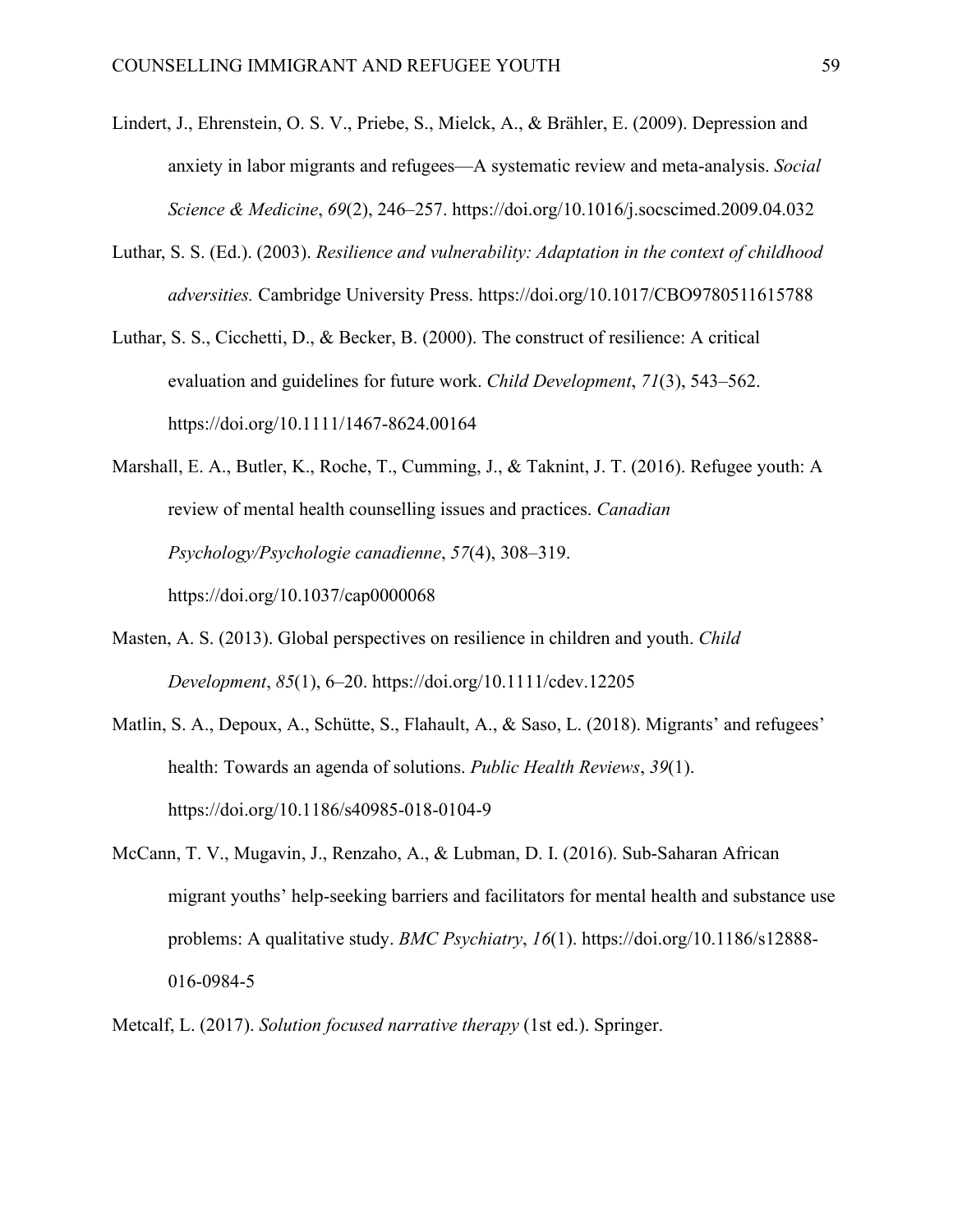- Meyer, D. D., & Cottone, R. R. (2013). Solution-focused therapy as a culturally acknowledging approach with American Indians. *Journal of Multicultural Counseling and Development*, *41*(1), 47–55. <https://doi.org/10.1002/j.2161-1912.2013.00026.x>
- Miller, K. K., Brown, C. R., Shramko, M., & Svetaz, M. V. (2019). Applying trauma-informed practices to the care of refugee and immigrant youth: 10 clinical pearls. *Children*, *6*(8), 94. <https://doi.org/10.3390/children6080094>
- Montgomery, E., & Foldspang, A. (2007). Discrimination, mental problems and social adaptation in young refugees. *The European Journal of Public Health*, *18*(2), 156–161. <https://doi.org/10.1093/eurpub/ckm073>
- Moon, J., & Ruiz-Casares, M. (2019). Family's [*sic*] migration experience and distress among Asian-Canadian immigrant youth. *Journal of Comparative Family Studies*, *50*(1), 7–32. <https://doi.org/10.3138/jcfs.009-2017>
- Murray, K. E., Davidson, G. R., & Schweitzer, R. D. (2010). Review of refugee mental health interventions following resettlement: Best practices and recommendations. *American Journal of Orthopsychiatry*, *80*(4), 576–585. [https://doi.org/10.1111/j.1939-](https://doi.org/10.1111/j.1939-0025.2010.01062.x) [0025.2010.01062.x](https://doi.org/10.1111/j.1939-0025.2010.01062.x)
- Nadeau, L., & Measham, T. (2005). Immigrants and mental health services: Increasing collaboration with other service providers. *Canadian Child and Adolescent Psychiatry Review, 14*(3), 73–76. <https://www.ncbi.nlm.nih.gov/pmc/articles/PMC2542908/>
- O'Hara, M., & Akinsulure‐Smith, A. M. (2011). Working with interpreters: Tools for clinicians conducting psychotherapy with forced immigrants. *International Journal of Migration, Health and Social Care*, *7*(1), 33–43. <https://doi.org/10.1108/17479891111176287>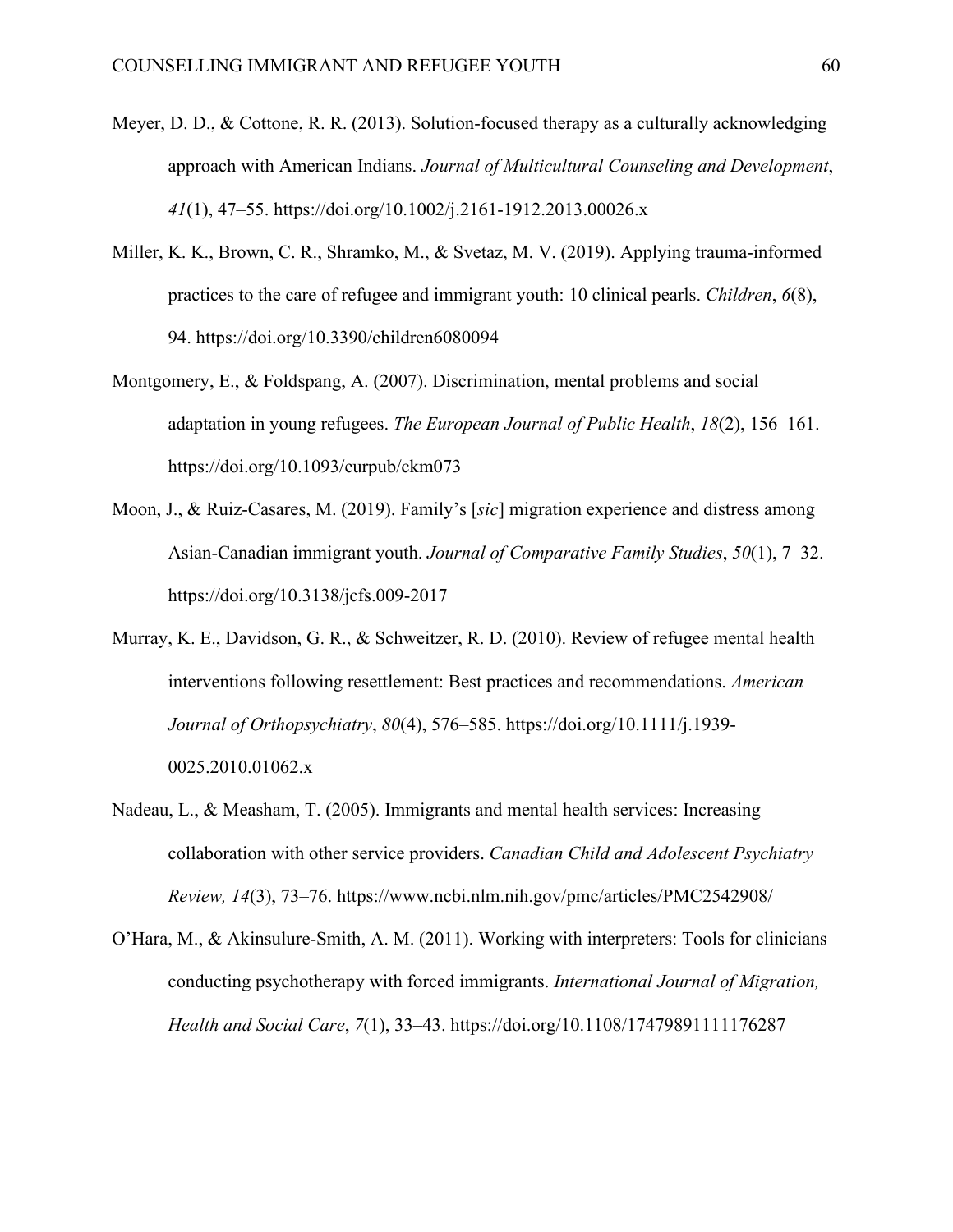- Omizo, M. M., Kim, B. S. K., & Abel, N. R. (2008). Asian and European American cultural values, bicultural competence, and attitudes toward seeking professional psychological help among Asian American adolescents. *Journal of Multicultural Counseling and Development, 36*(1), 15–28. [https://doi.org/10.1002/j.2161-1912.2008.tb00066.x](https://psycnet.apa.org/doi/10.1002/j.2161-1912.2008.tb00066.x)
- Oppedal, B. (2006). Development and acculturation. In D. L. Sam & J. W. Berry (Eds.), *The Cambridge handbook of acculturation psychology* (pp. 97–112). Cambridge University Press. [https://doi.org/10.1017/CBO9780511489891.010](https://psycnet.apa.org/doi/10.1017/CBO9780511489891.010)
- Oppedal, B., Keles, S., Cheah, C., & Røysamb, E. (2020). Culture competence and mental health across different immigrant and refugee groups. *BMC Public Health*, *20*(1), Article 292. <https://doi.org/10.1186/s12889-020-8398-1>
- Papadopoulos, R. K. (2007). Refugees, trauma and adversity-activated development. *European Journal of Psychotherapy & Counselling*, *9*(3), 301–312. <https://doi.org/10.1080/13642530701496930>
- Patel, S., & Reicherter, D. (2016). *Psychotherapy for immigrant youth* (1st ed). Springer.
- Phinney, J. S. (2003). Ethic identity and acculturation. In K. M. Chun, P. Balls Organista, & G. Marín (Eds.), *Acculturation: Advances in theory, measurement, and applied research* (pp. 63–81). American Psychological Association. <https://doi.org/10.1037/10472-006>
- Piña-Watson, B., López, B., Ojeda, L., & Rodriguez, K. M. (2015). Cultural and cognitive predictors of academic motivation among Mexican American adolescents: Caution against discounting the impact of cultural processes. *Journal of Multicultural Counseling and Development*, *43*(2), 109–121. <https://doi.org/10.1002/j.2161-1912.2015.00068.x>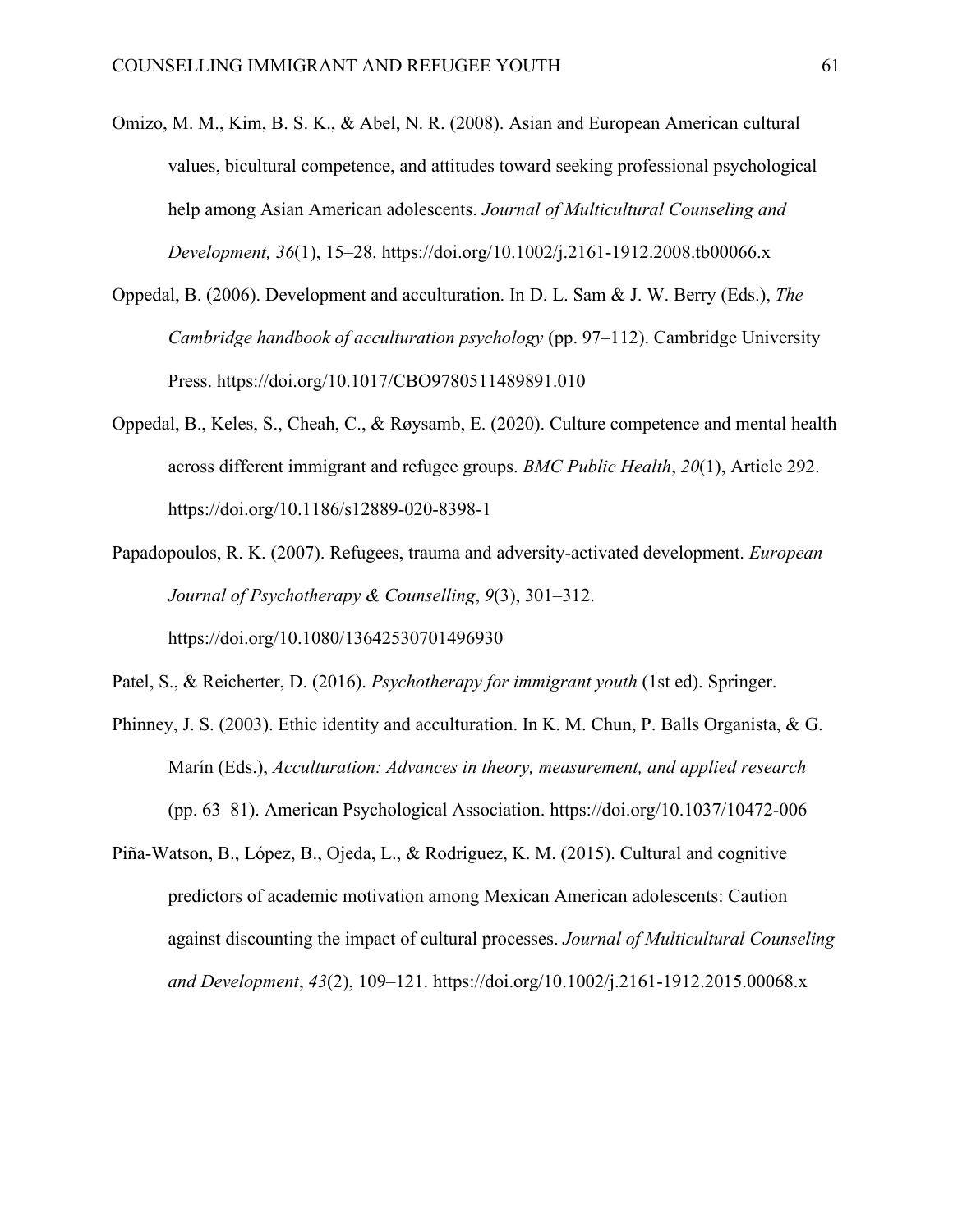- Porter, M., & Haslam, N. (2001). Forced displacement in Yugoslavia: A meta-analysis of psychological consequences and their moderators. *Journal of Traumatic Stress*, *14*(4), 817–834. <https://doi.org/10.1023/a:1013054524810>
- Rossiter, M. J., & Rossiter, K. R. (2009). Diamonds in the rough: Bridging gaps in supports for at-risk immigrant and refugee youth. *Journal of International Migration and Integration/ Revue de l'integration et de la migration internationale*, *10*(4), 409–429. <https://doi.org/10.1007/s12134-009-0110-3>
- Rousseau, C., Drapeau, A., & Rahimi, S. (2003). The complexity of trauma response: A 4-year follow-up of adolescent Cambodian refugees. *Child Abuse & Neglect*, *27*(11), 1277– 1290. <https://doi.org/10.1016/j.chiabu.2003.07.001>
- Rousseau, C., & Guzder, J. (2008). School-based prevention programs for refugee children. *Child and Adolescent Psychiatric Clinics of North America*, *17*(3), 533–549. <https://doi.org/10.1016/j.chc.2008.02.002>
- Rousseau, C., Rufagari, M. C., Bagilishya, D., & Measham, T. (2004). Remaking family life: Strategies for re-establishing continuity among Congolese refugees during the family reunification process. *Social Science & Medicine*, *59*(5), 1095–1108. <https://doi.org/10.1016/j.socscimed.2003.12.011>
- Rousseau, C., Said, T. M., Gagné, M. J., & Bibeau, G. (1998). Resilience in unaccompanied minors from the north of Somalia. *Psychoanalytic Review*, *85*(4), 615–637. https://www.researchgate.net/publication/13418436 Resilience in Unaccompanied Min ors from the North of Somalia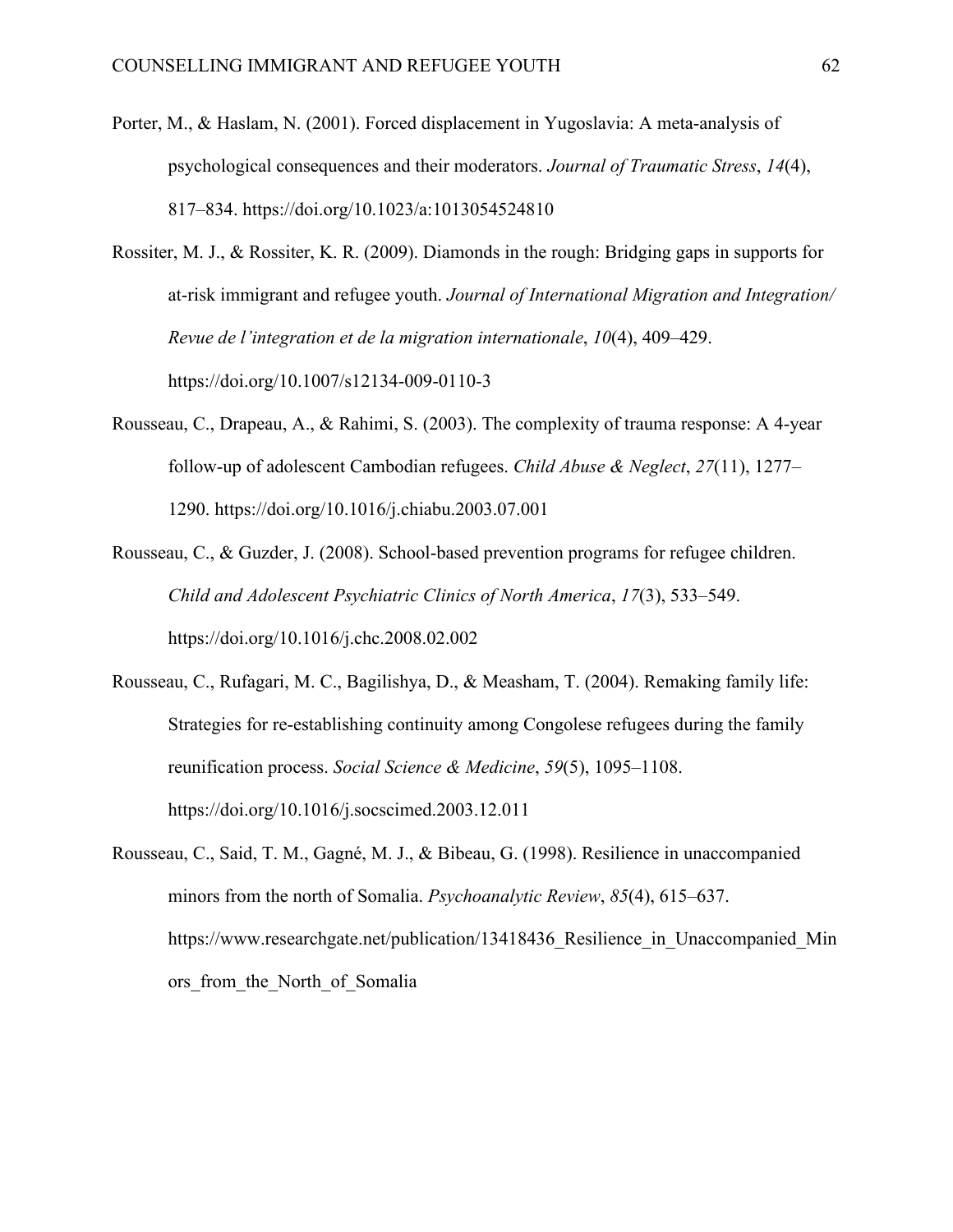- Rudmin, F. (2009). Constructs, measurements and models of acculturation and acculturative stress. *International Journal of Intercultural Relations*, *33*(2), 106–123. <https://doi.org/10.1016/j.ijintrel.2008.12.001>
- Salami, B., Yaskina, M., Hegadoren, K., Diaz, E., Meherali, S., Rammohan, A., & Ben-Shlomo, Y. (2017). Migration and social determinants of mental health: Results from the Canadian Health Measures Survey. *Canadian Journal of Public Health*, *108*(4), 362–367. <https://doi.org/10.17269/cjph.108.6105>
- Sam, D. L., & Oppedal, B. (2002). Acculturation as a developmental pathway. In W. J. Lonner, D. L. Dinnel, & S. A. Hayes (Eds.), *Online readings in psychology and culture* (pp. 97– 111). Western Washington University.
- Sangalang, C. C., Becerra, D., Mitchell, F. M., Lechuga-Peña, S., Lopez, K., & Kim, I. (2018). Trauma, post-migration stress, and mental health: A comparative analysis of refugees and immigrants in the United States. *Journal of Immigrant and Minority Health*, *21*(5), 909– 919. <https://doi.org/10.1007/s10903-018-0826-2>
- Sano, Y., Kaida, L., & Tenkorang, E. Y. (2015). Racial variations in ethnic identity among the children of immigrants in Canada. *Canadian Ethnic Studies*, *47*(3), 49–68. <https://doi.org/10.1353/ces.2015.0030>
- Scuglik, D. L., Alarcón, R. D., Lapeyre, A. C., Williams, M. D., & Logan, K. M. (2007). When the poetry no longer rhymes: Mental health issues among Somali immigrants in the USA. *Transcultural Psychiatry*, *44*(4), 581–595. <https://doi.org/10.1177/1363461507083899>
- Schwartz, S. J., Unger, J. B., Zamboanga, B. L., & Szapocznik, J. (2010). Rethinking the concept of acculturation: Implications for theory and research. *American Psychologist*, *65*(4), 237–251. <https://doi.org/10.1037/a0019330>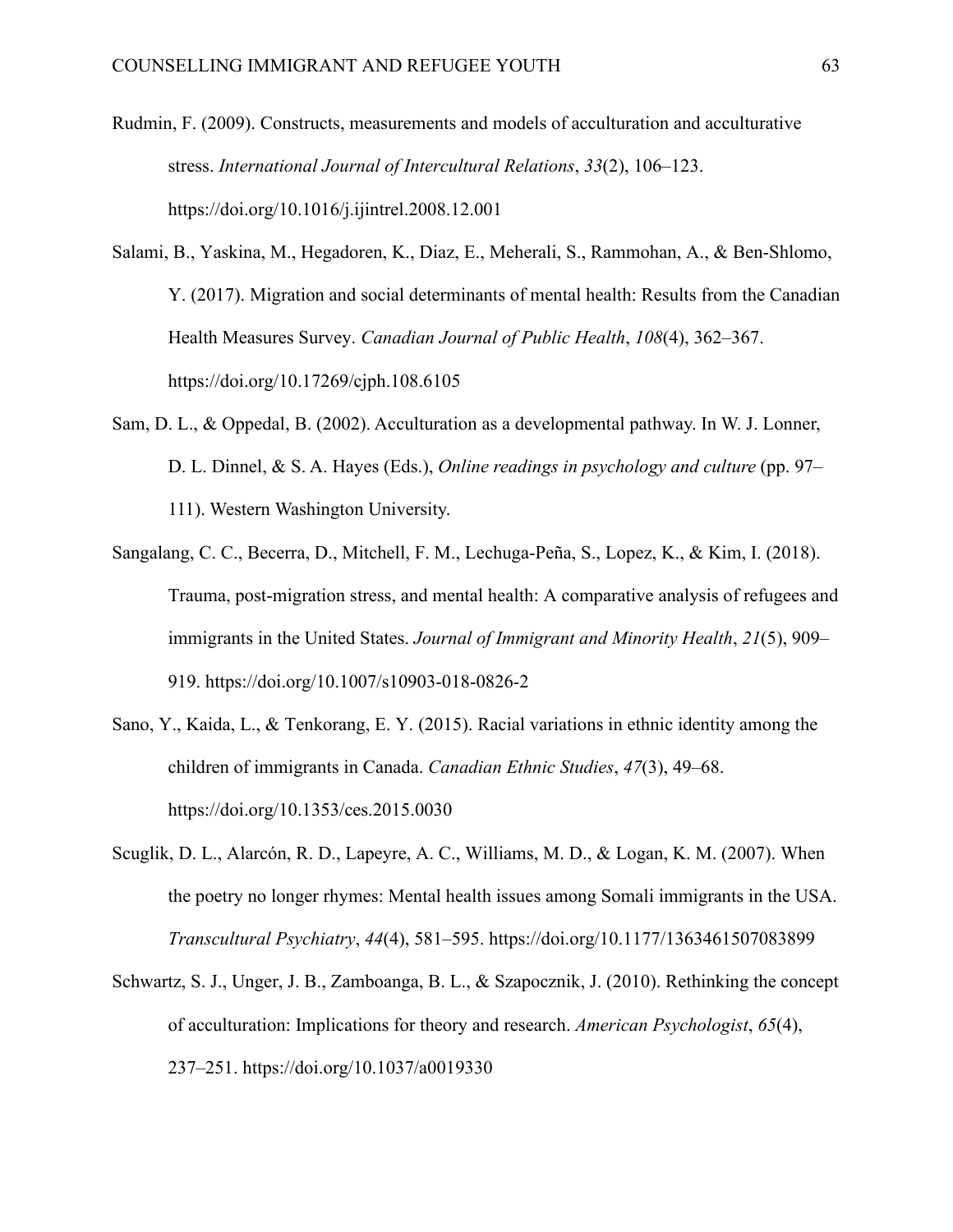- Schwartz, S. J., & Zamboanga, B. L. (2008). Testing Berry's model of acculturation: A confirmatory latent class approach. *Cultural Diversity and Ethnic Minority Psychology*, *14*(4), 275–285. <https://doi.org/10.1037/a0012818>
- Schwartz, S. J., Zamboanga, B. L., & Jarvis, L. H. (2007). Ethnic identity and acculturation in Hispanic early adolescents: Mediated relationships to academic grades, prosocial behaviors, and externalizing symptoms. *Cultural Diversity and Ethnic Minority Psychology*, *13*(4), 364–373. <https://doi.org/10.1037/1099-9809.13.4.364>
- Shakya, Y. B., Khanlou, N., & Gonsalves, T. (2010, June). *Determinants of mental health for newcomer youth: Policy and service implications*. Access Alliance. [https://accessalliance.ca/wp](https://accessalliance.ca/wp-content/uploads/2018/06/Determinants_of_Mental_Health_for_Newcomer_YouthCdn_Issues.pdf)[content/uploads/2018/06/Determinants\\_of\\_Mental\\_Health\\_for\\_Newcomer\\_YouthCdn\\_Is](https://accessalliance.ca/wp-content/uploads/2018/06/Determinants_of_Mental_Health_for_Newcomer_YouthCdn_Issues.pdf) [sues.pdf](https://accessalliance.ca/wp-content/uploads/2018/06/Determinants_of_Mental_Health_for_Newcomer_YouthCdn_Issues.pdf)
- Silove, D., Steel, Z., Susljik, I., Frommer, N., Loneragan, C., Chey, T., Brooks, R., le Touze, D., Ceollo, M., Smith, M., Harris, E., & Bryant, R. (2007). The impact of the refugee decision on the trajectory of PTSD, anxiety, and depressive symptoms among asylum seekers: a longitudinal study. *American Journal of Disaster Medicine*, *2*(6), 321–329. <https://doi.org/10.5055/ajdm.2007.0041>
- Silove, D., Steel, Z., & Watters, C. (2000). Policies of deterrence and the mental health of asylum seekers in Western countries. *JAMA: The Journal of the American Medical Association*, *284*, 604–611. <https://doi.org/10.1001/jama.284.5.604>
- Simich, L., Hamilton, H., & Baya, B. K. (2006). Mental distress, economic hardship and expectations of life in Canada among Sudanese newcomers. *Transcultural Psychiatry*, *43*(3), 418–444. <https://doi.org/10.1177/1363461506066985>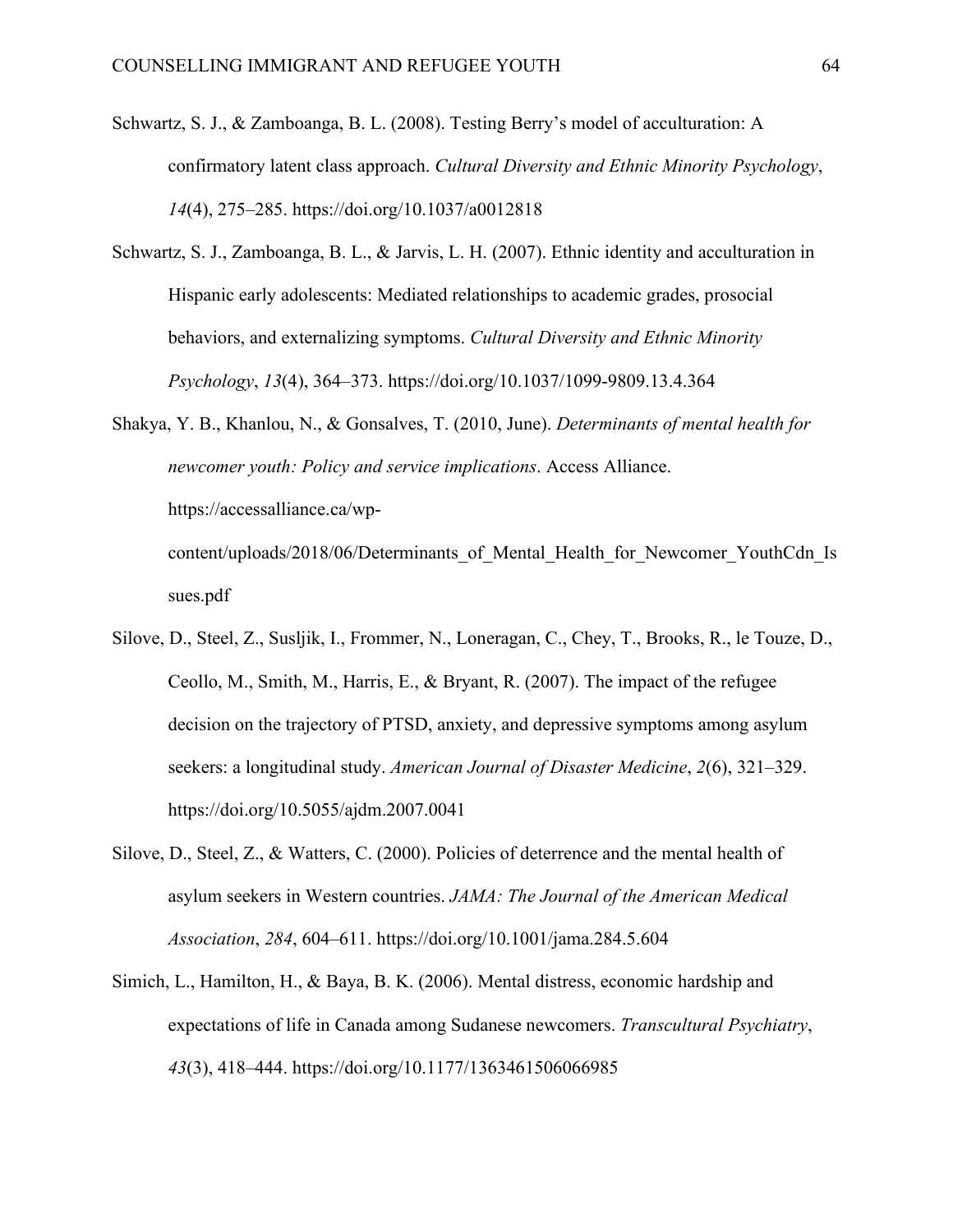- Sirin, S. R., Ryce, P., Gupta, T., & Rogers-Sirin, L. (2013). The role of acculturative stress on mental health symptoms for immigrant adolescents: A longitudinal investigation. *Developmental Psychology*, *49*(4), 736–748. <https://doi.org/10.1037/a0028398>
- Statistics Canada. (2021, September 3). *Immigration and ethnocultural diversity statistics*. https://www.statcan.gc.ca/eng/subjects-start/immigration\_and\_ethnocultural\_diversity

Stroink, M. L., & Lalonde, R. N. (2009). Bicultural identity conflict in second-generation Asian Canadians. *The Journal of Social Psychology*, *149*(1), 44–65. <https://doi.org/10.3200/socp.149.1.44-65>

- Suárez-Orozco, C., & Suárez-Orozco, M. M. (2001). *Children of immigration (The developing child)*. Harvard University Press.
- Sue, S., Zane, N., Nagayama Hall, G. C., & Berger, L. K. (2009). The case for cultural competency in psychotherapeutic interventions. *Annual Review of Psychology*, *60*(1), 525–548. <https://doi.org/10.1146/annurev.psych.60.110707.163651>
- Tastsoglou, E., Abidi, C. B., Brigham, S. M., & Lange, E. A. (2014). (En)Gendering vulnerability: Immigrant service providers' perceptions of needs, policies, and practices related to gender and women refugee claimants in Atlantic Canada. *Refuge: Canada's Journal on Refugees*, *30*(2), 67–78. <https://doi.org/10.25071/1920-7336.39620>
- Theron, L., Ann Cameron, C., Didkowsky, N., Lau, C., Liebenberg, L., & Ungar, M. (2011). A "day in the lives" of four resilient youths. *Youth & Society*, *43*(3), 799–818. <https://doi.org/10.1177/0044118x11402853>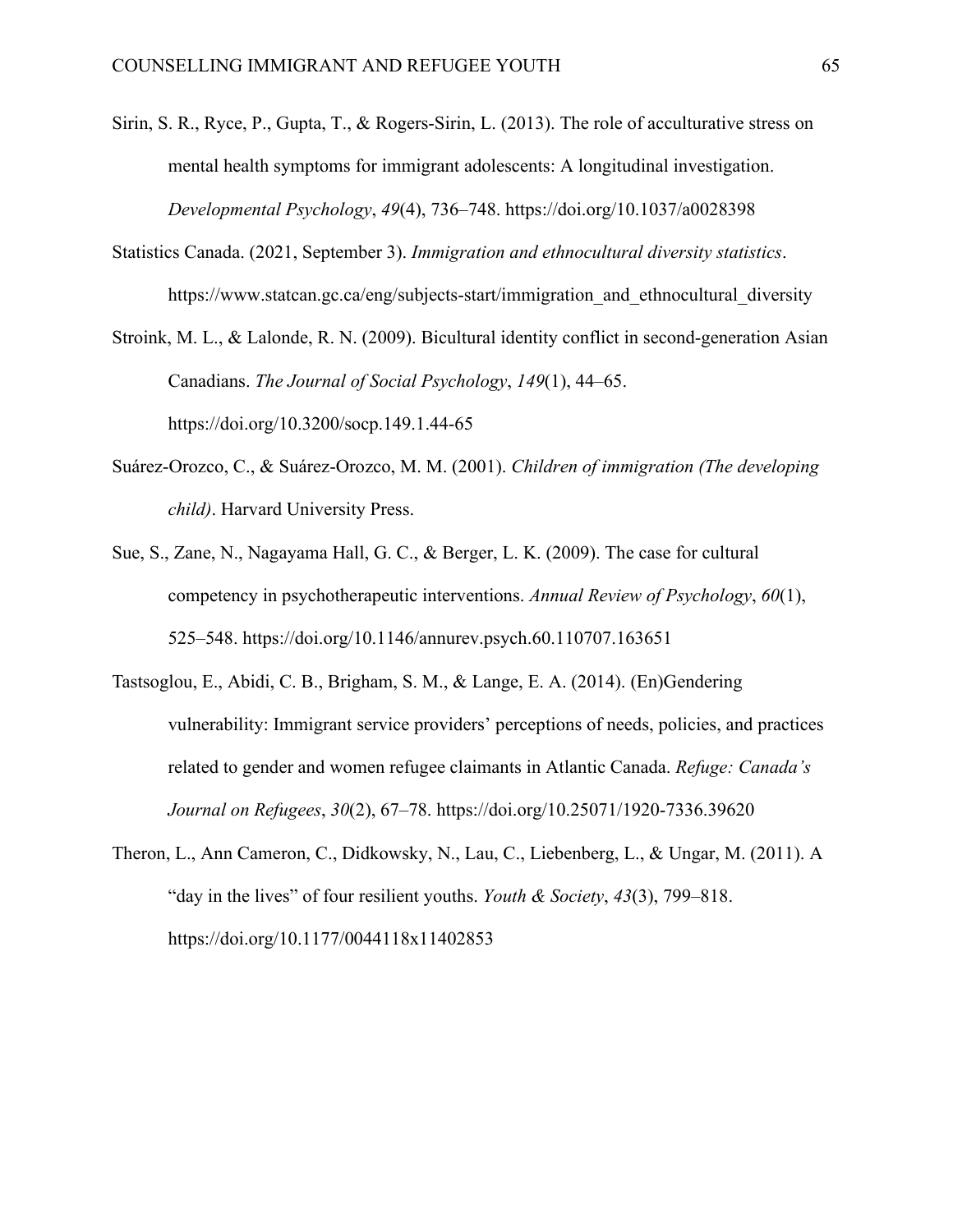- Umaña-Taylor, A. J. (2003). Language brokering as a stressor for immigrant children and their families. In M. Coleman & L. Ganong (Eds.), *Points & counterpoints: Controversial relationship and family issues in the 21st century (an anthology)* (pp. 157–159). Roxbury Publishing.
- United Nations High Commissioner for Refugees. (2020). *Global report 2020*. [https://reporting.unhcr.org/sites/default/files/gr2020/pdf/GR2020\\_English\\_Full\\_lowres.p](https://reporting.unhcr.org/sites/default/files/gr2020/pdf/GR2020_English_Full_lowres.pdf#_ga=2.60565485.1705204536.1632612978-610431282.1632612978) [df#\\_ga=2.60565485.1705204536.1632612978-610431282.1632612978](https://reporting.unhcr.org/sites/default/files/gr2020/pdf/GR2020_English_Full_lowres.pdf#_ga=2.60565485.1705204536.1632612978-610431282.1632612978)
- Warr, S. (2010). Counselling refugee young people: An exploration of therapeutic approaches. *Pastoral Care in Education*, *28*(4), 269–282.

<https://doi.org/10.1080/02643944.2010.481307>

Whaley, A. L., & Davis, K. E. (2007). Cultural competence and evidence-based practice in mental health services: A complementary perspective. *American Psychologist*, *62*(6), 563–574. <https://doi.org/10.1037/0003-066x.62.6.563>

White, M., & Epston, D. (1990). *Narrative means to therapeutic ends*. W. W. Norton.

- Wilson, M. R., Murtaza, R., & Shakya, Y. B. (2018, June). *Pre-migration and post-migration determinants of mental health for newly arrived refugees in Toronto*. Access Alliance. [https://accessalliance.ca/wp-content/uploads/2018/06/Determinants-of-health-for](https://accessalliance.ca/wp-content/uploads/2018/06/Determinants-of-health-for-refugees.pdf)[refugees.pdf](https://accessalliance.ca/wp-content/uploads/2018/06/Determinants-of-health-for-refugees.pdf)
- Wu, Q., Ge, T., Emond, A., Foster, K., Gatt, J., Hadfield, K., Mason-Jones, A., Reid, S., Theron, L., Ungar, M., & Wouldes, T. (2018). Acculturation, resilience, and the mental health of migrant youth: A cross-country comparative study. *Public Health*, *162*, 63–70. <https://doi.org/10.1016/j.puhe.2018.05.006>